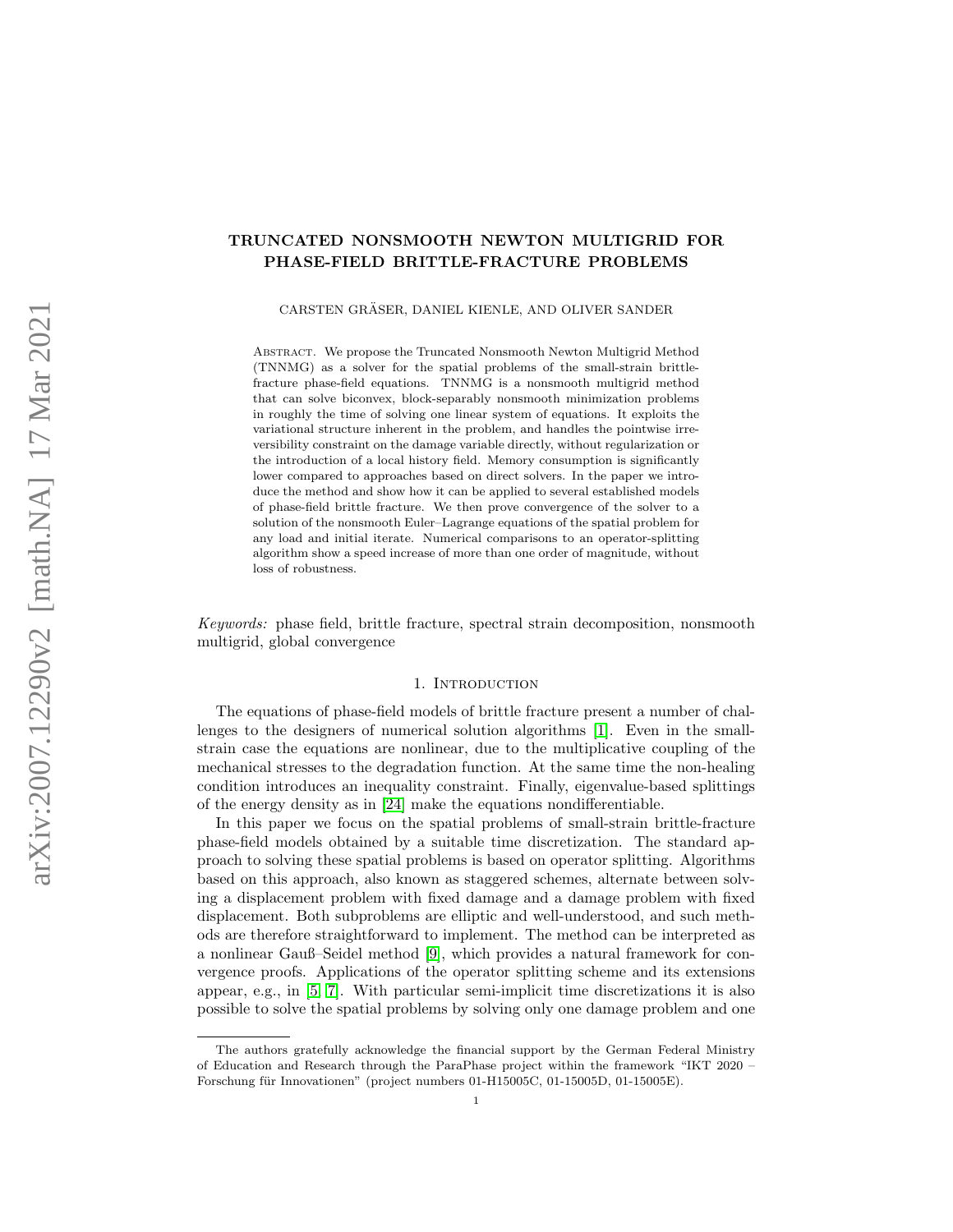displacement problem [\[23\]](#page-39-1). This is very fast, but works only if the load steps are small enough.

In contrast, other works propose monolithic solution schemes based on Newton's method [\[9,](#page-38-0) [10,](#page-38-3) [36,](#page-39-2) [37\]](#page-39-3). For the unmodified Newton method only local convergence can be shown, and failure to converge for large load steps is readily observed in practice [\[39\]](#page-40-0). Therefore, various authors have proposed extensions or modifications of the Newton idea to stabilize the method. In [\[10\]](#page-38-3) a line search strategy is applied to enlarge the domain of convergence of Newton's method. Wu et al. [\[39\]](#page-40-0) propose to use the BFGS quasi-Newton algorithm, claiming that it is more stable than Newton's method and more efficient than operator splitting. Heister et al. [\[17\]](#page-38-4) proposed a modified Newton scheme which was later improved by Wick [\[37\]](#page-39-3) with an adaptive transition from Newton's method to the modified Newton scheme. Finally, the authors of [\[22,](#page-39-4) [31\]](#page-39-5) suggest an arc-length method based on the fracture surface, and an adaptive time stepping scheme to enhance the robustness. In summary, while monolithic Newton-type methods are reported to be faster than operatorsplitting algorithms, the latter ones are more robust [\[1,](#page-35-0) [39\]](#page-40-0).

Various approaches are used in the literature to deal with the damage irreversibility. A natural approach is to regularize the constraint, as investigated in [\[24,](#page-39-0) [35\]](#page-39-6). This leads to an additional parameter, and to ill-conditioned tangent matrices [\[11\]](#page-38-5). A second approach considers the thermodynamic driving force of the fracture phase-field as a global unknown yielding a three-field formulation which results in a saddle-point principle [\[24\]](#page-39-0). A third formulation considers the Karush– Kuhn–Tucker conditions and shifts the thermodynamic driving force of the fracture phase-field into a local history field representing the maximum over time of the elastic energy  $[23]$ . This approach, frequently known as the  $\mathcal{H}\text{-field}$  technique, therefore trades the inequality constraint for the nondifferentiable maximum function. Unfortunately, this approach spoils the variational structure of the spatial problems.

Augmented Lagrangian solvers as in [\[35\]](#page-39-6) introduce extra variables. Closest in spirit to the present manuscript is the use of bound-constrained optimization solvers, used, e.g., in [\[2,](#page-35-1) [9,](#page-38-0) [38\]](#page-39-7). None of these approaches are fully satisfactory.

The effect of the nondifferentiable terms caused by anisotropic splits of the mechanical energy density as in [\[2,](#page-35-1) [24,](#page-39-0) [32\]](#page-39-8) is rarely discussed in the literature. Hybrid formulations like the one proposed in [\[1\]](#page-35-0) try to overcome the additional computational difficulties of these splits by further changes to the model, again at the cost of sacrificing the variational structure.

All these approaches are slow in the sense that they have to solve global partial differential equations at each Newton or operator-splitting iteration. When the methods use direct sparse solvers for the linear tangent problems, memory consumption can become problematic, too. At the same time, the problem of small-strain phase-field brittle fracture has a lot of elegant variational structure; in particular, it fits directly into the rate-independent framework of Mielke and Roubícek  $[25]$ . As a consequence, implicit time discretization leads to a sequence of coercive minimization problems for the displacement and damage fields together. These problems are not convex, but they are biconvex, i.e., convex (even strongly convex) in each variable separately. Pointwise inequality restrictions  $d \geq 0$  to handle the irreversibility of the fracture process as proposed in [\[24\]](#page-39-0) reduce the smoothness of the objective functional, but do not influence its convexity or coercivity properties. The same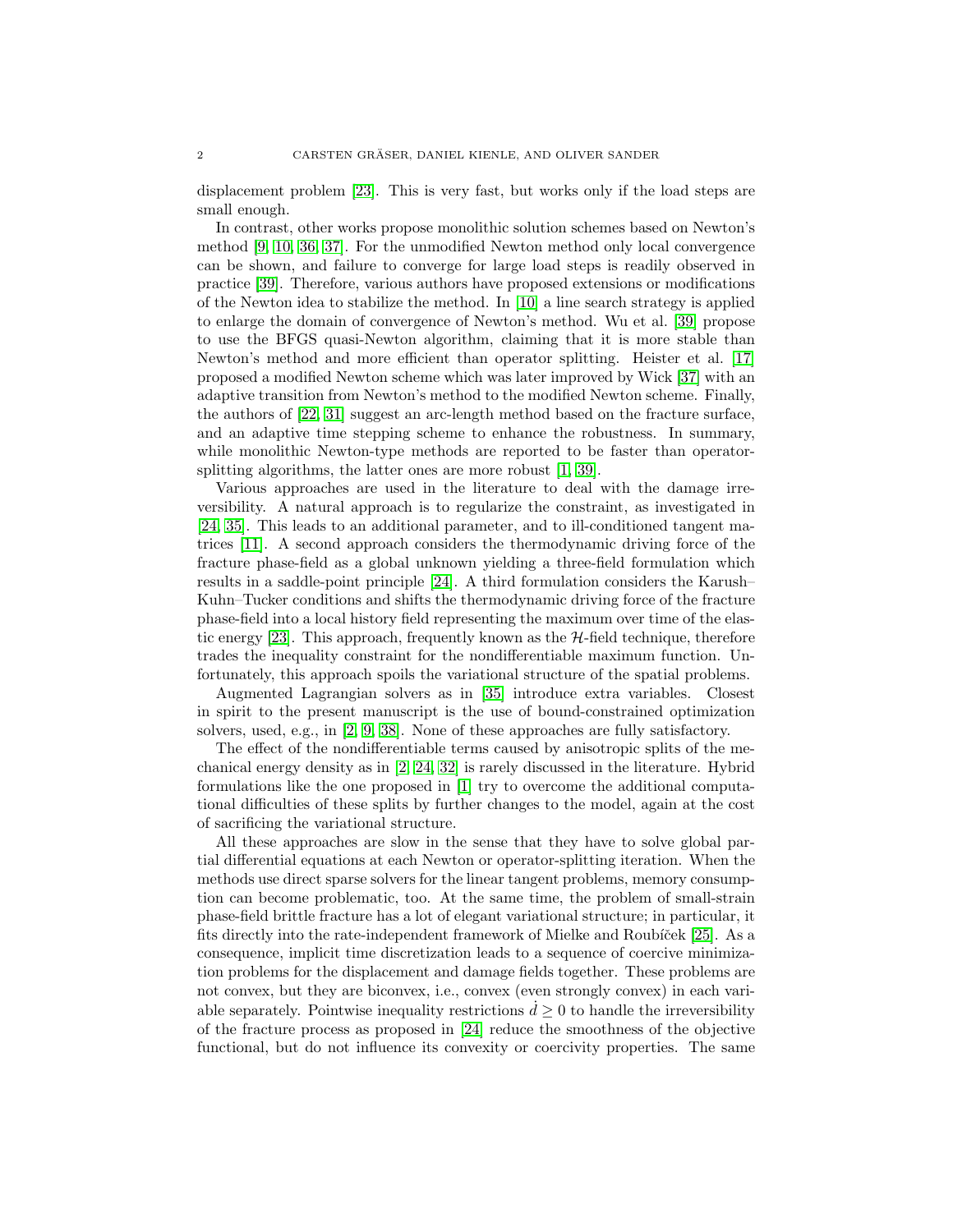holds for anisotropic energy splits based on linear quantities or the eigenvalues of the mechanical strain.

Recent years have shown that nonsmooth multigrid are able to solve nonsmooth problems from mechanics efficiently without the need for solving global linear systems of equations [\[13,](#page-38-6) [15,](#page-38-7) [16,](#page-38-8) [18,](#page-38-9) [19,](#page-38-10) [30\]](#page-39-10). This makes them vastly more efficient than operator-splitting or Newton-based methods. As there are no sparse matrix factorizations, memory consumption remains low. In addition, these multigrid methods can be shown to converge globally, i.e., from any initial iterate, and for any load step. The proof exploits the above-mentioned variational structure, together with certain separability properties. As one such method, the Truncated Nonsmooth Newton Multigrid method (TNNMG) can treat the pointwise constraints of the increment problems directly, i.e., without artificial regularization or tricks like the  $H$ -field technique [\[23\]](#page-39-1). The idea is that TNNMG only needs to handle these constraints in a series of low-dimensional subproblems, each of which is easy to solve by itself. As a consequence, solving the problems with constraints is not appreciably slower than solving the corresponding unconstrained problem.

In this paper we show how the TNNMG method can be used to solve small-strain brittle-fracture problems. This involves in particular verifying that the increment functionals have the required convexity and smoothness properties. We do this for a range of different degradation functions and local crack surface densities (including the standard Ambrosio–Tortorelli functionals of type 1 and 2). We cover elastic energies with various types of anisotropic splits, including the split based on strain eigenvalues of Miehe et al. [\[24\]](#page-39-0). For the proofs we use results from the convex analysis of spectral functions [\[3,](#page-35-2) [27\]](#page-39-11). In contrast to multilevel trust region methods [\[18\]](#page-38-9) the TNNMG method proposed here relies on nonsmooth Newton techniques leading to linear subproblems and thus gives more flexibility in the selection of coarse grid solvers.

The paper is organized as follows: Chapter [2](#page-2-0) discusses a framework of smallstrain phase-field models for brittle fracture, and shows the range of applicability of the TNNMG solver. Chapter [3](#page-10-0) introduces the natural fully implicit time discretization, and proves existence of solutions for the spatial problems. In both chapters we pay particular attention to the mathematical properties of the energy functionals. In Chapter [4,](#page-14-0) finally, we introduce the TNNMG method. We explain its construction, discuss various algorithmic options, and prove that it converges globally to stationary points of the increment energy functional. The numerical efficiency is then demonstrated in Chapter [5.](#page-19-0) Our reference for comparison is the operator-splitting iteration of the  $H$ -field formulation of Miehe et al. [\[23\]](#page-39-1), which we briefly revisit in Section [5.1.](#page-20-0) We compare the solvers for two- and three-dimensional example problems with different forms of the local crack surface density, and with and without spectral splits. We observe a considerable performance increase, without loss of robustness.

#### 2. Phase-field models of brittle fracture

<span id="page-2-0"></span>This chapter presents a range of phase-field models for brittle fracture, and discusses its smoothness and convexity properties.

Consider a deformable m-dimensional object represented by a domain  $\Omega \in \mathbb{R}^m$ . The deformation of such an object is characterized by a displacement field  $u$ :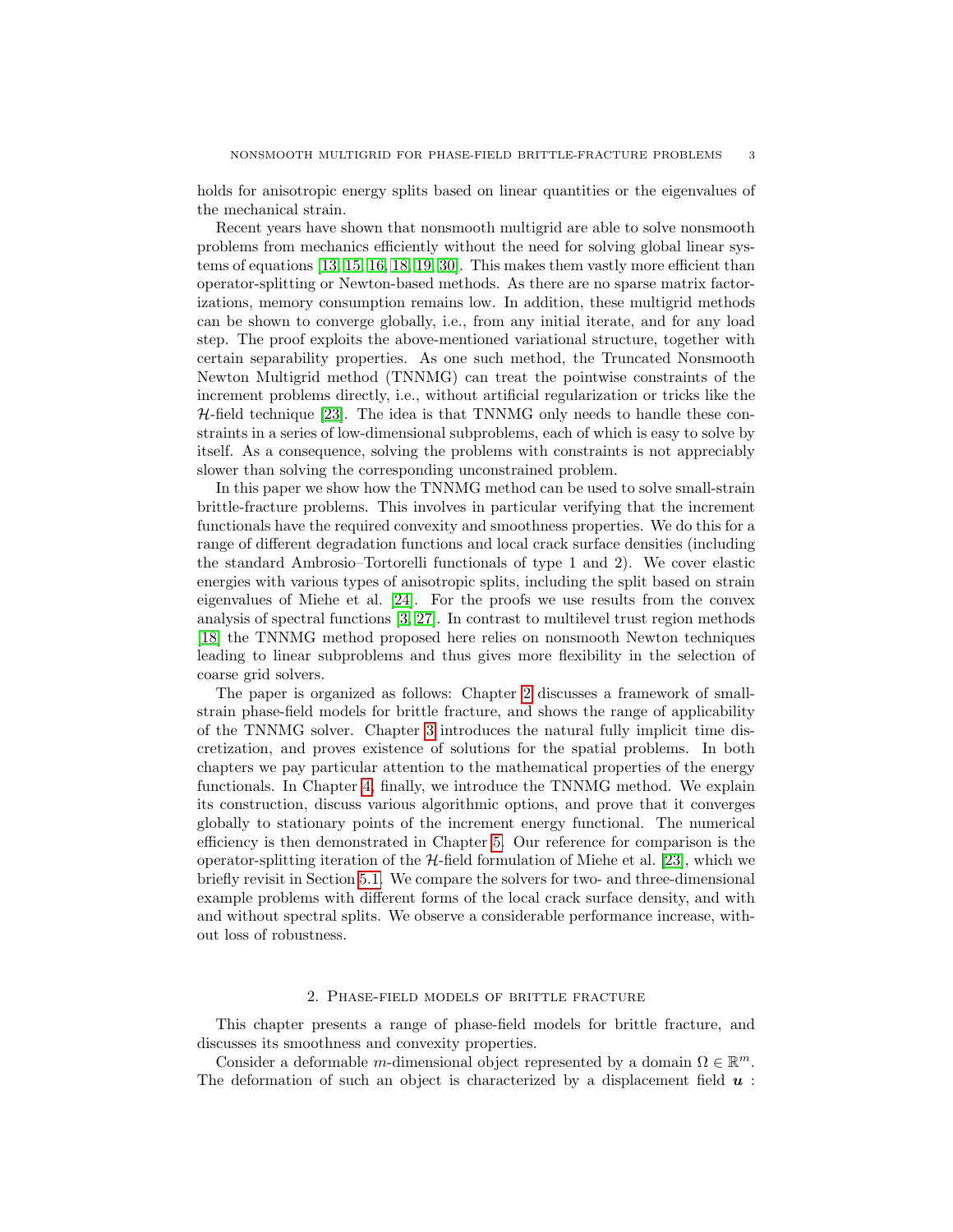$\Omega \to \mathbb{R}^m$ . The object is supposed to exhibit small-strain deformations and elastic material behavior only, and we therefore introduce the linearized strain tensor  $\varepsilon(\boldsymbol{u}) := \frac{1}{2}(\nabla \boldsymbol{u} + \nabla \boldsymbol{u}^T)$ . Following [\[24\]](#page-39-0), we model the fracturing by a scalar damage field  $d : \Omega \to [0,1]$ , where  $d = 0$  signifies intact material, and  $d = 1$  a fully broken one. Dirichlet boundary conditions can be posed both for the displacement and for the damage field. For this we select two not necessarily equal subsets  $\Gamma_{D,\mathbf{u}}, \Gamma_{D,d} \subset \partial\Omega$  of the domain boundary, and require

<span id="page-3-1"></span>
$$
\mathbf{u} = \mathbf{u}_0 \qquad \text{on } \Gamma_{D,\mathbf{u}}, \qquad d = d_0 \qquad \text{on } \Gamma_{D,d},
$$

where  $u_0$  and  $d_0$  are two given functions.

Displacement and damage field evolve together, governed by a system of coupled nonsmooth partial differential equations. Disregarding inertia effects, we obtain a rate-independent system in the sense of Mielke and Roubíček [\[25\]](#page-39-9). Such a system can be written using the Biot equation

(1) 
$$
\partial_{\dot{d}} \mathcal{R}(d, \dot{d}) + D_{(\mathbf{u}, d)} \mathcal{E}(t, \mathbf{u}, d) \ni 0,
$$

where  $D_{(u,d)}\mathcal{E}(t,u,d)$  means the Gâteaux derivative with respect to the second and third arguments of  $\mathcal{E}$ , and  $\partial_v \mathcal{R}(d, v)$  is the convex subdifferential with respect to the second argument of the dissipation potential R.

<span id="page-3-0"></span>In this equation,  $\mathcal E$  is a potential energy, which we assume to be of the form (2)

$$
\mathcal{E}(t, \boldsymbol{u}, d) = \int_{\Omega} \psi(\boldsymbol{\varepsilon}(\boldsymbol{u}), d) dV + \int_{\Omega} g_c \gamma(d, \nabla d) dV + P_{ext}(t, \boldsymbol{u}) + \int_{\Omega} I_{[0,1]}(d) dV.
$$

The term  $\psi$  is a degraded elastic energy density, and will be discussed in detail in Section [2.1.](#page-4-0) The term  $\gamma$  models the local crack surface density, and will be discussed in Section [2.2.](#page-9-0) The number  $g_c$  is Griffith's critical energy release rate, a material parameter. Pext represents time-dependent volume and surface forces, which drive the evolution. We assume that  $P_{\text{ext}}$  is linear and  $H^1(\Omega)$ -continuous in  $u$ , and differentiable in  $t$  with bounded time derivative.

The last term of [\(2\)](#page-3-0) implements the restriction that the damage field can only assume values between 0 and 1. For a set  $\mathcal{K} \subset \mathbb{R}$  we define the indicator functional

$$
I_{\mathcal{K}} : \mathbb{R} \to \mathbb{R} \cup \{\infty\}, \qquad I_{\mathcal{K}}(x) := \begin{cases} 0 & \text{if } x \in \mathcal{K}, \\ \infty & \text{otherwise.} \end{cases}
$$

For a closed, convex, nonempty set K, the functional  $I_K$  is convex, lower semicontinuous, and proper. Adding the constraint  $d \in [0,1]$  explicitly is not always necessary, as some fracture models lead to evolutions that satisfy the constraints implicitly. However, as pointwise bounds come with practically no cost when using the TNNMG solver, we do include them to extend our range of models.

To make the potential energy  $\mathcal E$  well defined, we will in general consider it on the first-order Sobolev space  $H^1(\Omega,\mathbb{R}^m\times\mathbb{R})$ . Incorporating the boundary conditions leads to the affine subspace

$$
\mathbf{H}_{\boldsymbol{u}_0}^1 \times H_{d_0}^1 := \left\{ \boldsymbol{v} \in H^1(\Omega, \mathbb{R}^m) \, \big| \, \boldsymbol{v} \big|_{\Gamma_{D,\boldsymbol{u}}} = \boldsymbol{u}_0 \right\} \times \left\{ v \in H^1(\Omega) \, \big| \, v \big|_{\Gamma_{D,d}} = d_0 \right\}.
$$

The second term of the Biot equation [\(1\)](#page-3-1) is  $\partial_i \mathcal{R}(d, d)$ , where R is the dissipation potential

<span id="page-3-2"></span>(3) 
$$
\mathcal{R}(d, \dot{d}) = \int_{\Omega} I_{[0,\infty)}(\dot{d}) dV.
$$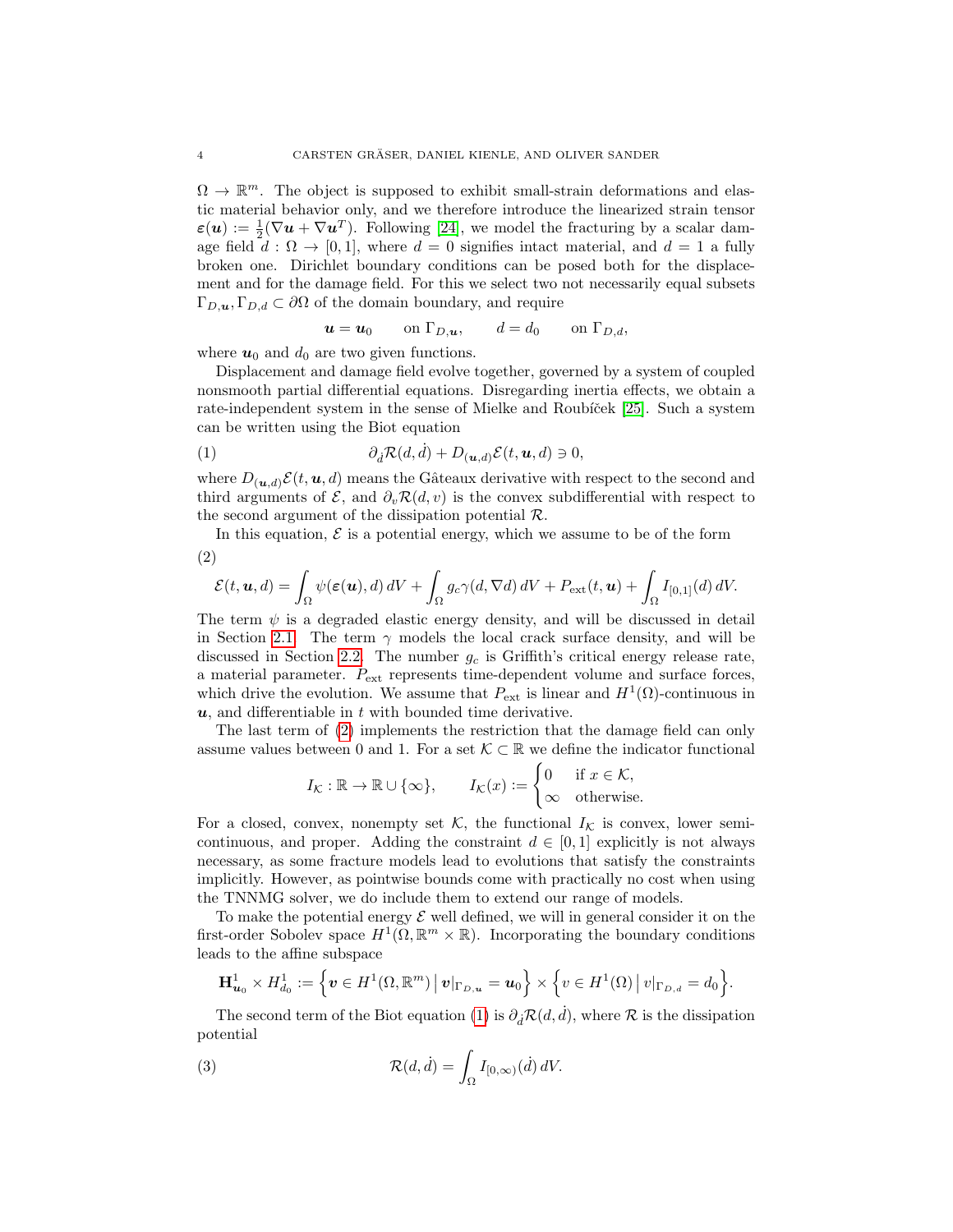It implements the pointwise non-healing condition  $\dot{d}$  as proposed by [\[24\]](#page-39-0). Note that  $\mathcal{R}(d, \cdot) : H^1(\Omega) \to [0, \infty]$  is convex and lower semicontinuous, and  $\mathcal{R}(d, 0) = 0$ . The fact that  $R$  is positively 1-homogeneous implies the rate-independence of the system.

Remark 2.1. In the engineering literature, the same problem is frequently formulated as

$$
\partial_{(\dot{\boldsymbol{u}},\dot{d})}\Pi(\dot{\boldsymbol{u}},\dot{d};\boldsymbol{u},d)\ni 0,
$$

with the rate potential

<span id="page-4-3"></span>(4)  
\n
$$
\Pi(\dot{\boldsymbol{u}}, \dot{d}; \boldsymbol{u}, d) := \frac{d}{dt} \mathcal{E}(t, \boldsymbol{u}, d) + \mathcal{R}(d, \dot{d})
$$
\n
$$
= \frac{d}{dt} \int_{\Omega} \psi(\boldsymbol{\varepsilon}(\boldsymbol{u}), d) dV + \int_{\Omega} g_c \frac{d}{dt} \gamma(d, \nabla d) dV + P_{\text{ext}}(t, \dot{\boldsymbol{u}})
$$
\n
$$
+ \int_{\Omega} I_{[0,1]}(d) dV + \int_{\Omega} I_{[0,\infty)}(\dot{d}) dV.
$$

This formulation is equivalent to the Biot equation [\(1\)](#page-3-1) if the problem is sufficiently smooth.

We now in turn discuss the potential energy and the dissipation potential.

<span id="page-4-0"></span>2.1. Degraded elastic energy density. We consider models that behave linearly elastic and isotropic if the material is in an undamaged state. That is, for the undamaged stored energy density we use the St. Venant–Kirchhoff material law, whose energy density is given by

$$
\psi_0(\varepsilon) = \frac{\lambda}{2} \operatorname{tr}[\varepsilon]^2 + \mu \operatorname{tr}[\varepsilon^2],
$$

with Lamé parameters  $\mu > 0$  and  $\lambda > -\frac{2}{3}\mu$ . With this choice of parameters the quadratic functional  $\psi_0$  is strongly convex on  $\mathbb{S}^m$ .

The undamaged energy density is split as

$$
\psi_0(\boldsymbol{\varepsilon}) = \psi_0^+(\boldsymbol{\varepsilon}) + \psi_0^-(\boldsymbol{\varepsilon})
$$

into a part  $\psi_0^+$  that produces damage and another part  $\psi_0^-$  that does not. The damage-producing part is then scaled by a so-called degradation function

<span id="page-4-2"></span>
$$
g: [0,1] \to [0,1],
$$

and the energy density  $\psi : \mathbb{S}^m \times [0,1] \to \mathbb{R}$  takes the form

(5) 
$$
\psi(\varepsilon, d) = [g(d) + k]\psi_0^+(\varepsilon) + \psi_0^-(\varepsilon),
$$

where  $\mathbb{S}^m \subset \mathbb{R}^{m \times m}$  is the space of symmetric  $m \times m$  matrices. The residual stiffness  $k > 0$  guarantees a well-posed problem in case of fracture.

Various different degradation functions have appeared in the literature [\[20,](#page-38-11) [32\]](#page-39-8). While the details vary, there appears to be agreement on the following properties:

<span id="page-4-1"></span>**Assumption 2.1.** The degradation function  $g : [0,1] \rightarrow [0,1]$  is differentiable, monotone decreasing, and fulfills  $g(0) = 1$  and  $g(1) = 0$ .

Note that several authors require  $g'(1) = 0$  in order to ensure that the evolution does not lead to values of d larger than 1. We do not need this assumption here, because the pointwise constraint  $d \leq 1$  is enforced explicitly by the energy term [\(2\)](#page-3-0).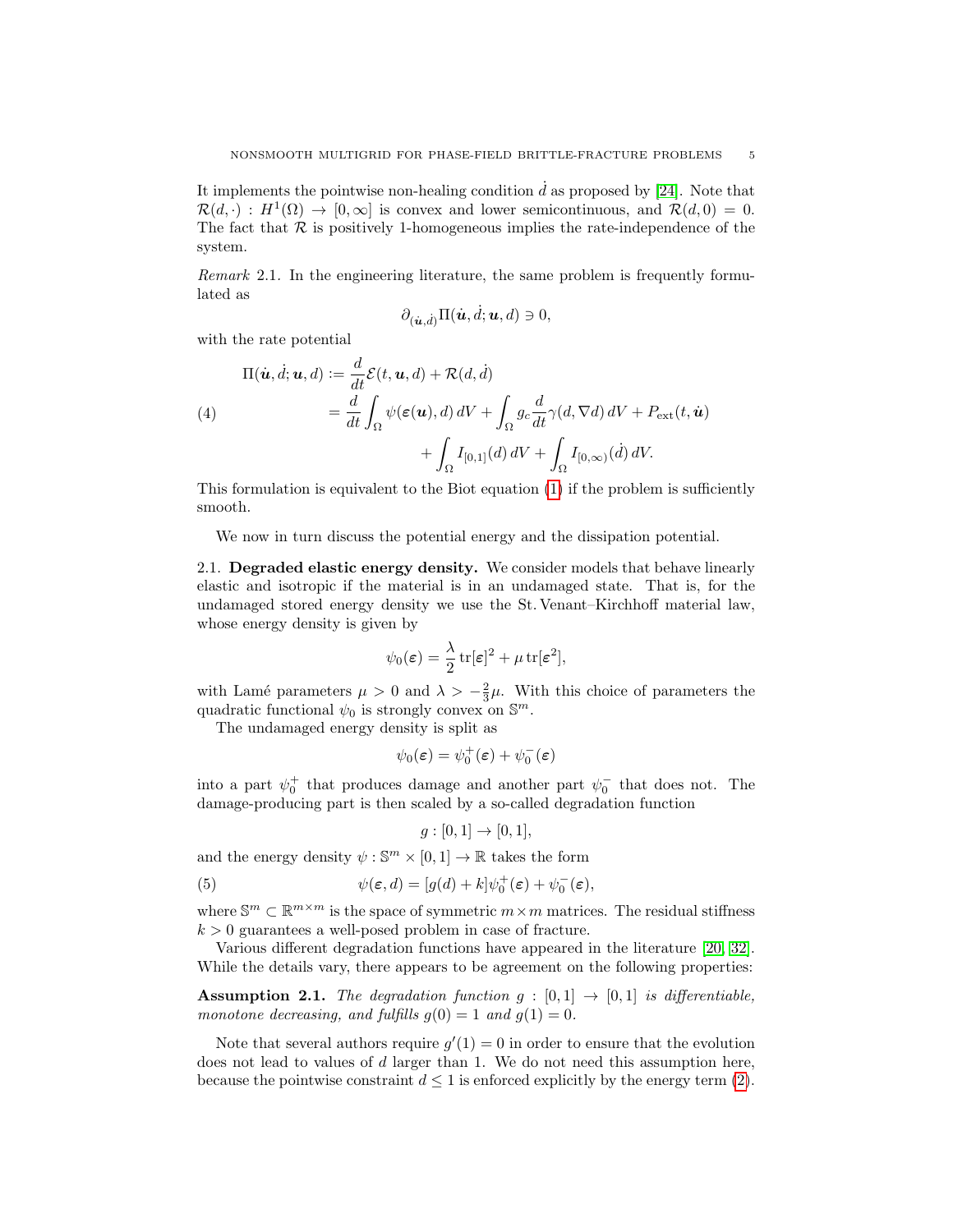The following specific degradation functions all fulfill Assumption [2.1:](#page-4-1)

$$
g_a(d) = (1 - d)^2
$$
 (from [6])

$$
g_b(d) = (1 - d)^2 \cdot (2d + 1)
$$
 (from [20])

$$
g_c(d) = (1 - d)^3 \cdot (3d + 1)
$$
 (from [20])

$$
g_d(d) = \frac{\exp(bd) - (b(d-1) + 1)\exp(b)}{(b-1)\exp(b) + 1}, \qquad b > 0 \qquad \text{(from [32])}.
$$

Note that the functions  $g_a$  and  $g_d$  are strictly convex, but  $g_b$  and  $g_c$  are not even convex. For the rest of the paper we will restrict our considerations to convex twice continuously differentiable degradation functions  $g$ .

Various splittings of  $\psi_0$  have been proposed in the literature. We cover four common strain-based splittings taking the form  $(5)$ .<sup>[1](#page-5-0)</sup> All those splitting have the property that  $\psi_0 = \psi_0^+ + \psi_0^-$ , and we will show that all have the following essential properties:

- <span id="page-5-2"></span> $(P_1)$   $\psi(\varepsilon, \cdot) \in C^2$  for all  $\varepsilon \in \mathbb{S}^m$  and  $\psi(\cdot, d) \in LC^1$  for all  $d \in [0, 1]$ , i.e.,  $\psi(\cdot, d)$ is differentiable with locally Lipschitz continuous derivative.
- <span id="page-5-3"></span> $(P_2)$  The gradient  $\nabla \psi(\cdot, d)$  is semismooth for all  $d \in [0, 1]$ .
- <span id="page-5-4"></span> $(P_3)$  The gradient  $\nabla \psi(\cdot, d)$  is globally Lipschitz continuous uniformly in d, i.e., there exists  $L \geq 0$  independent of d such that for all matrices  $A, B \in \mathbb{S}^m$ we have

$$
|\nabla \psi(A, d) - \nabla \psi(B, d)| \le L|A - B|_F.
$$

<span id="page-5-1"></span> $(P_4) \psi(\cdot, d) : \mathbb{S}^m \to \mathbb{R}$  is strongly convex uniformly in d, i.e., there exists  $\eta > 0$ independent of d such that for all matrices  $A, B \in \mathbb{S}^m$  we have

$$
\psi(tA + (1-t)B, d) \le t\psi(A, d) + (1-t)\psi(B, d) - \frac{1}{2}\eta t(1-t)|A - B|_F^2.
$$

<span id="page-5-5"></span> $(P_5)$   $\psi(\cdot, d)$  is coercive uniformly in d in the sense that there exists  $C > 0$ independent of d such that  $\psi(\varepsilon, d) \ge C |\varepsilon|_F^2$ .

We remind that the gradient  $\nabla \psi(\cdot, d)$  is called semismooth if the limit

$$
\lim_{\substack{G \in \partial(\nabla \psi(\cdot, d))(A + tV) \\ \tilde{V} \to V, t \searrow 0}} G\tilde{V}
$$

exists for any point  $A \in \mathbb{S}^m$  and any direction  $V \in \mathbb{S}^m$ . The set  $\partial(\nabla \psi(\cdot, d))(A)$  denotes Clarke's generalized Jacobian of the locally Lipschitz continuous map  $\nabla \psi(\cdot, d)$ :  $\mathbb{S}^m \to \mathbb{S}^m$  at  $A \in \mathbb{S}^m$  (cf. [\[28\]](#page-39-12)). Notice that the strong convexity  $(P_4)$  implies strong monotonicity of  $\nabla \psi$ , i.e.,

$$
\langle \nabla \psi(A) - \nabla \psi(B), A - B \rangle \ge \eta |A - B|_F^2.
$$

For the splittings considered in the following we will only prove  $(P_1)$  and  $(P_2)$ directly, and show that the simplified assumptions of the following lemma hold true. This then implies  $(P_3)$ ,  $(P_4)$ , and  $(P_5)$ .

<span id="page-5-6"></span>*Lemma* 1. Let  $\psi_0^+$  and  $\psi_0^-$  be convex, non-negative, and differentiable with Lipschitz continuous gradients  $\nabla \psi_0^+$  and  $\nabla \psi_0^-$ . Then  $\psi$  satisfies [\(P](#page-5-5)<sub>3</sub>), (P<sub>4</sub>), and (P<sub>5</sub>).

<span id="page-5-0"></span><sup>&</sup>lt;sup>1</sup>The stress-based splitting of Steinke and Kaliske [\[32\]](#page-39-8) is left for future work.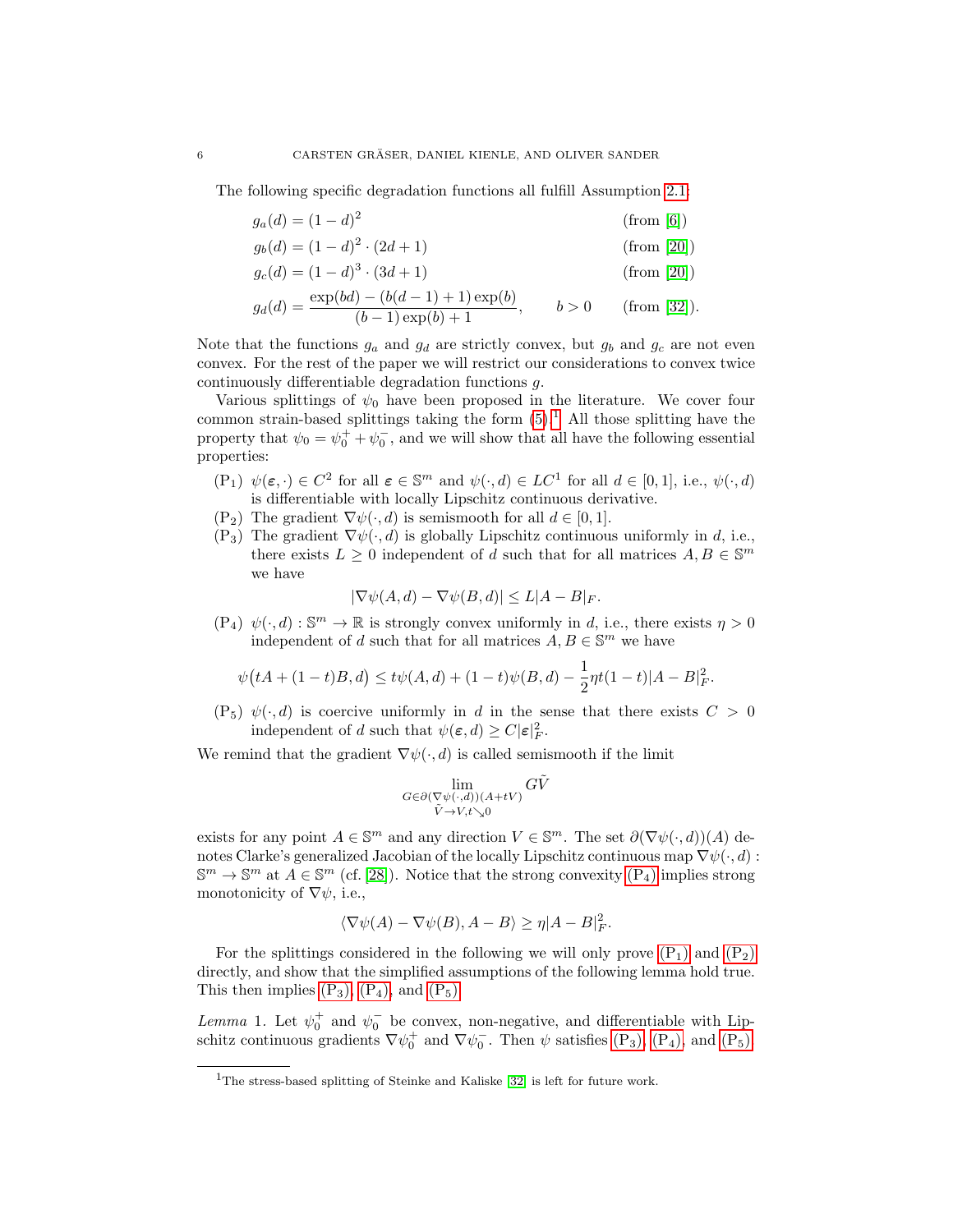*Proof.* Let  $L^+$  and  $L^-$  be the Lipschitz constants of  $\nabla \psi_0^+$  and  $\nabla \psi_0^-$ , respectively. Then  $\nabla \psi(\cdot, d)$  is Lipschitz continuous with uniform Lipschitz constant  $(1 + k)L^{+}$  + L<sup>-</sup>, because  $g(d) + k \leq 1 + k$ .

To show strong convexity, we first note that  $\psi_0 = \psi_0^+ + \psi_0^-$  is strongly convex on  $\mathbb{S}^m$  with a modulus  $\eta > 0$  independent of d. Now consider the function

$$
\boldsymbol{\varepsilon} \mapsto \psi(\boldsymbol{\varepsilon},d)-C\psi_0(\boldsymbol{\varepsilon})=(g(d)+k-C)\psi_0^+(\boldsymbol{\varepsilon})+(1-C)\psi_0^-(\boldsymbol{\varepsilon})
$$

for  $0 < C = \min\{k, 1\} \le g(d) + k$ . Since this is a weighted sum of two convex functions  $\psi_0^+$  and  $\psi_0^-$  with non-negative weights  $g(d) + k - C \geq 0$  and  $1 - C \geq$ 0, it is itself convex. Thus, as a sum of this convex function and the strongly convex functions  $C\psi_0$ , the function  $\psi(\cdot, d)$  is itself strongly convex and inherits the convexity modulus  $C\eta$  of  $C\psi_0$ . Finally, we note that with the same C and  $\eta$  we have

<span id="page-6-0"></span>
$$
\psi(\varepsilon, d) \ge C\psi_0(\varepsilon) \ge C\frac{\eta}{2} |\varepsilon|_F^2. \qquad \Box
$$

Despite those strong properties of  $\psi(\cdot, d)$  we note that  $\psi(\varepsilon, d)$  is not even convex in d and  $\varepsilon$  together for any of the splittings considered below.

2.1.1. Isotropic splitting. In this model, any strain will lead to damage. The splitting is therefore

(6) 
$$
\psi_0^+(\varepsilon) = \psi_0(\varepsilon), \qquad \psi_0^-(\varepsilon) = 0.
$$

Without proof, we note the following simple properties of the energy density  $\psi$ defined by [\(5\)](#page-4-2) and this splitting:

Lemma 2. The energy density  $\psi$  defined in [\(5\)](#page-4-2) with the isotropic splitting [\(6\)](#page-6-0) has the properties  $(P_1)$ – $(P_5)$ . Furthermore  $\psi(\cdot, d)$  has the stronger property that it is in  $C^{\infty}$  and quadratic for all  $d \in [0, 1]$ .

2.1.2. Volumetric decompositions. The isotropic model is unphysical, because it produces fracturing for all kinds of strain. In [\[21\]](#page-39-13), [Lancioni and Royer-Carfagni](#page-39-13) obtained better results by letting only the deviatoric strain contribute to the degradation. They introduced the split

$$
\psi_0^+(\varepsilon) = \psi_0(\text{dev}\,\varepsilon), \qquad \psi_0^-(\varepsilon) = \psi_0(\text{vol}\,\varepsilon),
$$

with the deviatoric–volumetric strain splitting

$$
\operatorname{vol} \boldsymbol{\varepsilon} := \frac{\operatorname{tr} \boldsymbol{\varepsilon}}{m} I, \qquad \operatorname{dev} \boldsymbol{\varepsilon} := \boldsymbol{\varepsilon} - \operatorname{vol} \boldsymbol{\varepsilon}.
$$

With these definition, the energies are

<span id="page-6-1"></span>(7) 
$$
\psi_0^+(\varepsilon) = \left(\frac{\mu}{m} + \frac{\lambda}{2}\right) (\text{tr}\,\varepsilon)^2
$$
,  $\psi_0^-(\varepsilon) = \mu \left(\varepsilon^2 - \frac{1}{m} (\text{tr}\,\varepsilon)^2\right) = \mu \text{ dev}\,\varepsilon : \text{dev}\,\varepsilon$ .

Lemma 3. The energy density  $\psi$  defined in [\(5\)](#page-4-2) with the isotropic volumetric split-ting [\(7\)](#page-6-1) has the properties [\(P](#page-5-2)<sub>1</sub>)[–\(P](#page-5-5)<sub>5</sub>). Furthermore  $\psi(\cdot, d)$  has the stronger property that it is in  $C^{\infty}$  and quadratic for all  $d \in [0, 1]$ .

*Proof.*  $C^{\infty}$ -smoothness and thus  $(P_1)$  and  $(P_2)$  are straightforward. The fact that  $\psi_0^+$  and  $\psi_0^-$  are quadratic, convex, and non-negative allows to derive  $(P_3)$ ,  $(P_4)$ , and  $(P_5)$  from Lemma [1](#page-5-6) and implies that  $\psi(\cdot, d)$  is also quadratic.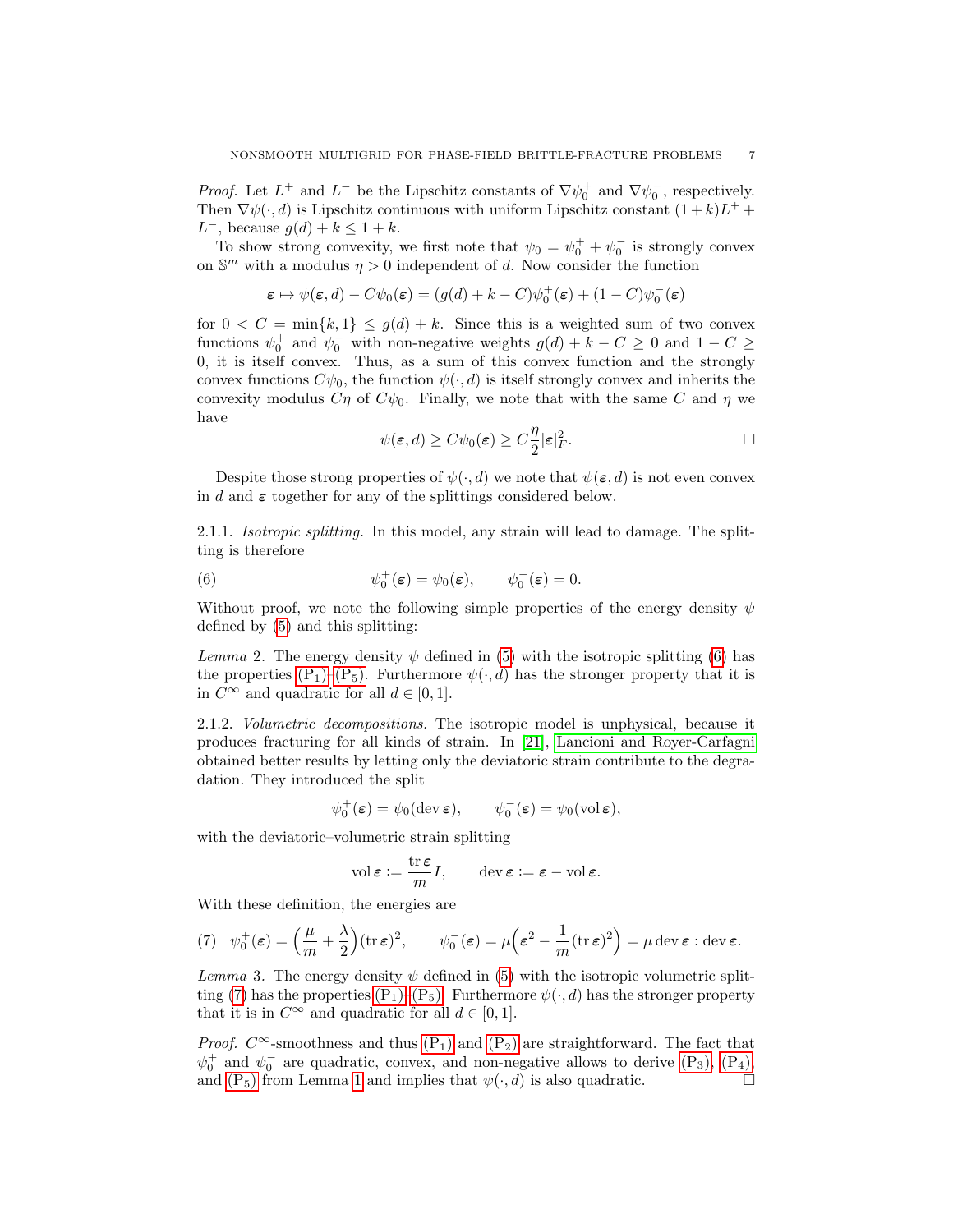The decomposition of [Lancioni and Royer-Carfagni](#page-39-13) is still isotropic. Amor et al. [\[2\]](#page-35-1) proposed to only degrade the expansive part of the volumetric strain. Using the ramp functions

$$
\langle x \rangle_+ := \max\{0, x\}, \qquad \langle x \rangle_- := \min\{0, x\}
$$

that provide the decompositions  $x = \langle x \rangle_+ + \langle x \rangle_-$  and  $x^2 = \langle x \rangle_+^2 + \langle x \rangle_-^2$ , they proposed the energy split

<span id="page-7-0"></span>(8) 
$$
\psi_0^+(\varepsilon) = \left(\frac{\mu}{m} + \frac{\lambda}{2}\right) \langle \text{tr}\,\varepsilon \rangle_+^2, \qquad \psi_0^-(\varepsilon) = \left(\frac{\mu}{m} + \frac{\lambda}{2}\right) \langle \text{tr}\,\varepsilon \rangle_-^2 + \mu \operatorname{dev}\varepsilon : \operatorname{dev}\varepsilon,
$$

where only the tensile volumetric strain contributes to damage.

Lemma 4. The energy density  $\psi$  defined in [\(5\)](#page-4-2) with the anisotropic volumetric splitting [\(8\)](#page-7-0) has the properties  $(P_1)$ – $(P_5)$ . Furthermore  $\psi(\cdot, d)$  is not  $C^2$ , unless  $q(d) + k = 1.$ 

*Proof.* We first note that the squared ramp functions  $\langle \cdot \rangle^2_{\pm}$  are convex,  $LC^1$  with derivatives having a global Lipschitz constant 2, and piecewise  $C<sup>2</sup>$  (in the sense of [\[34,](#page-39-14) Definition 2.19]). Hence the functions  $\psi_0^{\pm}$  are also  $LC^1$  with globally Lipschitz gradients and piecewise  $C^2$ , which shows  $(P_1)$  and (using Lemma [1\)](#page-5-6)  $(P_3)$ . Being piecewise  $C^2$  implies semismoothness  $(P_2)$  of  $\nabla \psi(\cdot, d)$  [\[34,](#page-39-14) Proposition 2.26]. Noting that  $\mu/m + \lambda/2 > 0$ , convexity of the squared ramp functions furthermore implies that the functions  $\psi_0^{\pm}$  are also convex and non-negative, which by Lemma [1](#page-5-6) provides  $(P_4)$  $(P_4)$  and  $(P_5)$ .

For  $g(d) + k = 1$  the functional  $\psi(\cdot, d)$  is quadratic and thus  $C^2$ . In the case  $g(d) + k \neq 1$ , if  $\psi(\cdot, d)$  would be  $C^2$ , then the function  $t \mapsto \psi(tI, d)$  would also be  $C^2$ . However, this function takes the form

$$
\psi(tI, d) = \left(\frac{\mu}{m} + \frac{\lambda}{2}\right) m^2 t^2 \begin{cases} g(d) + k & \text{if } t \ge 0, \\ 1 & \text{if } t < 0 \end{cases}
$$

and is thus piecewise quadratic but not  $C^2$  in  $t = 0$ .

2.1.3. Spectral decomposition. A more elaborate nonlinear splitting separating the tensile and compressive parts of the elastic energy was introduced in [\[24\]](#page-39-0). To define this splitting it is convenient to introduce the ordered eigenvalue function Eig :  $\mathbb{S}^m \to \mathbb{R}^m$  on the space  $\mathbb{S}^m$  of symmetric  $m \times m$  matrices, mapping any symmetric matrix M to the vector  $\text{Eig}(M) \in \mathbb{R}^m$  containing its eigenvalues in ascending order. Using the ramp functions the tensile and compressive energies  $\psi_0^+$ and  $\psi_0^-$  are then defined as

<span id="page-7-1"></span>(9) 
$$
\psi_0^{\pm}(\varepsilon) := \frac{\lambda}{2} \Big\langle \sum_{i=1}^m \mathrm{Eig}(\varepsilon)_i \Big\rangle_{\pm}^2 + \mu \Big[ \sum_{i=1}^m \langle \mathrm{Eig}(\varepsilon)_i \rangle_{\pm}^2 \Big].
$$

Note that this indeed defines a splitting  $\psi_0 = \psi_0^+ + \psi_0^-$ . For this splitting we will make the additional assumption that  $\lambda \geq 0$ .

To quantify the properties of  $\psi(\varepsilon, d)$  with respect to the strain tensor  $\varepsilon$  we use the theory of spectral functions. To this end we note that we can write  $\psi_0^{\pm}$  as

$$
\psi_0^{\pm} = \widehat{\psi}_0^{\pm} \circ \text{Eig} : \mathbb{S}^m \to \mathbb{R}
$$

$$
\Box
$$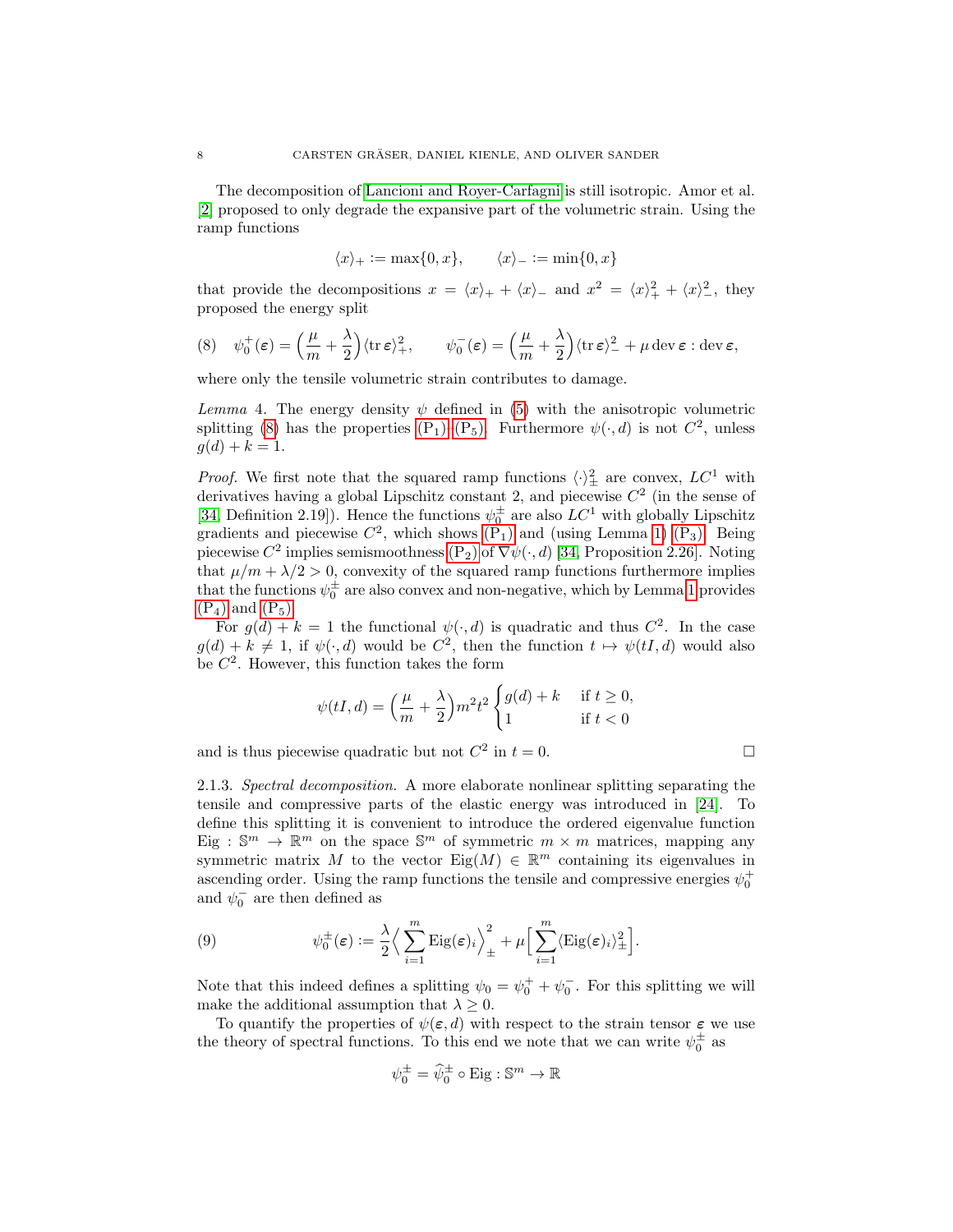with

$$
\widehat{\psi}^{\pm}_0(\pmb{\lambda}):=\frac{\lambda}{2}\langle\sum_{i=1}^m\pmb{\lambda}_i\rangle_{\pm}^2+\mu\sum_{i=1}^m\langle\pmb{\lambda}_i\rangle_{\pm}^2.
$$

The functions  $\widehat{\psi}^{\pm}_0$  are *symmetric* in the sense that  $\widehat{\psi}^{\pm}_0(\lambda)$  does not depend on the order of the entries of  $\lambda \in \mathbb{R}^m$ . Having this form we can infer properties of the functions  $\psi_0^{\pm} = \hat{\psi}_0^{\pm} \circ \text{Eig from properties of the symmetric functions } \hat{\psi}_0^{\pm}.$ 

Lemma 5. Let  $\lambda \geq 0$ . Then the energy density  $\psi$  defined in [\(5\)](#page-4-2) with the spectral splitting [\(9\)](#page-7-1) has the properties  $(P_1)$ – $(P_5)$ . Furthermore  $\psi(\cdot, d)$  is not  $C^2$ , unless  $g(d) + k = 1.$ 

*Proof.* We will first show  $(P_1)$ – $(P_5)$ . An essential ingredient is that the squared ramp functions  $\langle \cdot \rangle_{\pm}^2$  are non-negative, piecewise quadratic, and convex.

[\(P](#page-5-2)<sub>1</sub>) The squared ramp functions  $\langle \cdot \rangle_{\pm}^2$  and thus  $\hat{\psi}_0^{\pm}$  are  $LC^1$ . Now [\[27,](#page-39-11) Proposition 4.3] shows that the spectral functions  $\psi_0^{\pm} = \hat{\psi}_0^{\pm} \circ$  Eig are also  $LC^1$ . Hence the same applies to  $\psi(\cdot, d)$ .

 $(P_2)$  $(P_2)$  The squared ramp functions  $\langle \cdot \rangle_{\pm}^2$  are piecewise  $C^2$  functions. Hence the gradients  $\nabla \hat{\psi}^{\pm}$  are piecewise  $C^1$  functions (in the sense of [\[34,](#page-39-14) Definition 2.19]) and thus semismooth [\[34,](#page-39-14) Proposition 2.26]. Now [\[27,](#page-39-11) Proposition 4.5] provides semismoothness of  $\nabla \psi_{0}^{\pm}$  and thus of  $\nabla \psi(\cdot, d)$ .

 $(P_3)$  $(P_3)$  Since the functions  $\widehat{\psi}_0^{\pm}$  are piecewise quadratic and  $LC^1$  the gradients  $\nabla \widehat{\psi}_0^{\pm}$ are globally Lipschitz continuous. Now Corollary 43 of [\[3\]](#page-35-2) provides global Lipschitz continuity of the gradients  $\nabla \psi_0^{\pm}$  of the spectral functions  $\psi_0^{\pm}$  in the more general context of Euclidean Jordan algebras (which includes the special case of symmetric matrices). In fact, the Lipschitz constant of  $\nabla \hat{\psi}^{\pm}$  equals the one for  $\nabla \psi^{\pm}$  if  $\mathbb{S}^m$  is equipped with the Frobenius norm. Using Lemma [1](#page-5-6) this implies uniform Lipschitz continuity of  $\psi(\cdot, d)$ .

 $(P_4)$  $(P_4)$ ,  $(P_5)$  Since the functions  $\hat{\psi}_0^{\pm}$  are weighted sums of convex, non-negative squared ramp functions with nonnegative weights, they are convex and non-negative themselves. Convexity of the functions  $\psi_0^{\pm}$  then follows from [\[3,](#page-35-2) Theorem 41] while non-negativity of those functions is trivial. Now Lemma [1](#page-5-6) provides  $(P_4)$  and  $(P_5)$ .

To characterize second order differentiability of  $\psi(\cdot, d)$  we first consider  $g(d) + k =$ 1. Then  $\psi(\cdot, d)$  coincides with the quadratic function  $\psi_0 = \psi_0^+ + \psi_0^-$  and is thus  $C^2$ . In the case  $g(d) + k \neq 1$ , if  $\psi(\cdot, d)$  would be  $C^2$ , then the function  $t \mapsto \psi(tE, d)$ for the fixed matrix E with  $E_{ij} = \delta_{1i}\delta_{1j}$  would also be  $C^2$ . However, this function takes the form

$$
\psi(tE, d) = \left(\frac{\lambda}{2} + 1\right) t^2 \begin{cases} g(d) + k & \text{if } t \ge 0, \\ 1 & \text{if } t < 0, \end{cases}
$$

and is thus piecewise quadratic but not  $C^2$  in  $t = 0$ .

Remark 2.2. One can show that  $\mathbb{S}^m$  decomposes into finitely many disjoint subsets  $\mathcal{A}_i$  such that  $\psi(\cdot, d)$  is twice continuously differentiable in the interior in each of these sets. A matrix  $\boldsymbol{\varepsilon} \in \mathbb{S}^m$  is in the intersection of several  $\overline{\mathcal{A}}_i$  if it either has an eigenvalue Eig $(\varepsilon)_i = 0$  or if tr $\varepsilon = 0$ . While  $\nabla \psi(\cdot, d)$  is not differentiable at those points, there are still generalized second-order derivatives. For example, the generalized Jacobian in the sense of Clarke contains the derivatives of  $\nabla \psi(\cdot, d)$ with respect to all the adjacent sets  $A_i$ . Semismoothness essentially means that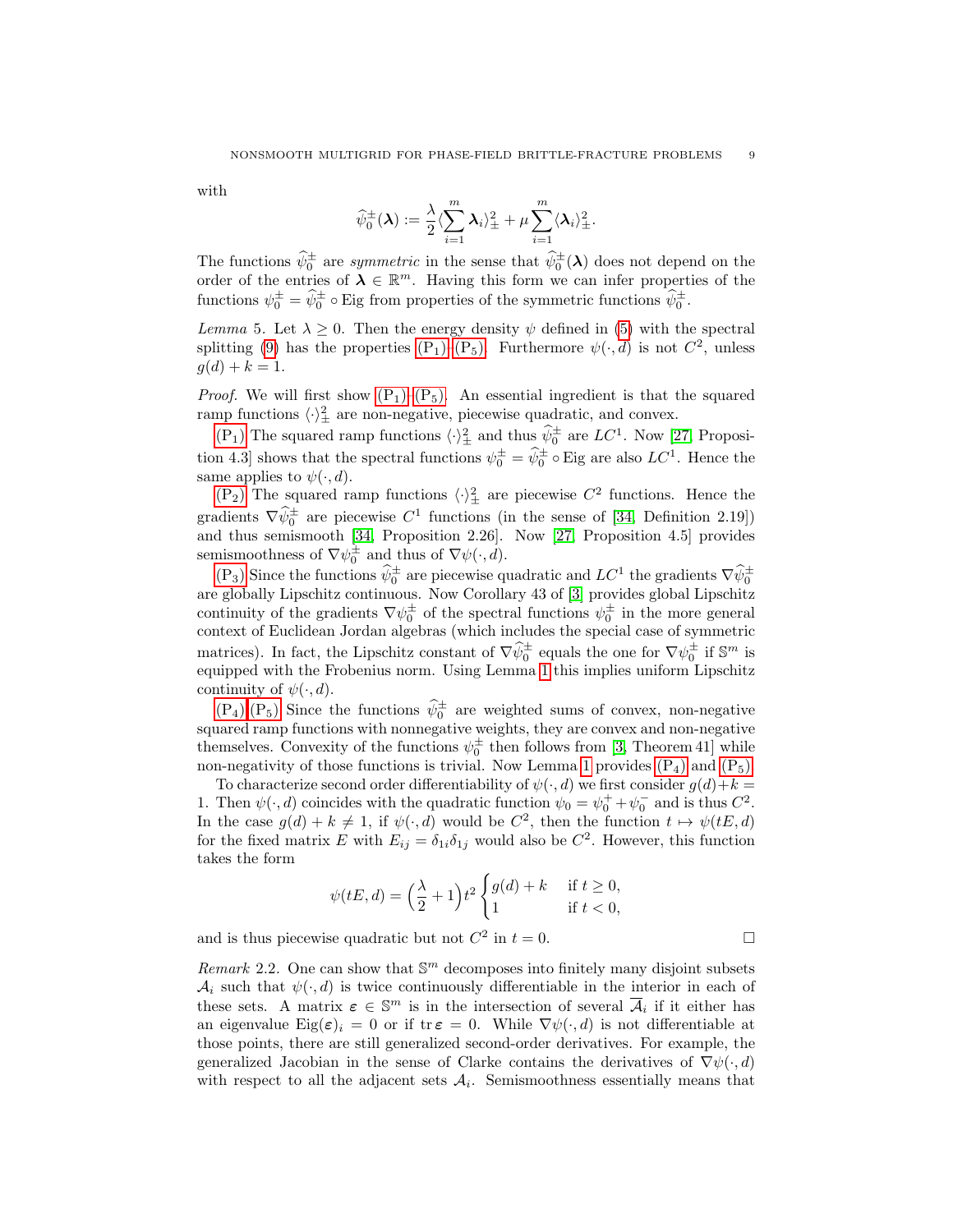such generalized derivatives provide an approximation that can be exploited in a generalized Newton method.

Remark 2.3. The additional assumption  $\lambda \geq 0$  is essential for convexity of  $\psi(\cdot, d)$ . To see this we consider for  $m = 2$  the line segment

$$
\{D(t) = \text{diag}(-1, t) \, | \, t \in (0, 1)\} \subset \mathbb{S}^2.
$$

Then, along this line segment,  $\psi(\cdot, 1)$  is quadratic and takes the form

$$
\psi(D(t), 1) = k\mu t^2 + \frac{\lambda}{2}(t - 1)^2 + \mu = (k\mu + \frac{\lambda}{2})t^2 - \lambda t + \frac{\lambda}{2} + \mu
$$

which is strictly concave for  $\lambda < 0$  and sufficiently small  $k \ll 1$ .

<span id="page-9-0"></span>2.2. Crack surface density. The crack surface density function per unit volume of the solid is typically of the form [\[26\]](#page-39-15)

$$
\gamma(d,\nabla d) := c_{\gamma}\Big(w(d) + \frac{w(1)}{c_l}l^2|\nabla d|^2\Big),\,
$$

with parameters  $c_{\gamma}$ ,  $c_{l}$ , and l, and a parameter function  $w : [0,1] \rightarrow [0,1]$ . The internal length scale parameter  $l$  controls the size of the diffusive zone between a completely intact and a completely damaged material. For  $l \to 0$  the regularized crack surface yields a sharp crack topology in the sense of Γ-convergence. For a given function w, the normalization constants  $c<sub>\gamma</sub>$  and  $c<sub>l</sub>$  must be chosen such that the integral of  $\gamma(d, \nabla d)$  over the fractured domain converges to the surface measure of the crack set as  $l \to 0$ .

The function  $w(d)$  models the local fracture energy. Two types of local crack density functions appear in the literature. Double well potentials (as briefly reviewed in [\[1\]](#page-35-0)), provide an energy barrier between broken and unbroken state, but will be disregarded here. Instead, we focus on the two widely used functionals

$$
w(d) = d,
$$
  $c_l = \frac{1}{2},$   $c_\gamma = \frac{3}{4\sqrt{2}l}$ 

and

$$
w(d) = d^2
$$
,  $c_l = 1$ ,  $c_\gamma = \frac{1}{2l}$ .

They are referred to in the literature as Ambrosio–Tortorelli (AT) functionals of type 1 and 2, respectively.

Some authors like [\[20\]](#page-38-11) prefer  $w(d) = d^2$  because it has a local minimizer at  $d = 0$ . Thus, in the absence of mechanical strain, the unfractured solution  $d \equiv 0$ is a minimizer of the total energy. As a result, no additional constraints need to be applied to ensure that  $d \geq 0$ . However, this argument becomes void when solver technology is available that can handle the explicit constraints  $0 \leq d \leq 1$ . In contrast, for the AT-1 functional we have  $w' \neq 0$  in the intact state  $d = 0$ . Together with the constraint  $d \in [0,1]$  this leads to a threshold, i.e., a minimum load required to cause damage [\[26\]](#page-39-15).

Kuhn et al. [\[20\]](#page-38-11) proposed to regard the Ambrosio–Tortorelli functionals as special instances of the general family defined by

<span id="page-9-1"></span>(10) 
$$
w(d) = (1 + \beta(1 - d))d
$$

with  $\beta \in [-1, 1]$ . The Ambrosio–Tortorelli functionals are obtained by setting  $\beta = 0$ for AT-1 and  $\beta = -1$  for AT-2. Further choices of w are proposed in [\[26\]](#page-39-15), which also do a detailed stability analysis for one-dimensional problems.

We note the following properties of the functional  $w$  in [\(10\)](#page-9-1):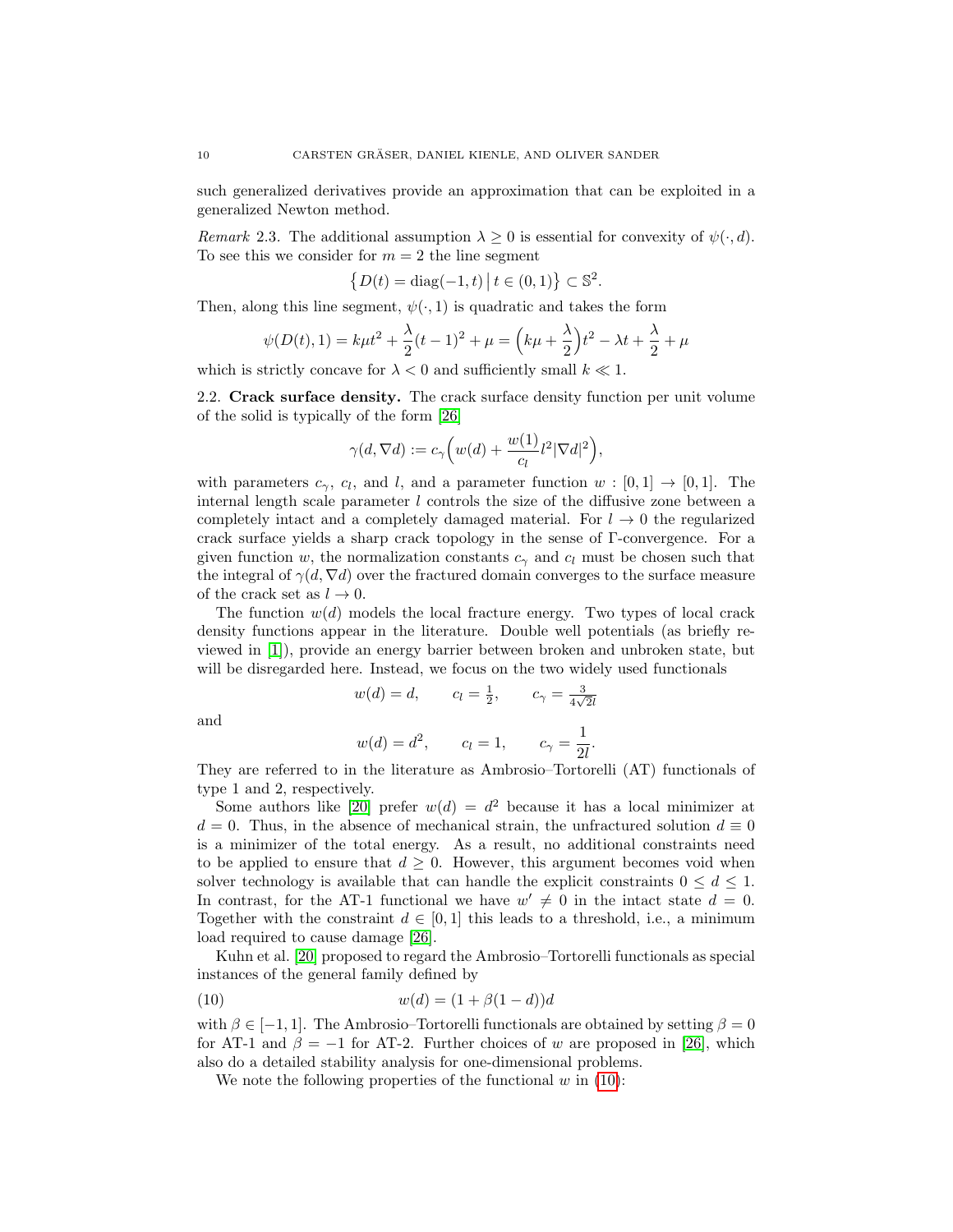Lemma 6. The function  $w$  given in [\(10\)](#page-9-1) has the following properties:

- (1) It fulfills  $w(0) = 0$  and  $w(1) = 1$ .
- (2) It is strictly monotone increasing on [0, 1] for all  $\beta \in [-1, 1]$ .
- (3) It is convex for all  $\beta$  < 0, and strictly convex for all  $\beta$  < 0.

For the rest of the paper we will assume the  $w(\cdot)$  takes the form [\(10\)](#page-9-1) with  $\beta \leq 0$ such that  $w(\cdot)$  is guaranteed to be convex and quadratic.

### 3. Discretization and the algebraic increment potential

<span id="page-10-0"></span>We use a fully implicit discretization in time, and Lagrange finite elements for discretization in space. Note that time discretizations using a local energy history field [\[23\]](#page-39-1) are typically only semi-implicit (cf. Section [5.1\)](#page-20-0). By using a fully implicit time discretization we retain the variational structure of the problem. Most of this chapter is spent investigating the properties of the increment functional.

<span id="page-10-1"></span>3.1. Time discretization. It is shown in [\[25\]](#page-39-9) that there is a natural time discretization for [\(1\)](#page-3-1) that consists of sequences of minimization problems. Let the time interval  $[0, T]$  be subdivided by time points  $t_n$ ,  $n = 0, 1, 2, \ldots$ . We obtain a time-discrete formulation by integrating the rate potential  $\Pi$  given in [\(4\)](#page-4-3) along paths on  $[t_n, t_{n+1}]$ . Given initial values  $(\mathbf{u}_n, d_n) \in \mathbf{H}_{\mathbf{u}_0} \times H_{d_0}$  at  $t_n$ , the continuous solution  $(u, d)$  on this interval minimizes  $\int_{t_n}^{t_{n+1}} \Pi(u, d, u, d) dt$  in the set of all paths of sufficient smoothness with  $(u(t_n), d(t_n)) = (u_n, d_n)$  [\[25\]](#page-39-9). We then set  $(\mathbf{u}_{n+1}, d_{n+1})$  to be  $(\mathbf{u}(t_{n+1}), d(t_{n+1}))$ . Defining  $\mathcal{P}_n(\tilde{\mathbf{u}}, \tilde{d})$  as the set of suitably smooth paths in  $\mathbf{H}_{u_0} \times H_{d_0}$  from  $(u_n, d_n)$  to  $(\tilde{u}, \tilde{d})$ , and using that  $\Pi(\dot{\mathbf{w}}, \dot{v}, \mathbf{w}, v) =$  $\frac{d}{dt}\mathcal{E}(t, \mathbf{w}, v) + \mathcal{R}(v, \dot{v}),$  this can be written as

$$
(\mathbf{u}_{n+1}, d_{n+1}) = \underset{(\tilde{\mathbf{u}}, \tilde{d})}{\arg \min} \left[ \underset{(\tilde{\mathbf{u}}, \tilde{d})}{\inf} \left[ \underset{(\mathbf{w}, v) \in \mathcal{P}_n(\tilde{\mathbf{u}}, \tilde{d})}{\inf} \int_{t_n}^{t_{n+1}} \left[ \frac{d}{dt} \mathcal{E}(t, \mathbf{w}(t), v(t)) + \mathcal{R}(v(t), \dot{v}(t)) \right] dt \right] = \underset{(\tilde{\mathbf{u}}, \tilde{d})}{\arg \min} \left[ \mathcal{E}(t_{n+1}, \tilde{\mathbf{u}}, \tilde{d}) - \mathcal{E}(t_n, \mathbf{u}_n, d_n) \right. + \underset{(\mathbf{w}, v) \in \mathcal{P}_n(\tilde{\mathbf{u}}, \tilde{d})}{\inf} \int_{t_n}^{t_{n+1}} \mathcal{R}(v(t), \dot{v}(t)) dt \right].
$$

The last integral term is the length of  $v : [t_n, t_{n+1}] \to H^1_{d_0}(\Omega)$  with respect to the Finsler norm given by  $R$ . Minimizing over all paths gives the distance

$$
\mathcal{D}(d_n, \tilde{d}) := \inf \left[ \int_{t_n}^{t_{n+1}} \mathcal{R}(v(t), \dot{v}(t)) dt \right]
$$
  
  $\therefore v$  is a sufficiently smooth path from  $d_n$  to  $\tilde{d}$ .

Then one step of the time discretization scheme is given by

$$
(\boldsymbol{u}_{n+1},d_{n+1}):=\underset{(\boldsymbol{u},d)\in\mathbf{H}_{\boldsymbol{u}_0}^1\times H_{d_0}^1}{\arg\min}\left[\mathcal{E}(t_{n+1},\boldsymbol{u},d)+\mathcal{D}(d_n,d)\right].
$$

In our particular case [\(3\)](#page-3-2),  $\mathcal R$  does not explicitly depend on d. The dissipation distance is then easily computed as [\[25,](#page-39-9) Example 3.2.5]

$$
\mathcal{D}(v, w) = \mathcal{R}(w - v) = \int_{\Omega} I_{[0,\infty)}(w - v) dV = \int_{\Omega} I_{[v,\infty)}(w) dV.
$$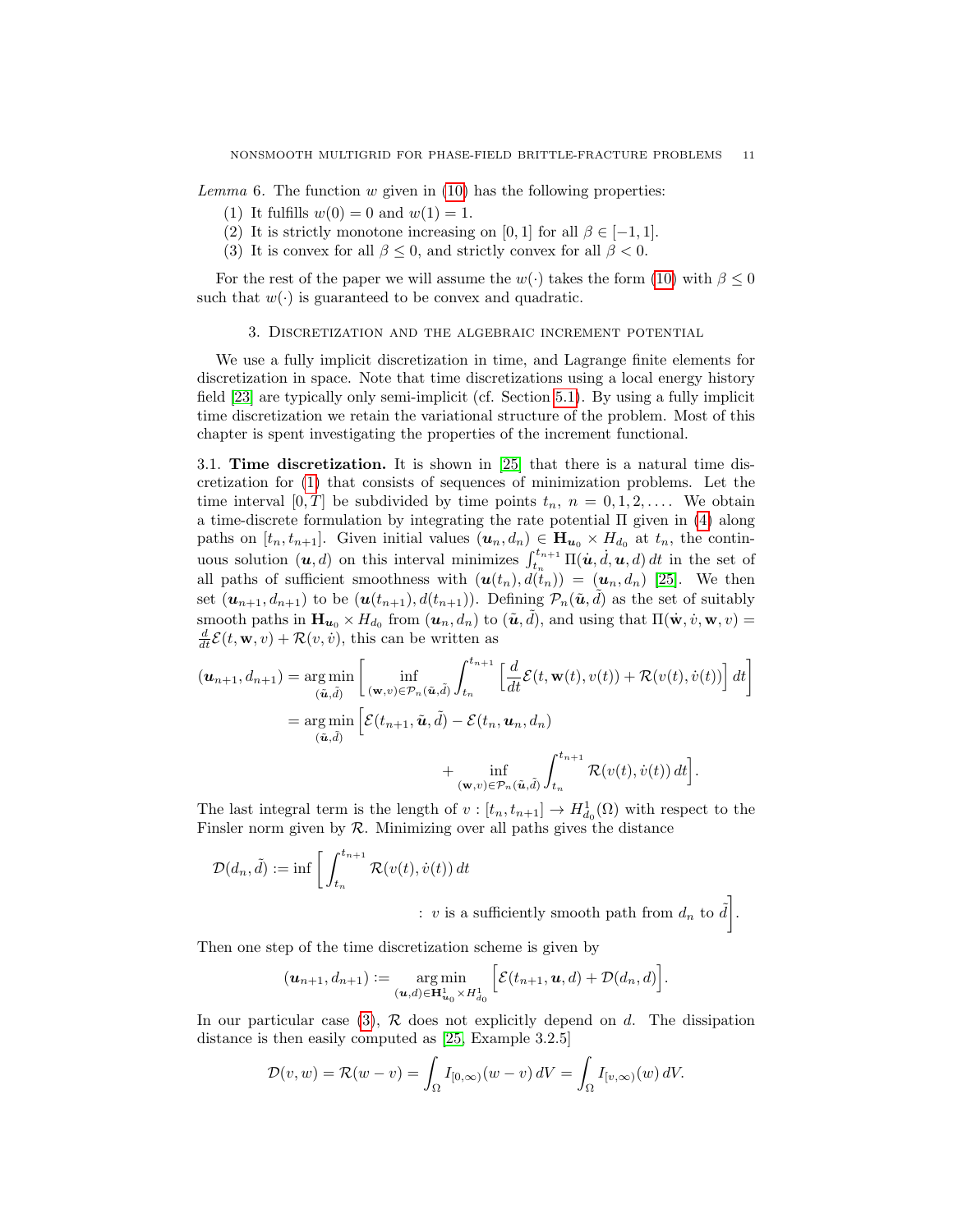We obtain the minimization problem

<span id="page-11-1"></span>(11) 
$$
(\mathbf{u}_{n+1}, d_{n+1}) := \underset{(\mathbf{u}, d) \in \mathbf{H}_{\mathbf{u}_0}^1 \times H_{d_0}^1}{\arg \min} \Pi_{n+1}^{\tau}(\mathbf{u}, d),
$$

with the increment potential

$$
\Pi_{n+1}^{\tau}(\boldsymbol{u},d) := \int_{\Omega} \psi(\boldsymbol{\varepsilon}(\boldsymbol{u}),d) \, dV + \int_{\Omega} g_c \gamma(d,\nabla d) \, dV + P_{\text{ext}}(t_{n+1},\boldsymbol{u}) + \int_{\Omega} I_{[d_n,1]}(d) \, dV.
$$

Note that the time step size does not appear in this functional, because the model is rate-independent. Note also that the increment potential depends on the previous time step only through the indicator functional.

<span id="page-11-2"></span>Lemma 7. Assume that  $\Gamma_{D,\mathbf{u}}$  is non-trivial in the sense that its m – 1-dimensional Hausdorff-measure is positive. Then the functional  $\Pi_{n+1}^{\tau}$  is coercive on  $\mathbf{H}_{u_0}^1 \times H_{d_0}^1$ .

*Proof.* Using the uniform coercivity  $(P_5)$  of  $\psi(\cdot, d)$ ,  $w(1) > 0$ , and  $w(d) \geq 0$  for  $d \in [0,1]$  we get

$$
\int_{\Omega} \psi(\boldsymbol{\varepsilon}(\boldsymbol{u}), d) \, dV + \int_{\Omega} g_c \gamma(d, \nabla d) \, dV \ge C \int_{\Omega} |\boldsymbol{\varepsilon}(\boldsymbol{u})|_F^2 + |\nabla d|^2 \, dV
$$

for some constant  $C > 0$ . Using Korn's inequality for **u**, the Poincaré inequality for d, and the fact that  $P_{ext}(t_{n+1}, u)$  grows at most linearly we get for another constant  ${\cal C}>0$ 

$$
\Pi_{n+1}^{\tau}(\boldsymbol{u},d) \ge C\bigg(\|\boldsymbol{u}\|_{1}^{2} + \|d\|_{1}^{2} - 1 - \Big(\int_{\Omega} d\,dV\Big)^{2}\bigg) + \int_{\Omega} I_{[d_{n},1]}(d)\,dV
$$
  
\n
$$
\ge C\bigg(\|\boldsymbol{u}\|_{1}^{2} + \|d\|_{1}^{2} - 1 - |\Omega|^{2}\bigg),
$$

where we have used that the constraint  $d \in [0,1]$  implies  $|\int_{\Omega} d dV| \leq |\Omega|$  in the second inequality.  $\hfill \square$ 

Lemma 8. The functional  $\Pi_{n+1}^{\tau}$  is weakly lower semicontinuous on  $\mathbf{H}_{u_0}^1 \times H_{d_0}^1$ .

*Proof.* Since weak lower semicontinuity of the other terms in  $\Pi_{n+1}^{\tau}$  follows from convexity and lower semicontinuity of the integrands, we only need to consider the non-convex term

<span id="page-11-0"></span>(12) 
$$
\int_{\Omega} \psi(\boldsymbol{\varepsilon}(\boldsymbol{u}), d) + I_{[d_n, 1]}(d) dV.
$$

To this end we note that [\(12\)](#page-11-0) can be written as  $J(\mathbf{u}, d, \nabla \mathbf{u})$  for

$$
J(\boldsymbol{u},d,\xi) := \int_{\Omega} F(x,(\boldsymbol{u}(x),d(x)),\xi) dV
$$

and the density  $F: \Omega \times (\mathbb{R}^m \times \mathbb{R}) \times \mathbb{R}^{m \times m} \to \mathbb{R} \cup {\infty}$  given by

$$
F(x, (\mathbf{u}, d), \xi) = \psi(\frac{1}{2}(\xi + \xi^{T}), d) + I_{[d_n, 1]}(d).
$$

Since  $F$  is a Caratheodory function, non-negative (and thus uniformly bounded from below), and convex in ξ for all  $(x, (\boldsymbol{u}, d)) \in \Omega \times (\mathbb{R}^m \times \mathbb{R})$ , it satisfies the assumptions of Theorem 3.4 in [\[8\]](#page-38-13).

Now let  $(\boldsymbol{u}^{\nu}, d^{\nu}) \rightarrow (\boldsymbol{u}, d)$  be a weakly convergent sequence in  $\mathbf{H}^1_{\boldsymbol{u}_0} \times H^1_{d_0}$ . Then, by the compactness of the embedding into  $L^2(\Omega, \mathbb{R}^m \times \mathbb{R})$  we get

$$
(\mathbf{u}^{\nu}, d^{\nu}) \to (\mathbf{u}, d) \quad \text{in } L^2(\Omega, \mathbb{R}^m \times \mathbb{R}).
$$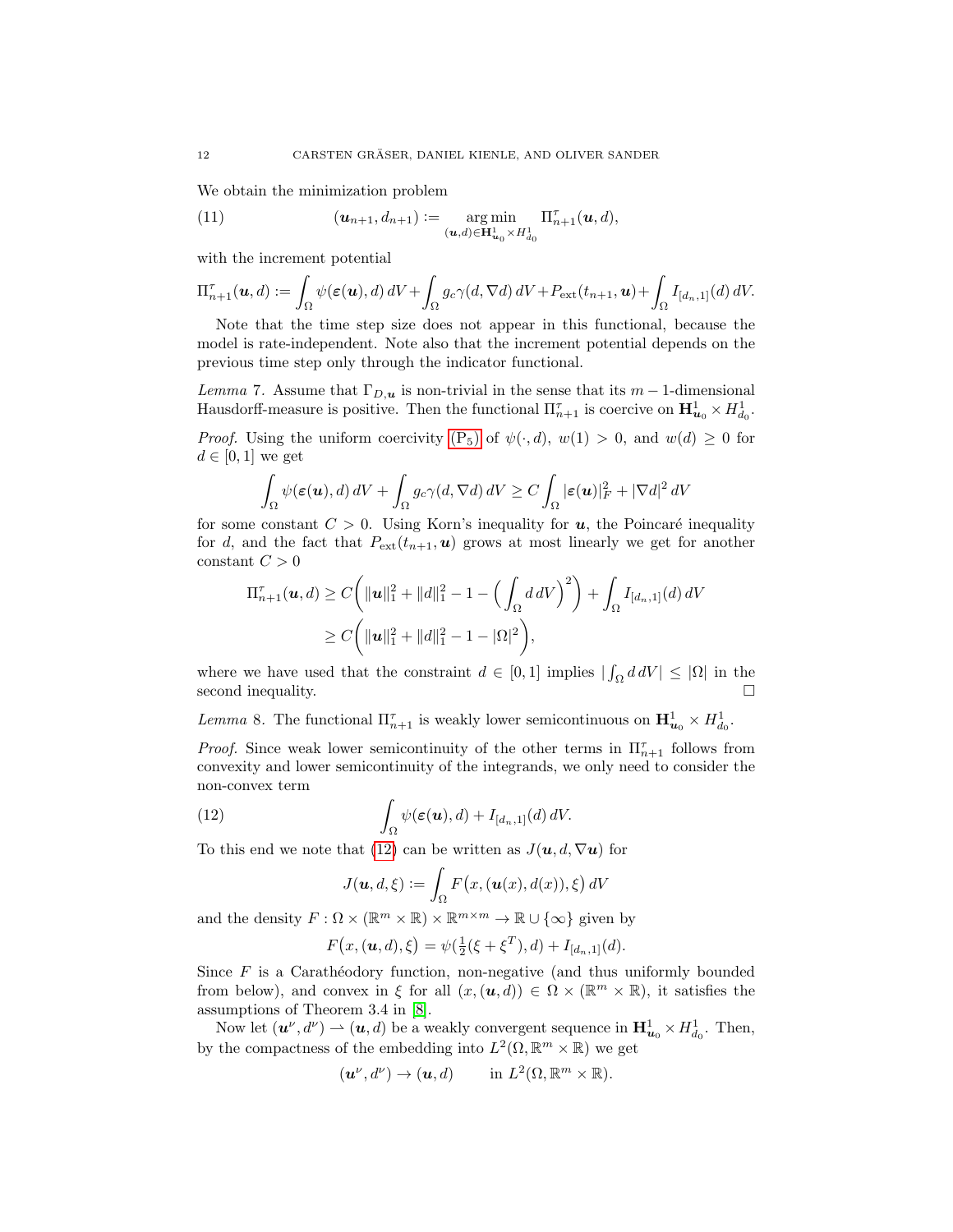Furthermore, the  $H^1(\Omega,\mathbb{R}^m\times\mathbb{R})$ -weak convergence of  $(u^{\nu}, d^{\nu})$  implies  $L^2(\Omega,\mathbb{R}^{m\times m})$ weak convergence of  $\nabla u^{\nu}$ 

$$
\xi^{\nu} := \nabla \mathbf{u}^{\nu} \rightharpoonup \nabla \mathbf{u} =: \xi \quad \text{in } L^2(\Omega, \mathbb{R}^{m \times m}),
$$

because  $(\boldsymbol{u}, d) \mapsto \eta(\nabla \boldsymbol{u})$  is in  $H^1(\Omega, \mathbb{R}^m \times \mathbb{R})'$  for each  $\eta \in L^2(\Omega, \mathbb{R}^{m \times m})'$ . Now Theorem 3.4 of [\[8\]](#page-38-13) provides

$$
\liminf_{\nu \to \infty} J(\mathbf{u}^{\nu}, d^{\nu}, \xi^{\nu}) \geq J(\mathbf{u}, d, \xi) = J(\mathbf{u}, d, \nabla \mathbf{u}).
$$

As a direct consequence of coercivity and weal lower semicontinuity we get existence of a minimizer of the increment functional:

**Theorem 3.1.** There is a solution to the minimization problem  $(11)$ , i.e., there exists a global minimizer  $(\mathbf{u}_{n+1}, d_{n+1}) \in \mathbf{H}^1_{\mathbf{u}_0} \times H^1_{d_0}$  of  $\Pi_{n+1}^{\tau}$ .

3.2. Finite element discretization. The increment problem [\(11\)](#page-11-1) of the previous section is posed on the pair of spaces  $\mathbf{H}^1_{u_0}$  for the displacements and  $H^1_{d_0}$  for the damage variable. Let G be a conforming finite element grid for  $\Omega$ . We discretize the function spaces by standard first-order Lagrangian finite elements. In order to derive an algebraic form of the discretized increment functional we make use of the standard scalar nodal basis  $\{\theta_i\}_{i=1}^M$  associated to the grid nodes  $\{p_1, \ldots, p_M\}$  =:  $\mathcal{N} \subset \Omega$ . Identifying the  $\mathbb{R}^m$ -valued and scalar finite element functions  $\boldsymbol{u}$  and  $d$  with their coefficient vectors  $u \in \mathbb{R}^{M,m}$  and  $d \in \mathbb{R}^M$ , respectively, we write

$$
\boldsymbol{u}_j = \sum_{i=1}^M u_{i,j} \theta_i, \qquad d = \sum_{i=1}^M d_i \theta_i,
$$

where  $u_{i,j} = \mathbf{u}_j(p_i)$  and  $d_i = d(p_i)$ . For the integration we use two kinds of quadrature rules: Integrals of smooth nonlinear terms over a grid element e are approximated using a higher-order quadrature rule  $\int_{e,h}$ , while the integral over the nonsmooth term  $I_{[d^n,1]}(d)$  is approximated using the grid nodes  $p_i$  as quadrature point, which is ofter referred to as lumping. Using these approximations we obtain the algebraic increment functional  $\mathcal{J} := \prod_{n+1}^{\tau, \mathcal{G}}$  given by (13)

<span id="page-12-0"></span>
$$
\mathcal{J}(\boldsymbol{u},d) := \underbrace{\int_{\Omega,h} (\psi(\boldsymbol{\varepsilon}(\boldsymbol{u}),d)) \, dV + \int_{\Omega} g_c \gamma(d,\nabla d) + P_{\text{ext}}(t_{n+1},\boldsymbol{u})}_{=: \mathcal{J}_0(\boldsymbol{u},d)} + \underbrace{\sum_{i=1}^M I_{[d_n(p_i),1]}(d_i)}_{=: \varphi(d)}.
$$

Here the quadrature rule  $\int_{\Omega,h}(\cdot) dV$  is given by

$$
\int_{\Omega,h} f \, dV = \sum_{e \in \mathcal{G}} \int_{e,h} f \, dV, \qquad \int_{e,h} f = \sum_{\alpha=1}^{\alpha_{\max}} f(q_{e,\alpha}) \omega_{e,\alpha}
$$

with positive weights  $\omega_{e,\alpha}$ . Notice that we do not need quadrature weights in the last term of J, because the indicator function only takes values in  $\{0,\infty\}$ .

To highlight the algebraic structure of  $\mathcal J$  we introduce the linear operator  $\mathcal L$ :  $(\mathbb{R}^{M,m}\times\mathbb{R}^{\tilde{M}})\to ((\mathbb{S}^m\times\mathbb{R})^{\alpha_{\max}})^{\mathcal{G}}$  with

$$
\mathcal{L}(\boldsymbol{u},d)_{e,\alpha} := ((\boldsymbol{\varepsilon}(\boldsymbol{u}))(q_{e,\alpha}),d(q_{e,\alpha})) \qquad \alpha = 1,\ldots,\alpha_{\max},\, e \in \mathcal{G}.
$$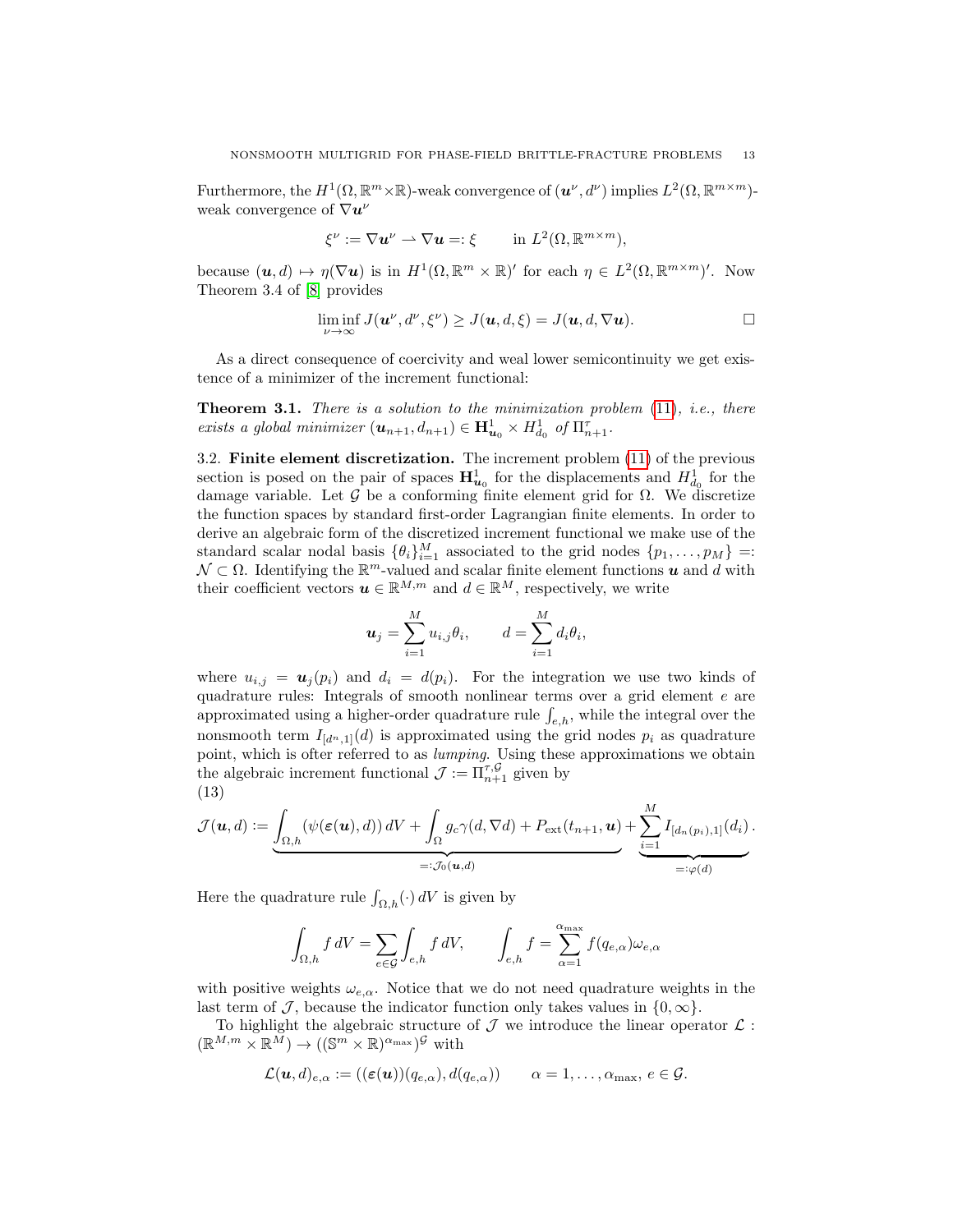Then the first part  $\mathcal{J}_0$  of the functional can be written as

$$
\mathcal{J}_0(\boldsymbol{u},d) = \underbrace{\sum_{e \in \mathcal{G}} \sum_{\alpha=1}^{\alpha_{\max}} \psi(\mathcal{L}(\boldsymbol{u},d)_{e,\alpha}) \omega_{e,\alpha}}_{=:A(\boldsymbol{u},d)} + \underbrace{\int_{\Omega} g_c \gamma(d,\nabla d) + P_{\text{ext}}(t_{n+1},\boldsymbol{u})}_{=:B(\boldsymbol{u},d)}.
$$

Notice that for the price of a more complex index notation, the linear operator  $\mathcal L$ can also be written as a sparse matrix with suitable blocking structure. In this case  $\mathcal{L}(\cdot,\cdot)_{e,\alpha}: (\mathbb{R}^{M,m}\times \mathbb{R}^M) \to (\mathbb{S}^m\times \mathbb{R})$  corresponds to the  $(e,\alpha)$ -th sparse row of this matrix.

As an approximation of the boundary conditions from  $\mathbf{H}^1_{u_0} \times H^1_{d_0}$  we will consider  $\mathcal J$  on the affine subspace  $H^{\mathrm{alg}} = H^{\mathrm{alg}}_{\mathbf{u}_0} \times H^{\mathrm{alg}}_{d_0}$  where

$$
H_{\mathbf{u}_0}^{\text{alg}} = \{ \mathbf{u} \in \mathbb{R}^{M,m} \mid \mathbf{u}(p) = \mathbf{u}_0(p) \quad \forall p \in \mathcal{N} \cap \Gamma_{D,\mathbf{u}} \},
$$
  

$$
H_{d_0}^{\text{alg}} = \{ d \in \mathbb{R}^M \mid d(p) = d_0(p) \quad \forall p \in \mathcal{N} \cap \Gamma_{D,d} \}.
$$

The associated homogeneous subspace is denoted by  $H_0^{\text{alg}}$ . In the following we make the assumption that  $N \cap \Gamma_{D,\mu}$  is rich enough to ensure a discrete Korn inequality such that  $\|\varepsilon(u)\|_0 \geq C \|u\|_1$  holds for all  $u \in H_{u_0}^{\text{alg}}$ . Furthermore we introduce the discrete feasible set

$$
\mathcal{K}^{\mathrm{alg}} = H^{\mathrm{alg}}_{\mathbf{u}_0} \times \left( H^{\mathrm{alg}}_{d_0} \cap \mathcal{K}^{\mathrm{alg}}_{d} \right), \qquad \mathcal{K}^{\mathrm{alg}}_{d} = \prod_{i=1}^{M} [d_n(p_i), 1]
$$

that additionally incorporates the pointwise irreversibility constraints.

3.3. Properties of the discrete incremental potential. The convergence property of the TNNMG algorithm heavily rely on the algebraic structure of the problem. Hence we now collect the essential structural properties of the algebraic increment functional J. While stronger properties hold true for some splittings of  $\psi$ , we only note the necessary properties shared by all of the proposed splittings. In order to preserve the significant properties in the presence of numerical quadrature, we assume that quadrature rule  $\int_{e,h} f$  can at least integrate the isotropic energy  $f = |\varepsilon(\boldsymbol{u})|^2_F$  exactly for any finite element function  $\boldsymbol{u}$ .

<span id="page-13-0"></span>Lemma 9. The functional  $\mathcal{J}_0 = A + B$  has the following properties:

- (1)  $\mathcal{J}_0(\cdot, d) \in LC^1$  and  $\mathcal{J}_0(\boldsymbol{u}, \cdot) \in C^2$  for any  $d \in \mathcal{K}_d^{\text{alg}}$  and  $\boldsymbol{u} \in \mathbb{R}^{M,m}$ .
- (2) The gradient  $\nabla \mathcal{J}_0(\cdot, d)$  is semismooth.
- (3) The gradient  $\nabla \mathcal{J}_0(\cdot, d)$  is globally Lipschitz continuous uniformly in d.
- (4)  $\mathcal{J}_0(\cdot, d)$  is strongly convex uniformly in d on  $H^{\text{alg}}_{\mathbf{u}_0}$ .
- (5)  $\mathcal{J}_0(\boldsymbol{u},\cdot)$  is convex on  $\mathcal{K}_d^{\text{alg}}$ .

Proof. The smoothness properties, uniform global Lipschitz continuity, and convexity follow from the corresponding properties of  $\psi$  and  $\gamma$ , and from linearity of L.

To see uniform strong convexity, we note that uniform strong convexity of  $\psi(\cdot, d)$ implies that there is some  $\eta > 0$  such that  $\phi(\varepsilon, d) = \psi(\varepsilon, d) - \frac{\eta}{2} |\varepsilon|_F^2$  is convex. Using the exactness assumption on the quadrature rule we get

$$
\sum_{e \in \mathcal{G}} \sum_{\alpha=1}^{\alpha_{\max}} \phi(\mathcal{L}(\boldsymbol{u},d)_{e,\alpha}) \omega_{e,\alpha} = A(\boldsymbol{u},d) - \frac{\eta}{2} ||\boldsymbol{\varepsilon}(\boldsymbol{u})||_0^2.
$$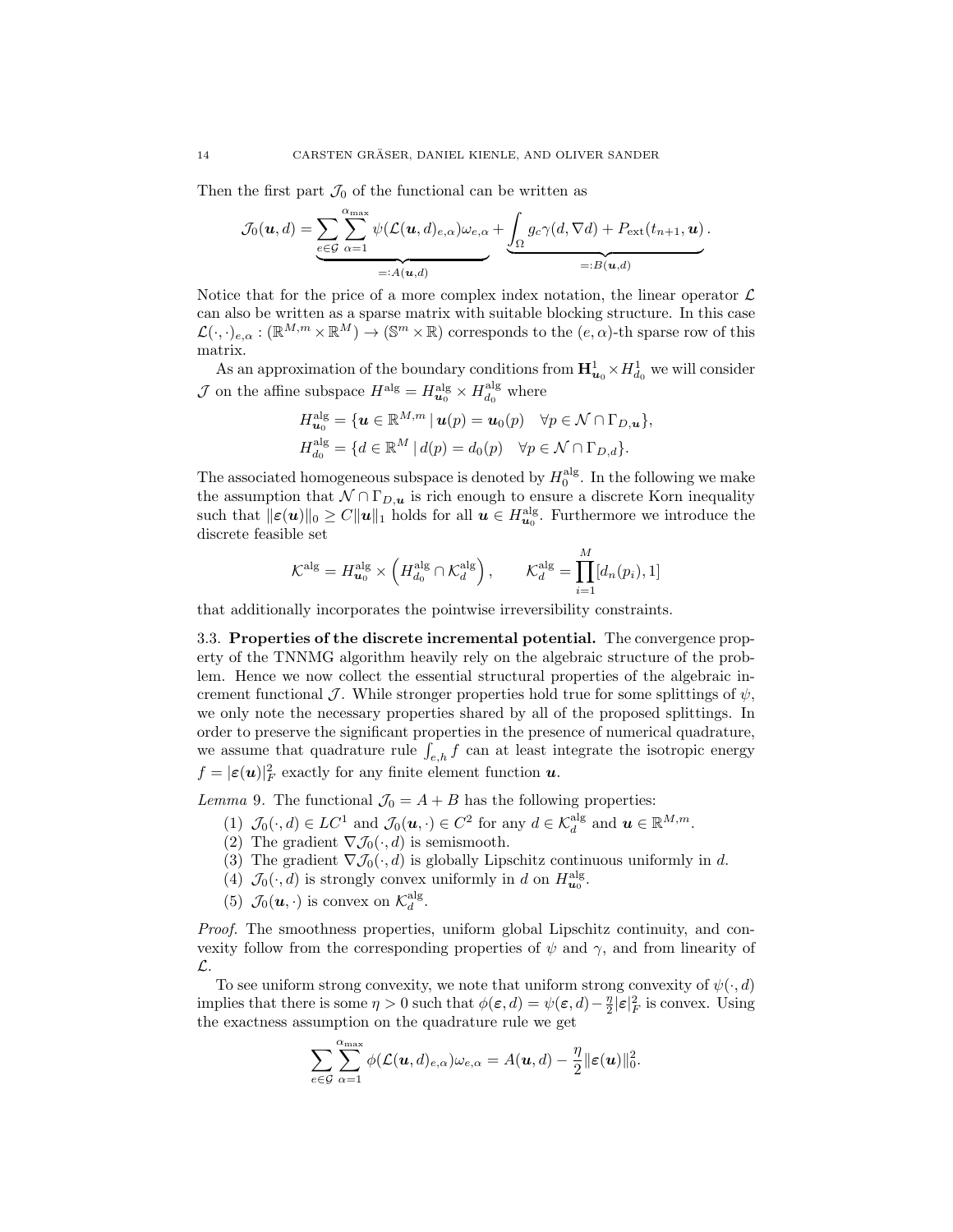Since this is a weighted sum of convex functions  $\phi(\cdot, d(q_{e,\alpha}))$  with positive weights  $\omega_{e,\alpha}$ , it is itself convex with respect to **u**. Thus  $A(\mathbf{u}, d)$  is the sum of a convex function and the function  $\|\varepsilon(u)\|_0^2$ . Since the latter is strongly convex on  $H^{\text{alg}}_{\mathbf{u}_0}$ independently of d, the same applies to  $A(\mathbf{u}, d)$  and  $(A + B)(\cdot, d)$ .

Finally we note that convexity of g and  $\gamma$  imply convexity of  $(A + B)(u, \cdot)$ .  $\Box$ 

The TNNMG algorithm is based on a crucial property called block-separability, which states that the nonsmooth part of the objective functional can be written as a sum, such that the sets of independent variables of the addend functionals are disjoint. We note that  $\mathcal{J} = \mathcal{J}_0 + \varphi$  is of the desired form with a smooth part  $\mathcal{J}_0 = A + B$  and a block-separable nonsmooth part

<span id="page-14-1"></span>(14) 
$$
\varphi(d) := \sum_{i=1}^{M} \varphi_i(d_i), \qquad \varphi_i(\xi) := I_{[d_n(p_i),1]}(\xi),
$$

which can also be written as the indicator functional  $\varphi(d) = I_{\mathcal{K}_d^{\text{alg}}}(d)$  of the feasible set  $\mathcal{K}_d^{\text{alg}}$  of the  $n + 1$ -th time step.

Due to the nonsmoothness of  $\varphi$ , the smoothness properties of  $\mathcal{J}_0$  do obviously not carry over to the full functional  $\mathcal J$ . Furthermore  $\mathcal J$  is in general not convex as a whole. However we still have the following:

<span id="page-14-2"></span>Lemma 10. The functional  $\mathcal J$  is proper, lower semicontinuous, and coercive on  $H^{\text{alg}}$ . Furthermore it is convex in u and convex in d.

*Proof.* Being the indicator function of the closed, nonempty, convex set  $\mathcal{K}_d^{\text{alg}}$  it is clear that the separable nonsmooth functional  $\varphi$  is convex, proper, and lower semicontinuous. Combining this with smoothness of  $\mathcal{J}_0$  we get that  $\mathcal J$  is proper and lower semicontinuous. Similarly, convexity in  $u$  and  $d$  follows from the corresponding properties of  $\mathcal{J}_0$  and  $\varphi$ .

Using the uniform coercivity  $(P_5)$  of  $\psi(\cdot, d)$ ,  $w(1) > 0$ , and  $w(d) \ge 0$  (as in the proof of Lemma [7\)](#page-11-2) and the exactness assumption on the quadrature rule (as in the proof of Lemma [9\)](#page-13-0) we get

$$
A(\boldsymbol{u},d)+B(\boldsymbol{u},d)-P_{\rm ext}(t_{n+1},\boldsymbol{u})\geq C\int_{\Omega}|\boldsymbol{\varepsilon}(\boldsymbol{u})|_{F}^{2}+|\nabla d|^{2}\,dV
$$

for some constant  $C > 0$ . Now we can proceed as in the proof of Lemma [7](#page-11-2) to show coercivity of  $J$ .

### <span id="page-14-0"></span>4. Truncated Nonsmooth Newton Multigrid for brittle fracture

The Truncated Nonsmooth Newton Multigrid method (TNNMG) is designed to solve nonsmooth block-separable minimization problems on Euclidean spaces. In a nutshell, one step of the TNNMG method consists of a nonlinear Gauß–Seideltype smoother and a subsequent inexact Newton-type correction in a constrained subspace. The nonlinear smoother computes local corrections by subsequent (possibly inexact) solving of reduced minimization problems in small subspaces. As the nonlinear smoother is responsible for ensuring convergence, while the Newton corrections accelerate the convergence, the ingredients of the nonlinear smoother have to be selected carefully.

It is a well known result [\[12\]](#page-38-14) that nonlinear Gauß–Seidel-type methods can easily get stuck, if the subspace decomposition used to construct localized minimization problems is not aligned with the decomposition induced by the block-separable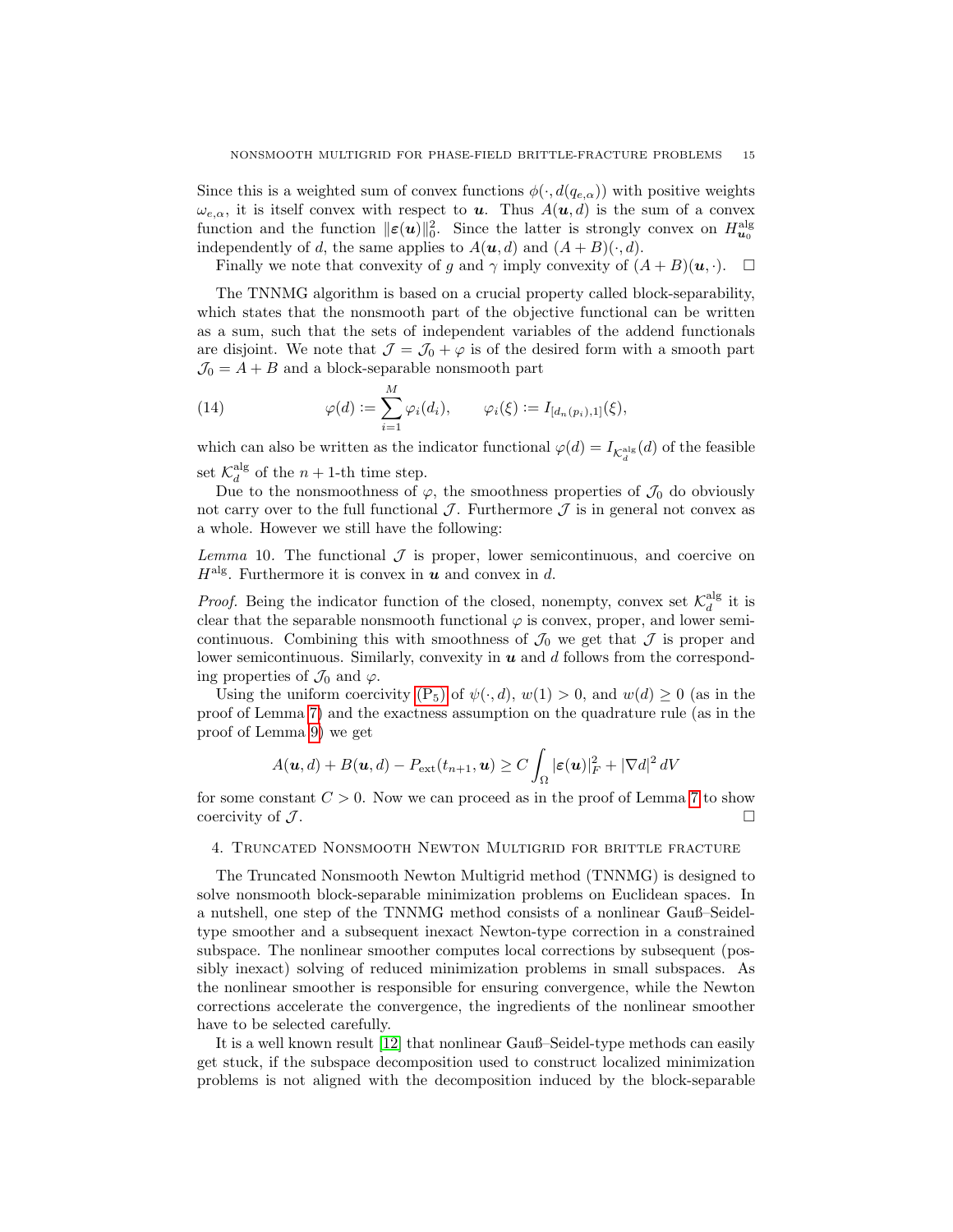nonsmooth term. In our case, the nonsmooth term  $\varphi$  is separable with respect to the decomposition of unknowns induced by the grid vertices. An additional requirement is that the local minimization problems must be uniquely solvable, which is typically ensured by choosing the decomposition such that the local problems are strictly convex.

In view of these requirements we first decompose the space according to the grid vertices and then with respect to the local  $u$ - and d-degrees of freedom leading to a decomposition

<span id="page-15-2"></span>(15) 
$$
\mathbb{R}^{M,m} \times \mathbb{R}^M = (\mathbb{R}^m \times \mathbb{R})^M = \sum_{j=1}^M (V_{j,\boldsymbol{u}} + V_{j,d}).
$$

Here the m-dimensional subspace  $V_{j,\boldsymbol{u}}$  represents the displacement components at the j-th grid vertex, while the one-dimensional subspace  $V_{j,d}$  represents the dcomponents at this vertex. All other components are set to zero in these spaces which allows to translate the decomposition from a product to a direct sum. For simplicity we use a plain enumeration of these subspaces in alternating order

<span id="page-15-3"></span>(16) 
$$
V_{2j-1} = V_{j,\mathbf{u}},
$$
  $V_{2j} = V_{j,d},$   $j = 1,...,M.$ 

Notice that with this splitting none of the nonsmooth terms  $\varphi_i$  in [\(14\)](#page-14-1) couples across different subspaces. Furthermore, by Lemma [9](#page-13-0) the restriction of  $\mathcal J$  to any affine subspace  $(\mathbf{u}, d) + V_i$ ,  $i = 1, ..., 2M$  is convex.

We will now introduce the TNNMG method. For simplicity we first assume that  $\Gamma_{D,\mu}$  and  $\Gamma_{D,d}$  are empty and that  $\mathcal{J}_0$  is  $C^2$ . Let  $\nu \in \mathbb{N}_0$  denote the iteration number. Given a previous iterate  $U^{\nu} = (u, d)^{\nu} \in \mathbb{R}^{M,m} \times \mathbb{R}^{M}$ , one iteration of the TNNMG method consists of the following four steps:

- (1) Nonlinear presmoothing
	- (a) Set  $\mathbf{W}^0 = \mathbf{U}^{\nu}$
	- (b) For  $i = 1, ..., 2M$  compute  $\mathbf{W}^i \in \mathbf{W}^{i-1} + V_i$  as

(17) 
$$
W^{i} \approx \operatorname*{arg\,min}_{W \in W^{i-1} + V_i} \mathcal{J}(W)
$$

<span id="page-15-1"></span>(c) Set  $U^{\nu + \frac{1}{2}} = W^{2M}$ 

# (2) Inexact linear correction

- (a) Determine the maximal subspace  $W_{\nu} \subset \mathbb{R}^{M,m} \times \mathbb{R}^{M}$  such that the restriction  $\mathcal{J}|_{W_{\nu}}$  is  $C^2$  at  $U^{\nu+\frac{1}{2}}$
- (b) Compute  $c^{\nu} \in W_{\nu}$  as an inexact Newton step on  $W_{\nu}$

<span id="page-15-0"></span>(18) 
$$
c^{\nu} \approx -(\mathcal{J}''(U^{\nu+\frac{1}{2}})|_{W_{\nu}\times W_{\nu}})^{-1}(\mathcal{J}'(U^{\nu+\frac{1}{2}})|_{W_{\nu}})
$$

## (3) Projection

Compute the Euclidean projection  $c_{\text{pr}}^{\nu} = P_{\text{dom }\mathcal{J}-\mathbf{U}^{\nu+1/2}}(c^{\nu}),$  i.e., choose  $c_{\text{pr}}^{\nu}$ such that  $U^{\nu + \frac{1}{2}} + c_{\text{pr}}^{\nu}$  is closest to  $U^{\nu + \frac{1}{2}} + c^{\nu}$  in dom  $\mathcal{J}$ 

- (4) Damped update
	- (a) Compute a  $\rho_{\nu} \in [0, \infty)$  such that  $\mathcal{J}(\mathbf{U}^{\nu + \frac{1}{2}} + \rho_{\nu} c_{\text{pr}}^{\nu}) \leq \mathcal{J}(\mathbf{U}^{\nu + \frac{1}{2}})$
	- (b) Set  $(u, d)^{\nu+1} = U^{\nu+1} = U^{\nu+\frac{1}{2}} + \rho_{\nu} c_{\text{pr}}^{\nu}$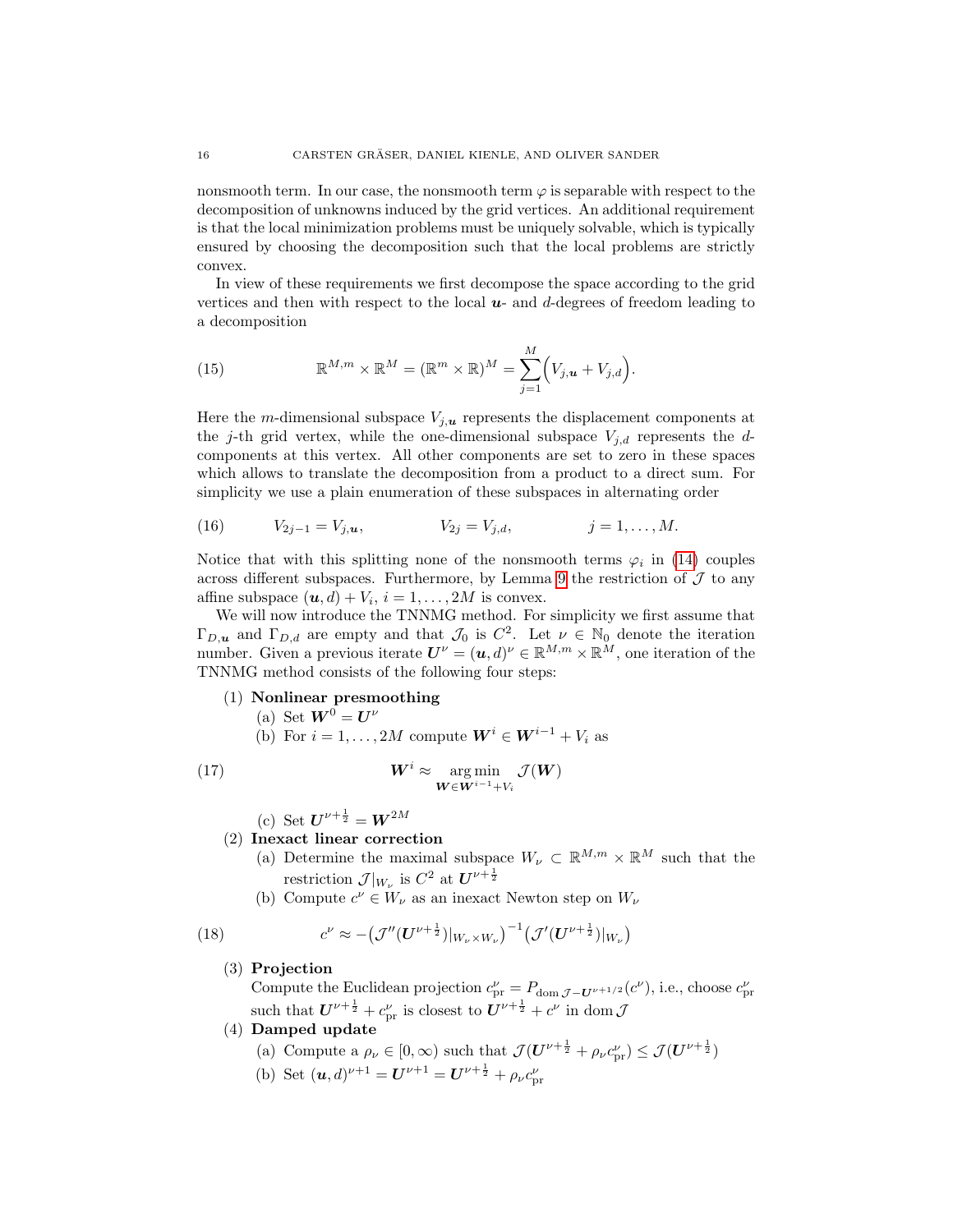The algorithm is easily generalized to non-trivial Dirichlet boundary conditions by leaving out all subspaces associated to Dirichlet vertices during the nonlinear smoothing, and by additionally requiring  $W_{\nu} \subset H_0^{\text{alg}}$  for the coarse correction subspace. Then, if the initial iterate satisfies the boundary conditions, i.e., if  $(u_d)^0 \in H^{\text{alg}}$ , the method will only iterate within this affine subspace, which preserves the Dirichlet boundary conditions for all iterates.

The canonical choice for the linear correction step [\(18\)](#page-15-0) is a single linear multigrid step, which explains why the overall method is classified as a multigrid method. If a grid hierarchy is available, then a geometric multigrid method is preferable. Otherwise, a suitable constructed algebraic multigrid step for small-strain elasticity problems will work just as well. Section [4.1](#page-16-0) will discuss convergence of the method based on an abstract convergence theory. The abstract theory will be used as a guideline for the discussion of nonlinear smoothers in Sections [4.2.](#page-18-0) Finally [4.3](#page-19-1) will discuss the linear coarse correction in more detail.

<span id="page-16-0"></span>4.1. Convergence results. The TNNMG method was originally introduced for convex problems where global convergence to global minimizers can be shown [\[13,](#page-38-6) [14,](#page-38-15) [16\]](#page-38-8) These classical results cannot be applied here, due to the non-convexity of  $J$ . As a generalization of previous results, [\[15\]](#page-38-7) introduced an abstract convergence theory that also covers non-convex problems. In the following we will summarize some results from this work. These will later be used as a guideline for specifying how to solve the local subproblems [\(17\)](#page-15-1) and the coarse correction problem [\(18\)](#page-15-0). In order to simplify the presentation some of the terminology and notation used in [\[15\]](#page-38-7) is avoided in favor of a more specific notation adjusted to the algorithm as introduced above.

<span id="page-16-2"></span>**Theorem 4.1.** Let  $\mathcal{J} : \mathbb{R}^L \to \mathbb{R} \cup {\infty}$  be coercive, proper, lower semicontinuous, and continuous on its domain, and assume that  $\mathcal{J}(\mathbf{V} + (\cdot))$  has a unique global minimizer in  $V_i$  for all i and each  $V \in \text{dom } \mathcal{J}$ . Assume that the inexact local corrections  $\boldsymbol{W}^i$  are given by  $\boldsymbol{W}^i = \mathcal{M}_i(\boldsymbol{W}^{i-1})$  for local correction operators

$$
\mathcal{M}_i: \text{dom}\,\mathcal{J} \to \text{dom}\,\mathcal{J}, \qquad \mathcal{M}_i - \text{Id}: \text{dom}\,\mathcal{J} \to V_i
$$

having the properties:

(1) Monotonicity:  $\mathcal{J}(\mathcal{M}_i(\boldsymbol{V})) \leq \mathcal{J}(\boldsymbol{V})$  for all  $\boldsymbol{V} \in \text{dom } \mathcal{J}$ .

- (2) Continuity:  $\mathcal{J} \circ \mathcal{M}_i$  is continuous.
- (3) Stability:  $\mathcal{J}(\mathcal{M}_i(\mathbf{V})) < \mathcal{J}(\mathbf{V})$  if  $\mathcal{J}(\mathbf{V})$  is not minimal in  $\mathbf{V} + V_i$ .

Furthermore assume that the initial iterate is feasible, i.e.,  $\boldsymbol{U}^0 \in \text{dom } \mathcal{J}$ , and that the coarse correction is monotone, i.e.  $\mathcal{J}(\boldsymbol{U}^{\nu+1}) \leq \mathcal{J}(\boldsymbol{U}^{\nu+\frac{1}{2}})$ . Then any accumulation point  $\boldsymbol{U}$  of  $(\boldsymbol{U}^{\nu})$  is stationary in the sense that

<span id="page-16-1"></span>(19) 
$$
\mathcal{J}(\boldsymbol{U}) \leq \mathcal{J}(\boldsymbol{U} + \boldsymbol{V}) \qquad \forall \boldsymbol{V} \in V_i, \quad \forall i.
$$

*Proof.* This is Theorem 4.1 in [\[15\]](#page-38-7).  $\square$ 

Now we discuss the application of this theorem to the phase-field brittle-fracture problem. First we interpret the stationarity result.

*Proposition* 1. Let  $\mathcal J$  be given by [\(13\)](#page-12-0) and the subspaces  $V_i$  by [\(15\)](#page-15-2) and [\(16\)](#page-15-3). Then any stationary point  $U$  in the sense of  $(19)$  is first-order optimal in the sense of

$$
\langle \nabla \mathcal{J}_0(\boldsymbol{U}), \boldsymbol{W} - \boldsymbol{U} \rangle \leq 0 \qquad \forall \boldsymbol{W} \in \text{dom} \, \mathcal{J}.
$$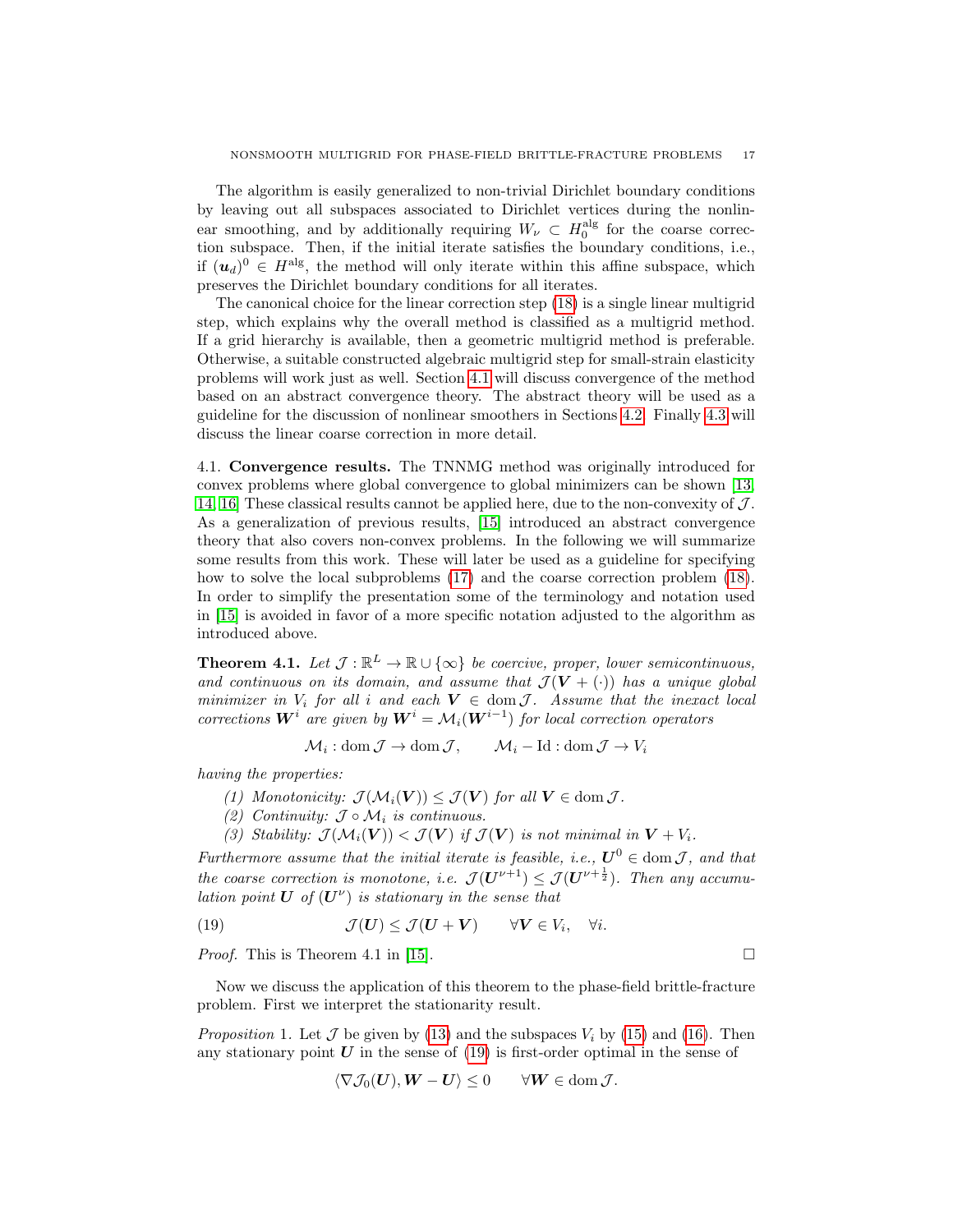Proof. The stationarity [\(19\)](#page-16-1) implies the variational inequalities

$$
\langle \nabla \mathcal{J}_0(\boldsymbol{U}), \boldsymbol{W}_i - \boldsymbol{U} \rangle \le 0 \qquad \forall \boldsymbol{W}_i \in \text{dom } \mathcal{J} \cap (\boldsymbol{U} + V_i)
$$

for each subspace  $V_i$ . Now let  $W \in \text{dom } \mathcal{J}$ . Since the splitting [\(15\)](#page-15-2) is direct one can split  $W$  uniquely into

$$
\boldsymbol{W} = \boldsymbol{U} + \sum_{i=1}^{2M} \boldsymbol{V}_i, \qquad \boldsymbol{V}_i \in V_i.
$$

Using the product structure of dom  $\mathcal J$  we find that  $W_i := U + V_i \in \text{dom } \mathcal J \cap \mathcal J$  $(U + V_i)$ . Summing up the variational inequalities for those  $W_i$  we obtain the assertion.  $\Box$ 

Next we investigate the assumptions of the theorem. First we note that  $\mathcal J$  as given in [\(13\)](#page-12-0) is coercive, proper, and lower semicontinuous by Lemma [10.](#page-14-2) Furthermore,  $\mathcal{J}_0$  is continuous and the indicator function  $\varphi$  is continuous on its domain. Hence the latter is also true for  $\mathcal{J} = \mathcal{J}_0 + \varphi$ . Subspaces  $V_i$  with odd index i only vary in  $u(p_i)$  such that existence of a unique minimizer of  $\mathcal{J}(W + (\cdot))|_{V_i}$  follows from the strong convexity of  $\mathcal{J}(\cdot, d)$  shown in Lemma [9.](#page-13-0) For even i these subspaces are associated to nodal damage degrees of freedom  $d(p_i)$ . Although  $\mathcal{J}(\mathbf{u},\cdot)$  is in general only convex, but not strictly convex, the restriction  $\mathcal{J}(\boldsymbol{W} + (\cdot))|_{V_i}$  to a single node is a strictly convex quadratic functional, which again implies existence of a unique minimizer. Finally the monotonicity  $\mathcal{J}(\mathbf{U}^{\nu+1}) \leq \mathcal{J}(\mathbf{U}^{\nu+\frac{1}{2}})$  of the coarse correction is a direct consequence of the damped update.

It remains to identify proper local correction operators  $\mathcal{M}_i$  satisfying the above assumptions. As a first result we show that solving the local minimization problems [\(17\)](#page-15-1) exactly leads to a convergent algorithm in the above given sense.

<span id="page-17-0"></span>Lemma 11. Let  $\mathcal J$  be given by [\(13\)](#page-12-0) and the subspaces  $V_i$  by [\(15\)](#page-15-2) and [\(16\)](#page-15-3). Then the exact local solution operators

$$
\mathcal{M}_i(\boldsymbol{W}) \coloneqq \argmin_{\boldsymbol{V} \in \boldsymbol{W} + V_i} \mathcal{J}(\boldsymbol{V})
$$

satisfy the assumptions of Theorem [4.1.](#page-16-2)

Proof. This is Lemma 5.1 in [\[15\]](#page-38-7).

Depending on the damaged energy density  $\psi$ , solving the restricted problems exactly may not be practical. As a remedy, it is also shown in [\[15\]](#page-38-7) that inexact minimization is sufficient as long as it guarantees sufficient decrease of the energy. In fact we do not need  $\mathbf{W}^i = \mathcal{M}_i(\mathbf{W}^{i-1})$  exactly but may relax this to  $\mathcal{J}(\boldsymbol{W}^i) \leq \mathcal{J}(\mathcal{M}_i(\boldsymbol{W}^{i-1}))$  for a suitable continuous  $\mathcal{M}_i$ . However, sufficient decrease is in general hard to check rigorously. In the following we cite one inexact variant from [\[15\]](#page-38-7) where sufficient descent is guaranteed a priori.

<span id="page-17-1"></span>Lemma 12. Let  $\mathcal J$  be given by [\(13\)](#page-12-0) and the subspaces  $V_i$  by [\(15\)](#page-15-2) and [\(16\)](#page-15-3). For each subspace  $V_i$  let  $C_i$  be a symmetric positive definite matrix that satisfies

$$
\langle \nabla \mathcal{J}_0(\boldsymbol{W} + \boldsymbol{V}) - \nabla \mathcal{J}_0(\boldsymbol{W}), \boldsymbol{V} \rangle \leq \langle C_i \boldsymbol{V}, \boldsymbol{V} \rangle \qquad \forall \boldsymbol{W} \in \text{dom} \, \mathcal{J}, \boldsymbol{V} \in V_i.
$$

$$
\sqcup
$$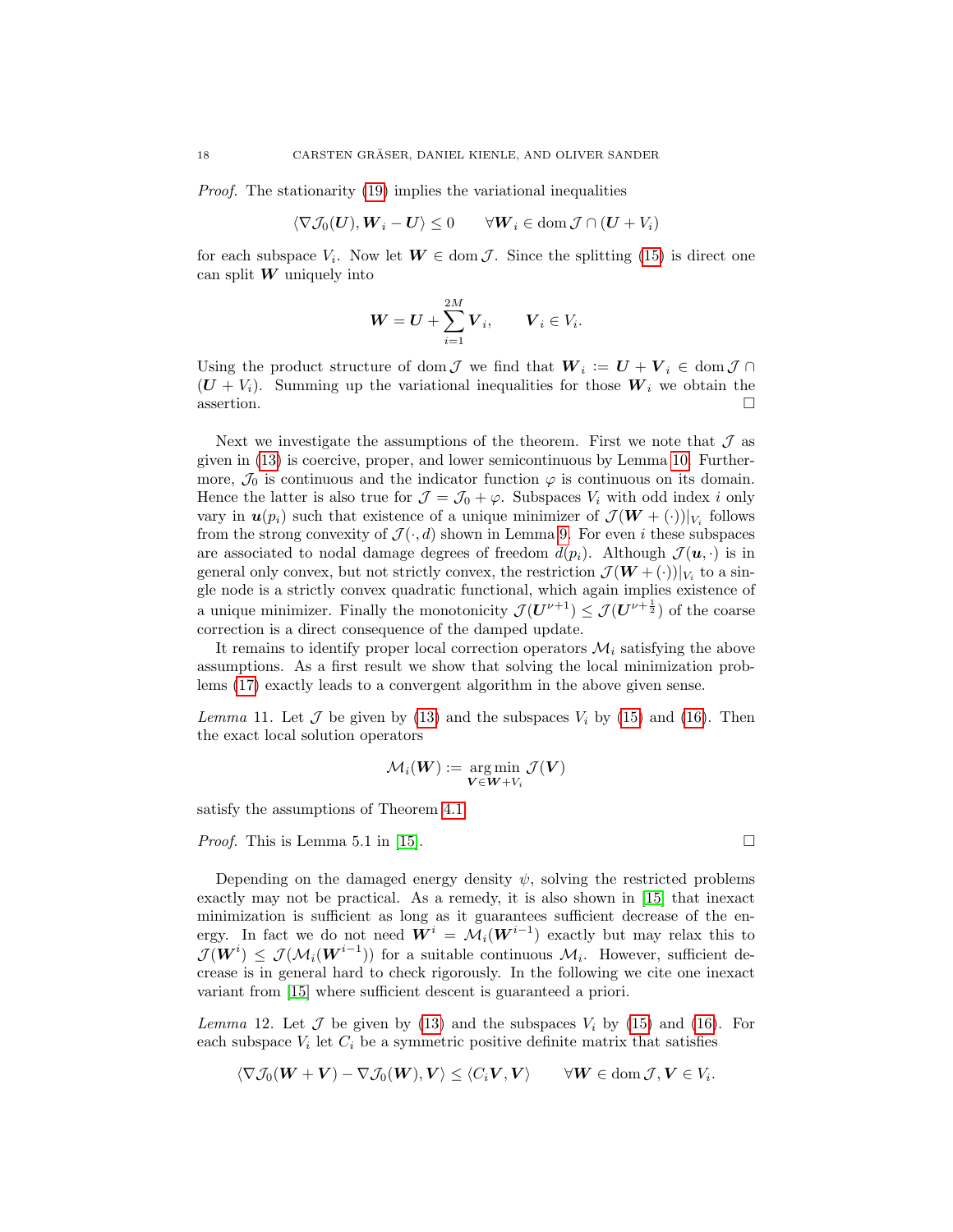Then the correction operators

$$
\mathcal{M}_i(\boldsymbol{W}) := \mathop{\arg\min}_{\boldsymbol{V} \in (\boldsymbol{W} + V_i) \cap \text{dom } \mathcal{J}} \mathcal{J}(\boldsymbol{W}) + \langle \nabla \mathcal{J}_0(\boldsymbol{W}), \boldsymbol{V} - \boldsymbol{W} \rangle + \frac{1}{2} \langle C_i(\boldsymbol{V} - \boldsymbol{W}), \boldsymbol{V} - \boldsymbol{W} \rangle
$$

satisfy the assumptions of Theorem [4.1.](#page-16-2)

*Proof.* This is Lemma 5.8 in [\[15\]](#page-38-7).

<span id="page-18-0"></span>4.2. Smoothers for brittle fracture problems. The smoother of the TNNMG method performs a sequence of (inexact) minimization problems in low-dimensional subspaces  $V_i$ . Different approaches are possible here, implementing different compromises between convergence speed, wall-time per iteration, and ease of programming. As there are two types of degrees of freedom, two types of solvers are needed as well.

4.2.1. Subspaces of displacement degrees of freedom. We first consider the subspaces  $V_i = V_{(i+1)/2,\mathbf{u}}$  for odd i spanned by the m displacement degrees of freedom at the vertex  $p_{(i+1)/2}$ . Noting that elements of this subspace only vary in the displacement component, the minimization problem [\(17\)](#page-15-1) is equivalent to

<span id="page-18-2"></span>(20) 
$$
\arg\min_{(\mathbf{v},0)\in V_i} L_i(\mathbf{v}).
$$

Here, the restricted functional  $L_i(\boldsymbol{v}) = \mathcal{J}(\boldsymbol{W}^{i-1} + (\boldsymbol{v}, 0))$  takes the form

<span id="page-18-1"></span>(21)

$$
L_i(\boldsymbol{v}) = \int_{\Omega,h} (g(d) + k) \psi_0^+(\boldsymbol{\varepsilon}(\boldsymbol{u} + \boldsymbol{v})) + \psi_0^-(\boldsymbol{\varepsilon}(\boldsymbol{u} + \boldsymbol{v})) dV + P_{\text{ext}}(t_{n+1}, \boldsymbol{v}) + \text{const},
$$

where we have used  $(u, d) = W^{i-1}$ . The precise nature of  $L_i$  depends on the type of energy split used by the model. If the isotropic splits [\(6\)](#page-6-0) or [\(7\)](#page-6-1) are used, [\(21\)](#page-18-1) is a strictly convex quadratic functional on a vector space, and can be minimized exactly by solving an  $m \times m$  system of linear equations.

For the anisotropic splittings [\(8\)](#page-7-0) and [\(9\)](#page-7-1), the functional is still strictly convex and once continuously differentiable. The classical Hesse matrix, however, is not guaranteed to exist. However, by Lemma [9,](#page-13-0) the increment functional is semismooth. This suggests various natural choices for local solvers, such as steepest-descent methods or nonsmooth Newton methods [\[34\]](#page-39-14). When these are used to solve the local problems [\(17\)](#page-15-1) exactly, global convergence of the overall TNNMG method follows from Theorem [4.1](#page-16-2) and Lemma [11](#page-17-0) above.

However, as mentioned in the previous section, Theorem [4.1](#page-16-2) is more general, and also shows convergence for certain types of inexact local solvers (such as the one in Lemma [12\)](#page-17-1). Such a setup can make iterations much faster, while keeping the corresponding deterioration of the convergence rate within acceptable limits. Possible approaches are:

- One Newton step with the smooth part replaced by a quadratic upper bound  $(1+k)\psi_0''$ ,
- One (or another fixed number of) semismooth Newton steps,
- One gradient step with exact line search.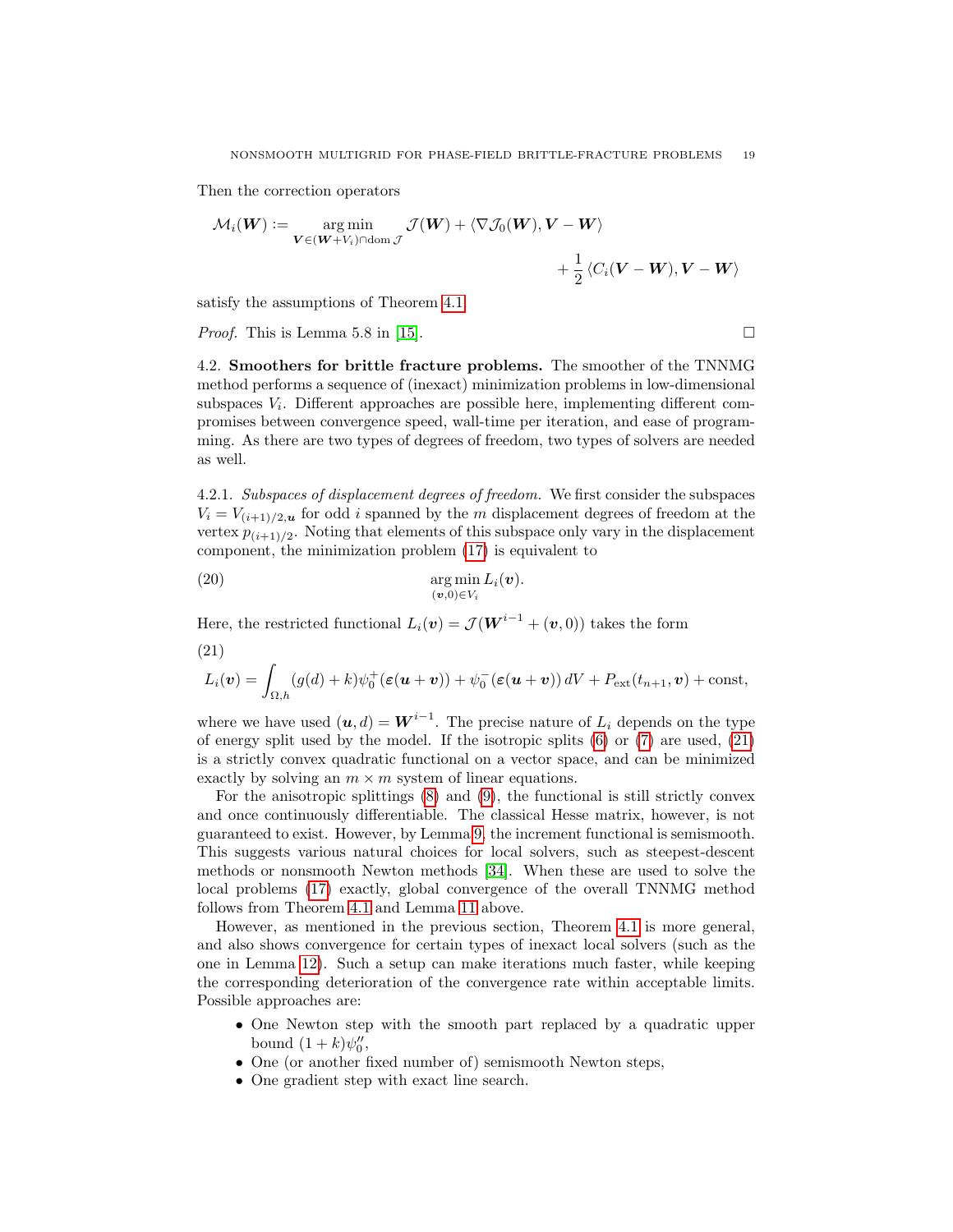For the first variant, global convergence of the TNNMG solver follows from Lemma [12.](#page-17-1) For the other two, the problem of showing convergence is open. Section [5](#page-19-0) will show how some of these choices fare in practice.

4.2.2. Subspaces spanned by damage degrees of freedom. For subspaces  $V_i = V_{i/2,d}$ with even  $i$ , i.e., subspaces spanned by the damage degree of freedom at the vertex  $p_{i/2}$ , the minimization problem [\(17\)](#page-15-1) is equivalent to

$$
\underset{(0,v)\in V_i}{\arg\min} L_i(v),
$$

with a restricted functional  $L_i(v) := \mathcal{J}(\mathbf{W}^{i-1} + (0, v))$ . For all choices of damage functions g described in Section [2](#page-2-0) this is a strictly convex quadratic functional on a closed interval, whose minimizer can be computed directly. We therefore always assume that these problems are solved exactly.

<span id="page-19-1"></span>4.3. Linear multigrid corrections. For the linear correction step [\(18\)](#page-15-0) we need to compute a constrained Newton-type correction

$$
c^{\nu} \approx -\left(\mathcal{J}''(\boldsymbol{U}^{\nu+\frac{1}{2}})|_{W_{\nu}\times W_{\nu}}\right)^{-1}\left(\mathcal{J}'(\boldsymbol{U}^{\nu+\frac{1}{2}})|_{W_{\nu}}\right)
$$

at least inexactly. This requires to determine the subspace  $W_{\nu}$ , the constrained first- and second-order derivatives  $\mathcal{J}'(\bm{U}^{\nu+\frac{1}{2}})|_{W_{\nu}}$  and  $\mathcal{J}''(\bm{U}^{\nu+\frac{1}{2}})|_{W_{\nu}\times W_{\nu}}$  on this subspace, and finally to solve the system inexactly.

It is easy to see that the largest subspace  $W_{\nu}$  where  $\mathcal J$  is differentiable in a neighborhood of  $U^{\nu+\frac{1}{2}} = (\mathbf{u}^{\nu+\frac{1}{2}}, d^{\nu+\frac{1}{2}})$  is given by

$$
W_{\nu} = \{ \mathbf{U} = (\mathbf{u}, d) \mid d_i = 0 \text{ if } (d^{\nu + \frac{1}{2}})_i \notin (d_n(p_i), 1) \}.
$$

In this subspace the nonsmooth indicator functional  $\varphi$  is identical to zero such that we only need to compute first- and second-order derivatives of the smooth part  $\mathcal{J}_0$ , which are then constrained to the degrees of freedom which are allowed to be nonzero in  $W_{\nu}$ . This can easily be achieved by setting rows and columns to zero for degrees of freedom not contained in  $W_{\nu}$ . For all splittings where the degraded density  $\psi$  is not  $C^2$ , it is at least locally Lipschitz and semi-smooth. In this case a generalized second-order derivative  $\mathcal{J}''_0(U^{\nu+\frac{1}{2}})$  can be used as a replacement of the classical Hesse matrix making [\(18\)](#page-15-0) a semi-smooth Newton step. For the inexact solution one step of a classical linear multigrid method can be used. Here we only need to take care that the linear smoother can deal with the non-trivial kernel resulting from constraining the linearization. For a linear Gauß–Seidel smoother this amounts to omitting corrections for rows with zero diagonal entry.

### 5. Numerical examples

<span id="page-19-0"></span>In this last section we demonstrate the speed and robustness of the TNNMG solver with two numerical examples. For both of them we study four instances from the family of models discussed in this manuscript: the isotropic and the spectral splittings  $(6)$  and  $(9)$ , respectively), combined with the AT-1 and AT-2 crack density functionals  $(w(d) = d \text{ and } w(d) = d^2$ , respectively).

In the experiments we will consider two variants of the TNNMG method with two different nonlinear smoothers, both based on the splitting [\(16\)](#page-15-3) which alternates displacement and damage degrees of freedom. For the first variant—denoted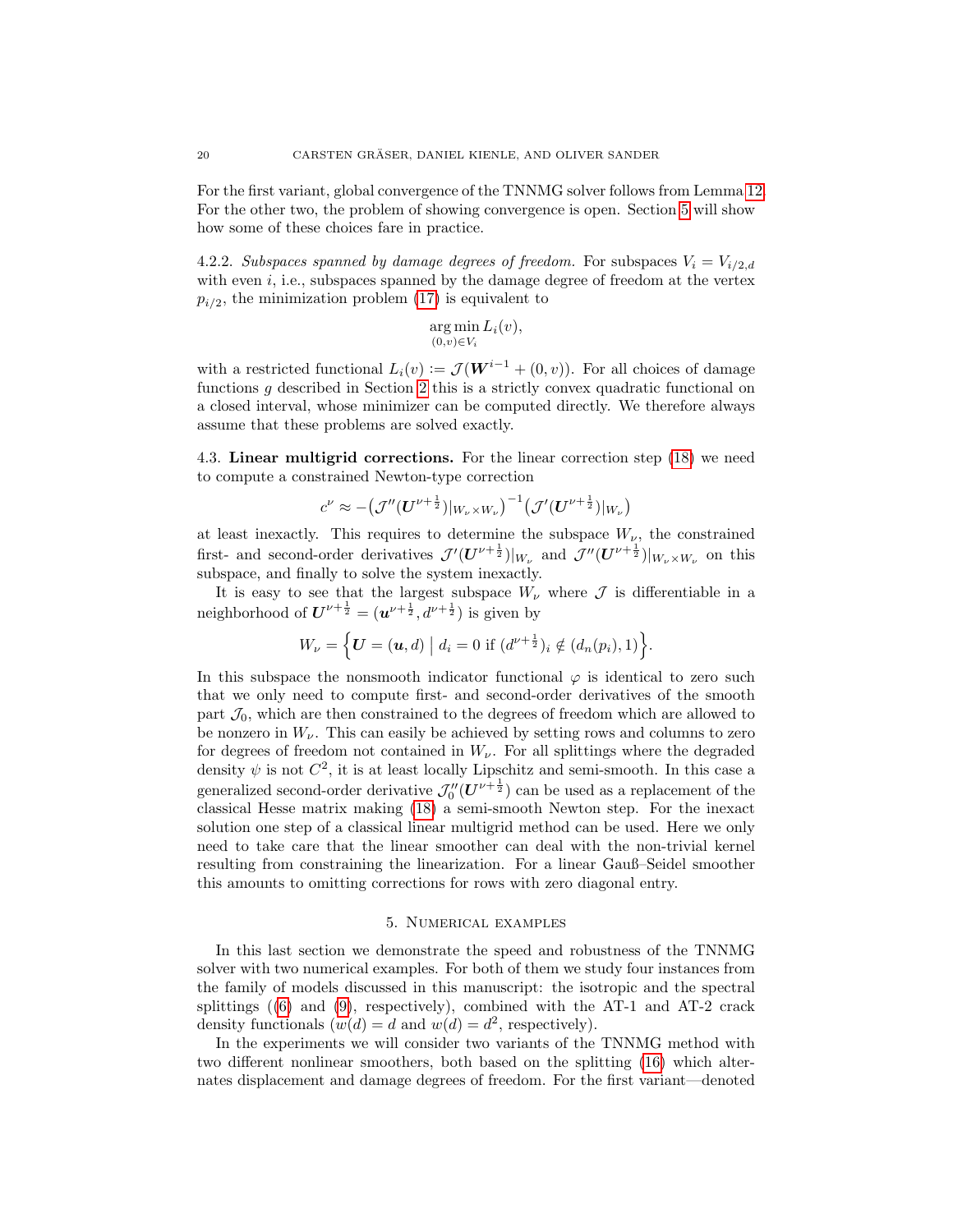TNNMG-EX in the following—the smoother will solve the local displacement problems [\(20\)](#page-18-2) exactly in the sense that a local (generalized) Newton iteration is used to solve the problems up to a high accuracy. In the second variant—denoted TNNMG-PRE—the smoother will solve the local displacement problems inexactly. To this end it employs a single Newton-like step with the smooth part of the functional replaced by the quadratic upper bound  $(1 + k)\psi_0''$ . The constrained quadratic local damage problems are solved exactly by both smoothers. By Lemmas [11](#page-17-0) and [12,](#page-17-1) both smoothers satisfy the assumptions of the convergence Theorem [4.1.](#page-16-2)

For the linear correction step [\(18\)](#page-15-0) we use one standard  $V(3,3)$  linear geometric multigrid step with a block Gauß–Seidel smoother operating on the canonical  $(d +$  $1) \times (d+1)$  blocks. Damage degrees of freedom are truncated when they are less than  $10^{-10}$  away from their lower bound.

We measure iteration numbers, wall-time, and memory consumption. The results are compared to an operator-splitting iteration based on the  $H$ -field formulation of [\[23\]](#page-39-1), with the viscous regularization described there set to zero. That method is implemented in Fortran using the finite element program  $FEAP$ ,  $2$  Version 8.3 [\[33\]](#page-39-16). The TNNMG algorithm is implemented in  $C++$  using the DUNE  $^3$  $^3$  libraries [\[4,](#page-35-3) [29\]](#page-39-17).

<span id="page-20-0"></span>5.1. Reformulation with a history field. The operator splitting method of [\[23\]](#page-39-1) does not handle the pointwise non-healing constraint  $\dot{d} \geq 0$  directly, but rather reformulates the problem to an unconstrained one involving the nonsmooth local history field  $H$  of maximum positive reference energy. For the convenience of the reader we briefly revisit this reformulation.

It is shown in [\[23\]](#page-39-1) that the Euler equations of the evolution [\(1\)](#page-3-1) are

<span id="page-20-3"></span>
$$
\text{Div}[g(d) \ \sigma_0^+(\varepsilon) + \sigma_0^-(\varepsilon)] = \mathbf{0}
$$
  
(22) 
$$
g_c \delta_d \gamma(d, \nabla d) + g'(d) \psi_0^+(\varepsilon) + \partial_d I_{[0,\infty)}(\dot{d}) \ni 0,
$$

where  $\sigma_0^{\pm} := \partial_{\epsilon} \psi_0^{\pm}$  are the stresses corresponding to the split undegraded energy density, and

$$
\delta_d \gamma(d, \nabla d) = c_\gamma w'(d) - \frac{w(1)}{c_l} l^2 \Delta d
$$

is the variational derivative of the crack density function. The Karush–Kuhn– Tucker conditions for the variational inclusion [\(22\)](#page-20-3) are

 $\dot{d} \geq 0$ 

<span id="page-20-4"></span>(23a) 
$$
-g_c\delta_d\gamma(d,\nabla d) - g'(d)\psi_0^+(\varepsilon) \leq 0
$$

<span id="page-20-5"></span>(23b) 
$$
\left[g_c \delta_d \gamma(d, \nabla d) + g'(d) \psi_0^+(\varepsilon)\right] d = 0.
$$

Assuming the derivative  $g'$  of the degradation function to be strictly negative for all  $0 \leq d \leq 1$  (a property that does hold for all examples given in Section [2.1](#page-4-0) except at the interval boundaries), we can solve [\(23a\)](#page-20-4) for  $\psi_0^+(\varepsilon)$  and get

<span id="page-20-6"></span>(24) 
$$
-(g'(d))^{-1}g_c\delta_d\gamma(d,\nabla d) \geq \psi_0^+(\varepsilon).
$$

Likewise, if  $\dot{d} > 0$ , Equation [\(23b\)](#page-20-5) even implies

$$
-(g'(d))^{-1}g_c\delta_d\gamma(d,\nabla d)=\psi_0^+(\varepsilon).
$$

<span id="page-20-1"></span> $^{2}$ <projects.ce.berkeley.edu/feap>

<span id="page-20-2"></span> $3$ <www.dune-project.org>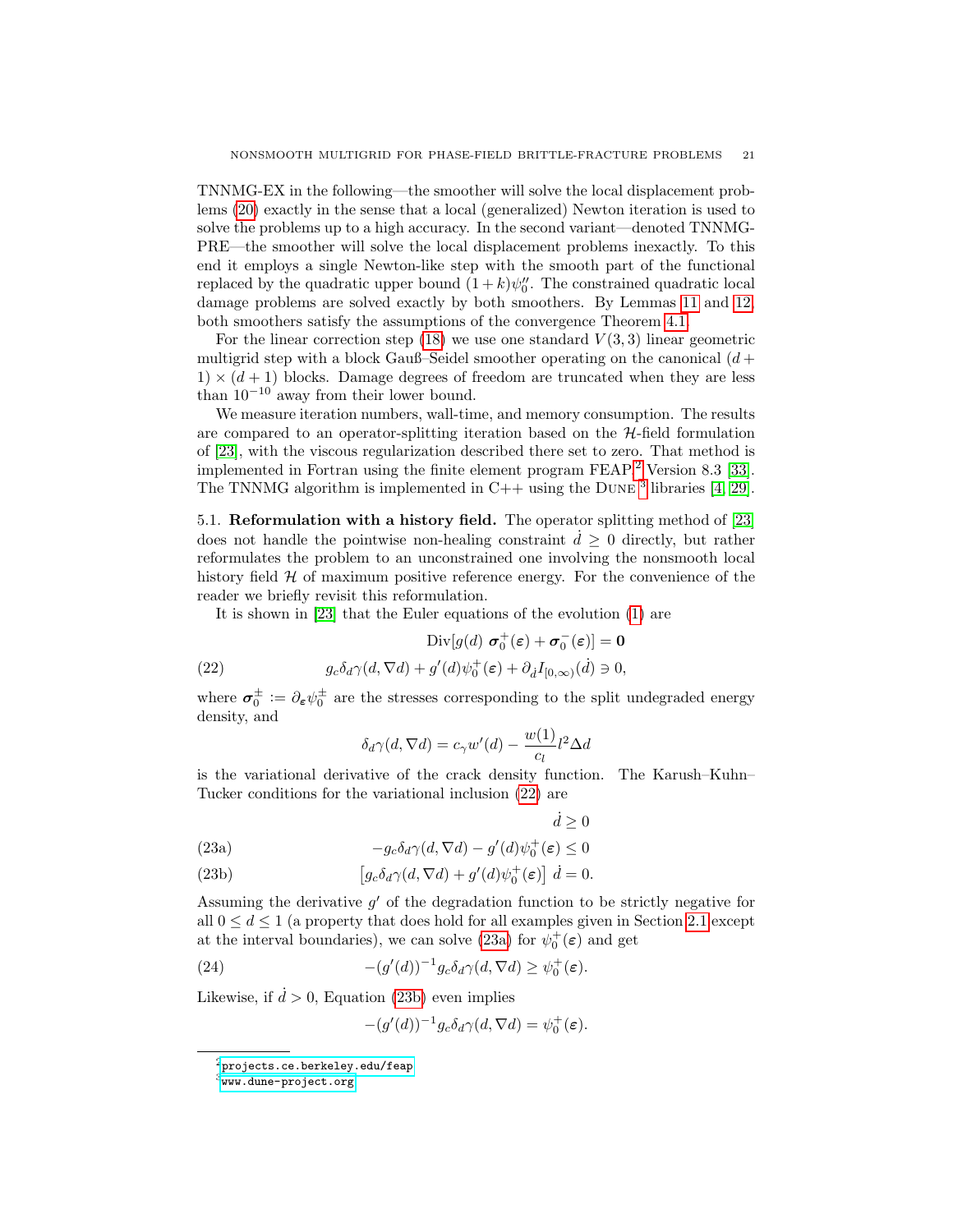In other words, when the expression on the left of [\(24\)](#page-20-6) changes, then its value must be equal to  $\psi_0^+(\varepsilon)$ . When it does not change, then  $\psi_0^+(\varepsilon)$  can change independently, but by [\(24\)](#page-20-6) it can only drop. Therefore, the left of [\(24\)](#page-20-6) must always be equal to the maximum of  $\psi_0^+(\varepsilon)$  over time. We introduce this maximum as a new quantity

$$
\mathcal{H}(x,t) := \max_{s \in [0,t]} \left[ \psi_0^+(\varepsilon(x,s)) \right],
$$

and obtain

$$
-(g'(d(x,t)))^{-1}g_c\delta_d\gamma(d(x,t),\nabla d(x,t))=\mathcal{H}(x,t) \qquad \text{for all } x\in\Omega.
$$

The quantity  $H$  is called the local history field of maximum positive reference energy.

With this local history field, the variational inclusion [\(22\)](#page-20-3) for the rate independent problem can be turned into the equation

<span id="page-21-0"></span>(25) 
$$
g_c \delta_d \gamma(d, \nabla d) + g'(d) \mathcal{H} = 0,
$$

where the pointwise inequality constraint  $\dot{d} \geq 0$  has been replaced by the history function  $H$ . This history function implicitly depends on the strains and deformation at all previous times, including the current time. This dependence is nondifferentiable because of the maximum function, and therefore [\(25\)](#page-21-0) is not inherently easier than [\(22\)](#page-20-3).

There are various ways to approach this problem algorithmically. Miehe et al. [\[23\]](#page-39-1) proposed to discretize [\(25\)](#page-21-0) in a semi-implicit way, always using the value of  $H$  of the previous time step. The resulting spatial problem for displacement and damage  $(\mathbf{u}^{n+1}, d^{n+1})$  at the new time step  $t^{n+1}$  is then

<span id="page-21-2"></span>(26a) 
$$
\text{Div}[g(d^{n+1}) \ \sigma_0^+(\varepsilon^{n+1}) + \sigma_0^-(\varepsilon^{n+1})] = 0
$$

<span id="page-21-1"></span>(26b) 
$$
g_c \delta_d \gamma(d^{n+1}, \nabla d^{n+1}) + g'(d^{n+1}) \mathcal{H}(\cdot, t^n) = 0,
$$

which involves only differentiable functions of  $u^{n+1}$  and  $d^{n+1}$ , and which can be solved without iteration. However, [Miehe et al.](#page-39-1) point out that the semi-implicit character of the time discretization may slightly underestimate the speed of the crack evolution. To control this, they employ an adaptive time stepping rule, with very small loads steps near critical events.

Alternatively, once can always evaluate the  $H$ -field in [\(26b\)](#page-21-1) at the current time step  $t^{n+1}$ . In that case, the time discretization is fully implicit, but solving the nonsmooth equations [\(26\)](#page-21-2) now requires (for example) iterating the displacement problem, the damage problem, and the update of the  $H$ -field. This is the "gold" standard" method termed "operator splitting" in this section on numerical experiments.

The price of the  $H$ -field technique is the loss of variational structure. Unlike spatial problems of the variational time discretization of Section [3.1,](#page-10-1) the equations [\(26\)](#page-21-2) are not the stationarity conditions of a minimization problem anymore. This makes construction and analysis of solvers more difficult.

5.2. Pure tension test of a notched, symmetric specimen. The first numerical example is a two-dimensional, square-shaped notched specimen of size  $L \times L$ under tension. Due to symmetry we simulate only its upper half. Geometry and boundary conditions are shown in Figure [1.](#page-22-0) On the top edge a time-dependent normal displacement  $\bar{u}$  is prescribed, while the horizontal displacement is left free. The bottom edge of the lower half is clamped vertically for all  $x > L/2$ , and fixed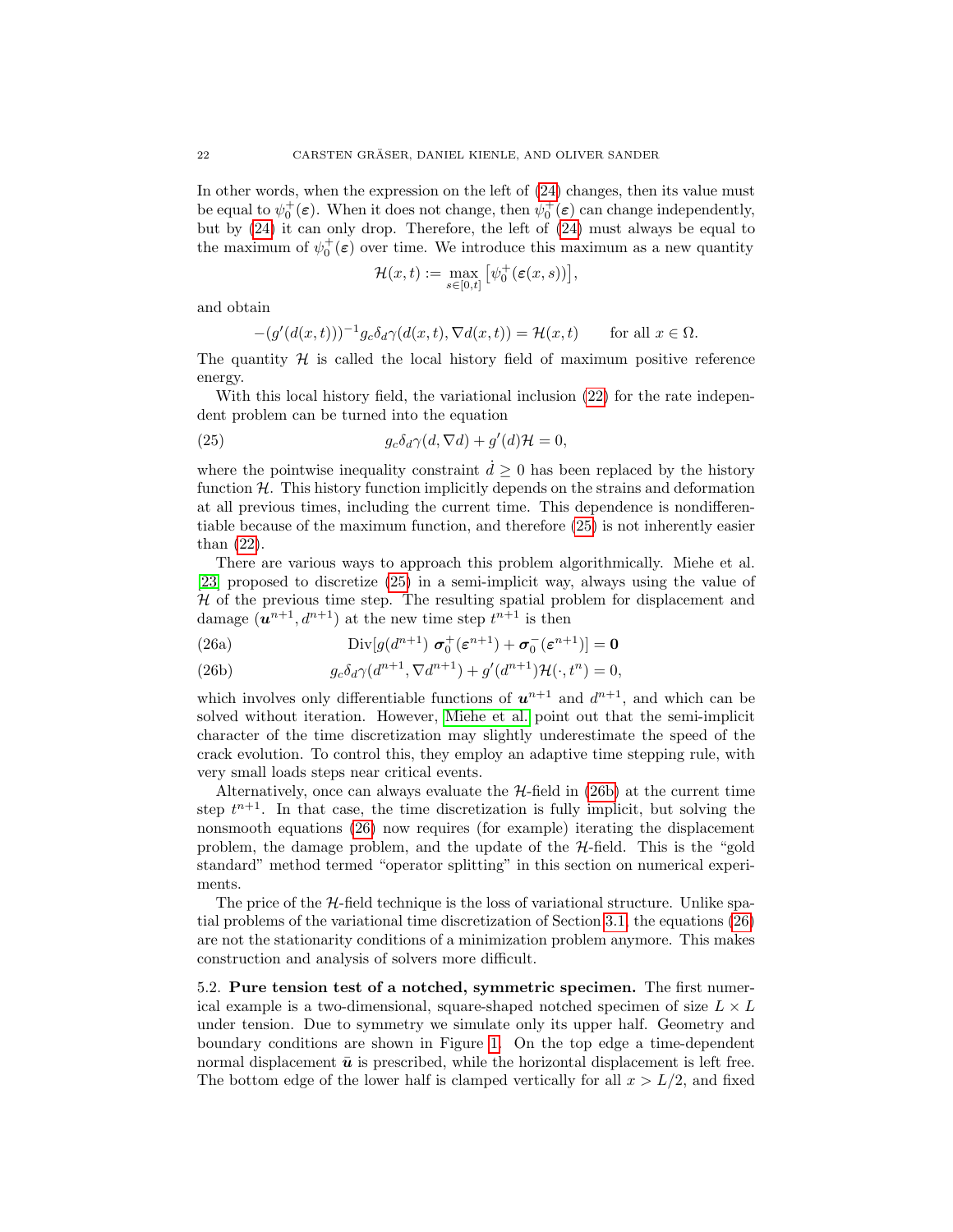

<span id="page-22-0"></span>FIGURE 1. Notched square with a vertical displacement load (left). Exploiting symmetry we only simulate on the upper half of the domain (right).

vertically and horizontally at the single point  $(L/2, 0)$ , which is where the initial crack tip is. With increasing normal displacement  $\bar{u}$ , the preexisting crack opens, and the specimen ruptures eventually.

The simulations are performed with parameters taken from the corresponding experiment in [\[24\]](#page-39-0), viz.  $L = 1$  mm, Lamé parameters  $\lambda = 121 \text{ kN/mm}^2$  and  $\mu =$  $80 \text{ kN/mm}^2$ , critical energy release rate  $g_c = 2.7 \cdot 10^{-3} \text{ kN/mm}$ , and residual stiffness  $k = 10^{-5}$ . The phase field regularization parameter is set to  $l = 0.03125$  mm. We apply the loading in 160 steps, and set the displacement load  $\bar{u}$  at step i to

$$
\bar{u}_i = i \cdot 2 \cdot 10^{-5} \text{ mm}, \qquad i = 1, \dots, 160.
$$

We start the evolution with no displacement and no damage anywhere.

For the spatial discretization we use three different uniform grids with  $256 \times 128$  $(h_1)$ ,  $512 \times 256$   $(h_2)$ , and  $1024 \times 512$   $(h_3)$  quadrilateral elements, respectively. These were all constructed by uniform refinement of a grid with  $32 \times 16$  elements, and hence the grid hierarchy for the multigrid solver consists of 4, 5, and 6 levels, respectively.

5.2.1. Isotropic splitting. We first consider the model with the isotropic splitting [\(6\)](#page-6-0) of the elastic energy density, where all elastic displacements contribute to the degradation of the material. Figure [2](#page-23-0) shows the evolution and displacement–force curves, both for the AT-1 and AT-2 functionals. The force plotted here is the total normal force on the top edge of the specimen. One can clearly see that the different formulations employed by TNNMG and operator splitting can have an impact on the evolution: Even with this relatively fine-grained loading history, the material ruptures earlier for the AT-1 model when using the  $H$ -field formulation and operator-splitting instead of the variational formulation and TNNMG.

We first compare iteration numbers. At each loading step, the increment problem is solved starting from the solution of the previous time step until the energy norm of the correction normalized by the energy norm of the previous iterate drops below 10<sup>−</sup><sup>7</sup> . The upper row of Figure [3](#page-24-0) shows the number of iterations for the TNNMG solver with the exact smoother (TNNMG-EX), with logarithmically scaled vertical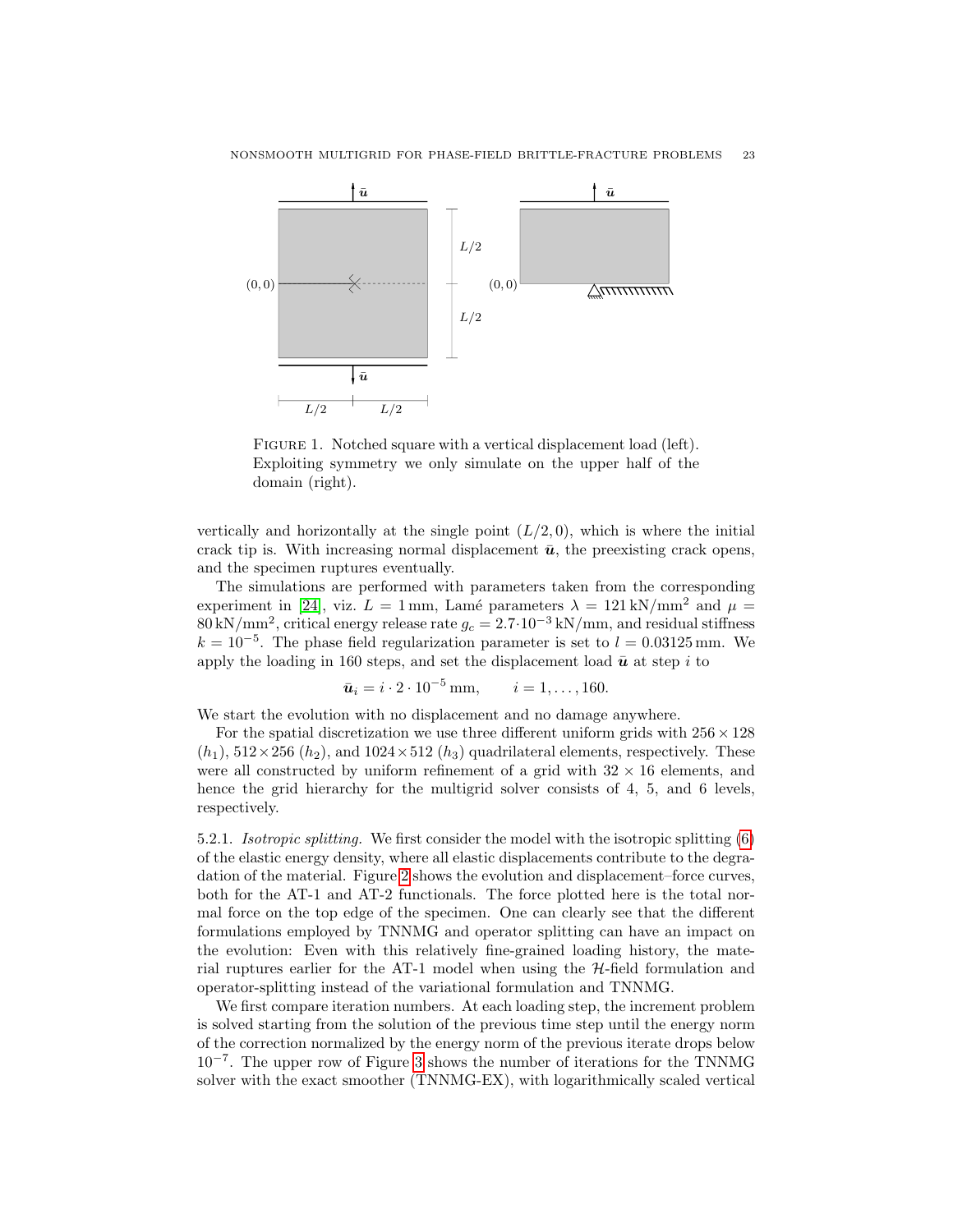

<span id="page-23-0"></span>Figure 2. 2d example, isotropic energy split: Evolution at time steps 145 and 160 computed with the TNNMG algorithm, and displacement–force curves for the AT-1 (top) and AT-2 (bottom) models

axis. As can be seen, the iteration numbers remain essentially bounded independently from the grid resolution. The peak shortly before the 150th load step is where the material ruptures. In this situation, the system becomes highly unstable, which translates to a higher number of iterations.

After the rupture, the iteration numbers do depend on the mesh resolution. This is atypical for a multigrid solver—presumably it is caused by the fact that, given the particular boundary conditions, the completely ruptured specimen is essentially an ill-posed problem. Curiously, though, observe that this effect cannot be seen when using the spectrally-split energy density (Figure [6\)](#page-27-0).

For comparison, the lower row of Figure [3](#page-24-0) shows the iteration numbers of the operator splitting method. One can see that for the first two thirds of the loading history, this method needs less iterations than the TNNMG algorithm, and that iteration numbers are independent from the grid resolution. Recall, however, that TNNMG iterations are much cheaper than operator-splitting iterations, because they are essentially single multigrid iterations, whereas each operator-splitting iteration involves solving two global linear systems. In contrast to the TNNMG method, the number of iterations increases with increasing load, and shortly before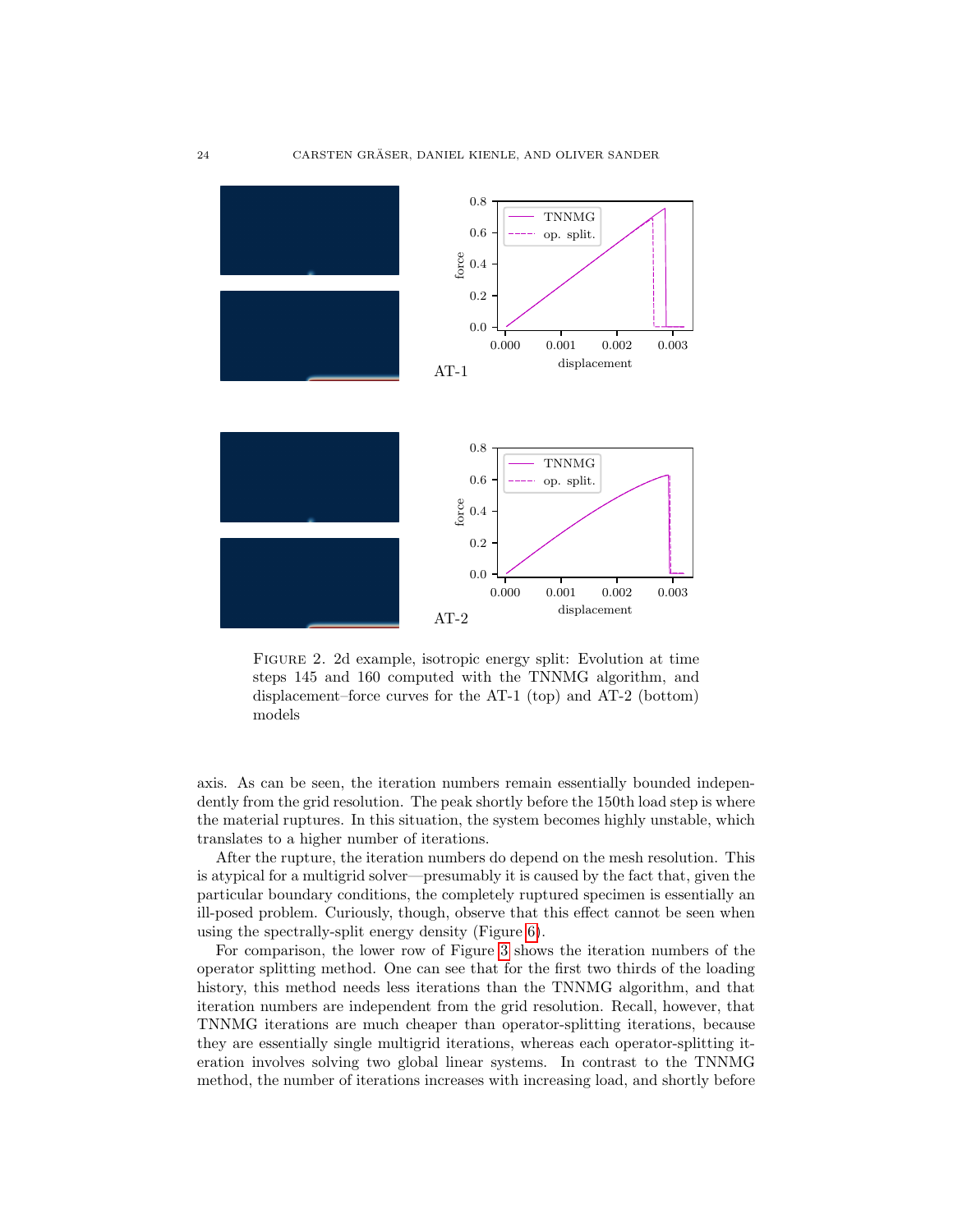

<span id="page-24-0"></span>Figure 3. 2d example, isotropic energy split: Iterations per time step

the peak iteration numbers are higher. At the peak itself, iteration numbers exceed the number of the TNNMG method.

We do not show the iteration numbers of TNNMG with the inexact smoother, because they virtually coincide with the results for TNNMG-EX. This is not surprising: As the model uses the isotropic split of the elastic energy, the local displacement problems are quadratic, and a single Newton step suffices. TNNMG-PRE simply uses a preconditioner for those quadratic problems, which does not have a significant impact on the smoothing and thus on the speed of convergence. However, since the preconditioner is independent of the current iterate, the corresponding local matrices can be precomputed.

Wall-time behavior is discussed next. We plot wall-time per time step for the two multigrid variants TNNMG-EX and TNNMG-PRE, and for the operator-splitting method (Figure [4,](#page-25-0) again with logarithmic vertical axis). The plots show the time normalized by the number of degrees of freedom, to highlight the complexity difference between the two solvers. $4\degree$  $4\degree$  We see that TNNMG beats operator-splitting by more than an order of magnitude. What is more, the time per degree of freedom

<span id="page-24-1"></span><sup>&</sup>lt;sup>4</sup>Note that we are also comparing two different implementations here!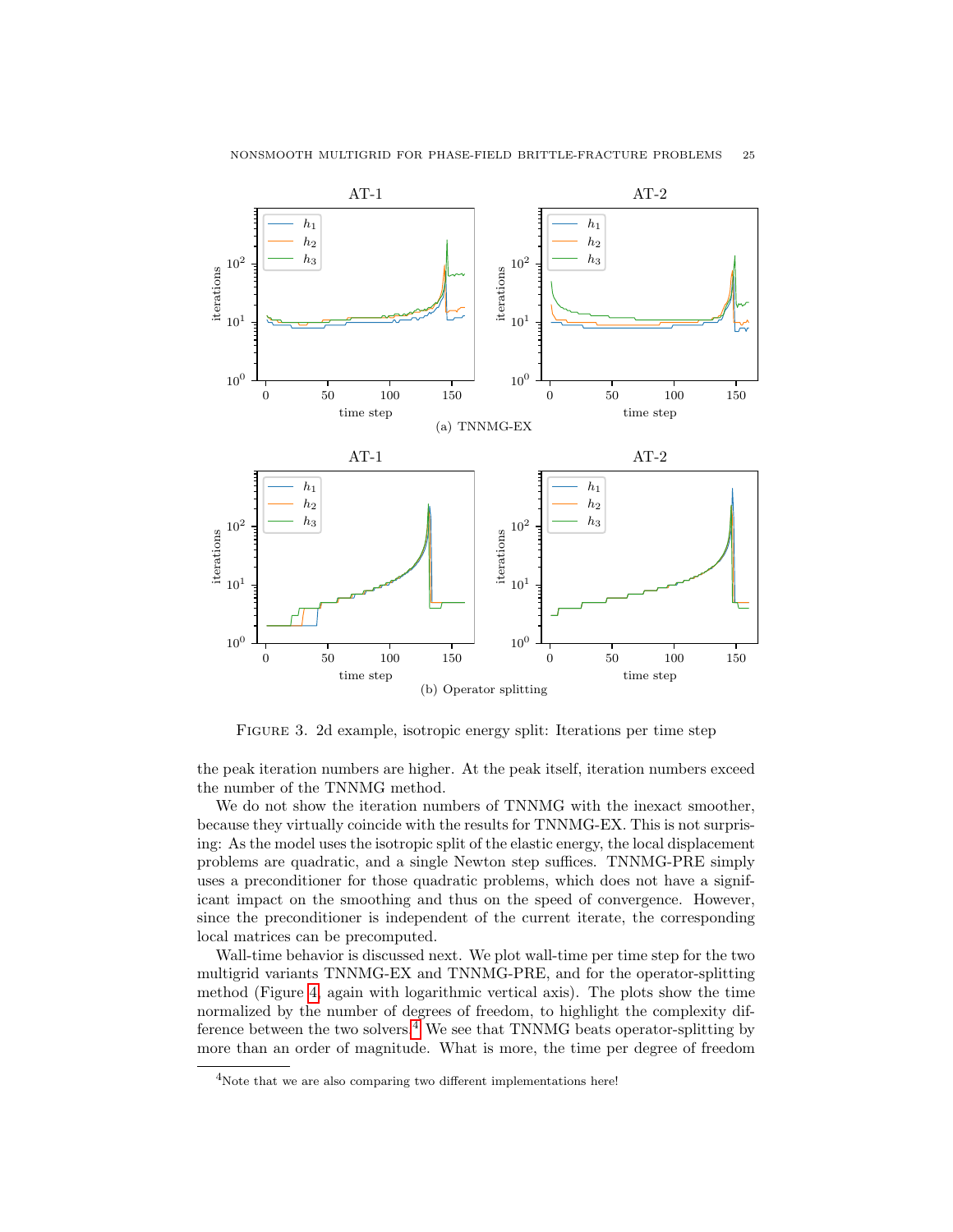

<span id="page-25-0"></span>Figure 4. 2d example, isotropic energy split: Wall-time per degree of freedom per time step

|                 | $AT-1$   |           |        | $AT-2$   |           |        |
|-----------------|----------|-----------|--------|----------|-----------|--------|
|                 | TNNMG-EX | TNNMG-PRE | OS     | TNNMG-EX | TNNMG-PRE | OS     |
| $h_1$           | 40.19    | 35.37     | 119.93 | 35.23    | 31.40     | 144.62 |
| $_{h_2}$        | 33.67    | 30.33     | 283.31 | 32.26    | 29.08     | 323.32 |
| $\mathcal{h}_3$ | 42.20    | 39.42     | 658.53 | 31.97    | 29.02     | 765.91 |

<span id="page-25-1"></span>Table 1. 2d example, isotropic energy split: Total wall time per degree of freedom

stays roughly constant for the multigrid method, independent of the grid resolution, whereas it increases by a factor of approximately 2.3 for the operator splitting, for each additional step of refinement. This is caused by the well-known superlinear time complexity of the direct sparse solver used by FEAP. Table [1](#page-25-1) shows the accumulated normal run-times for the entire load history. It shows that the speed differences for the  $h_3$  grid accumulate to a factor of about 16 (AT-1) and 25 (AT-2).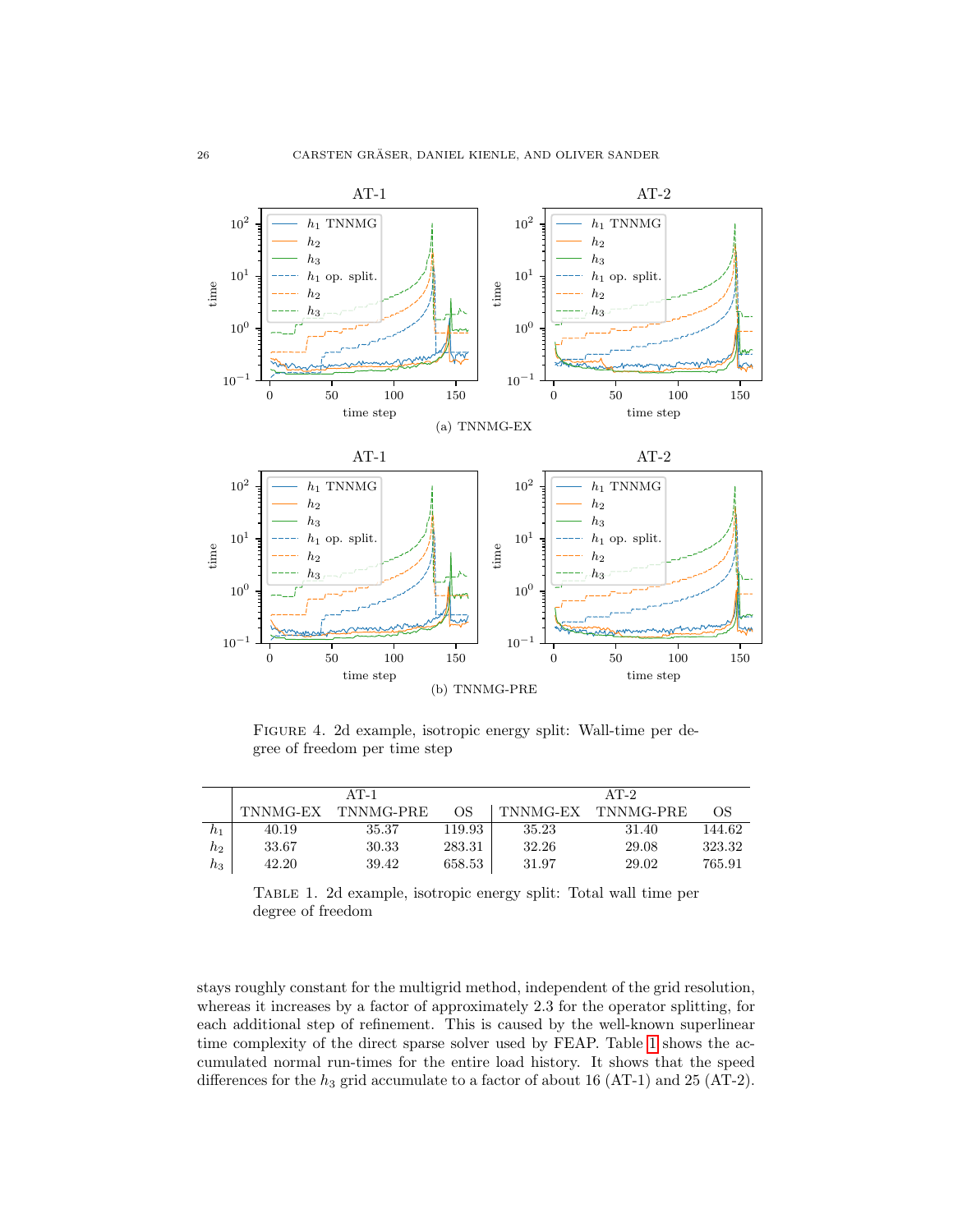

<span id="page-26-0"></span>Figure 5. 2d example, spectral energy split: Evolution at time steps 145 and 160, and displacement–force curves for the AT-1 (top) and AT-2 (bottom) models

Figure [4](#page-25-0) and Table [1](#page-25-1) also show the wall-times for TNNMG-PRE, the TNNMG variant using an inexact local solver. It can be observed that using that smoother does lead to lower computation times, but the effect is minor. As the computational efforts largely coincide—up to the precomputation of local preconditioned Hessians in TNNMG-PRE—this is not surprising.

Finally, we point out that the AT-1 functional is solved with the same efficiency as the AT-2 one, even though the threshold for damage formation makes it more challenging.

5.2.2. Spectral splitting of the elastic energy density. For the next experiment we exchange the isotropic energy split [\(6\)](#page-6-0) by the spectral one [\(9\)](#page-7-1). As the example specimen is loaded in tension we expect few differences to the previous experiments, and indeed, the displacement–load curves (in Figure [5\)](#page-26-0) show only minor differences compared to the ones of the isotropic splitting (Figure [2\)](#page-23-0).

The purpose of this test is primarily to assess the cost of the two-dimensional eigenvalue decomposition and its derivatives required for the spectral split. Figure [6](#page-27-0) shows the iteration numbers per time step for the three methods. As the model is not quadratic in the displacement anymore, we now distinguish between the TNNMG-EX and the TNNMG-PRE smoothers. Not surprisingly though, the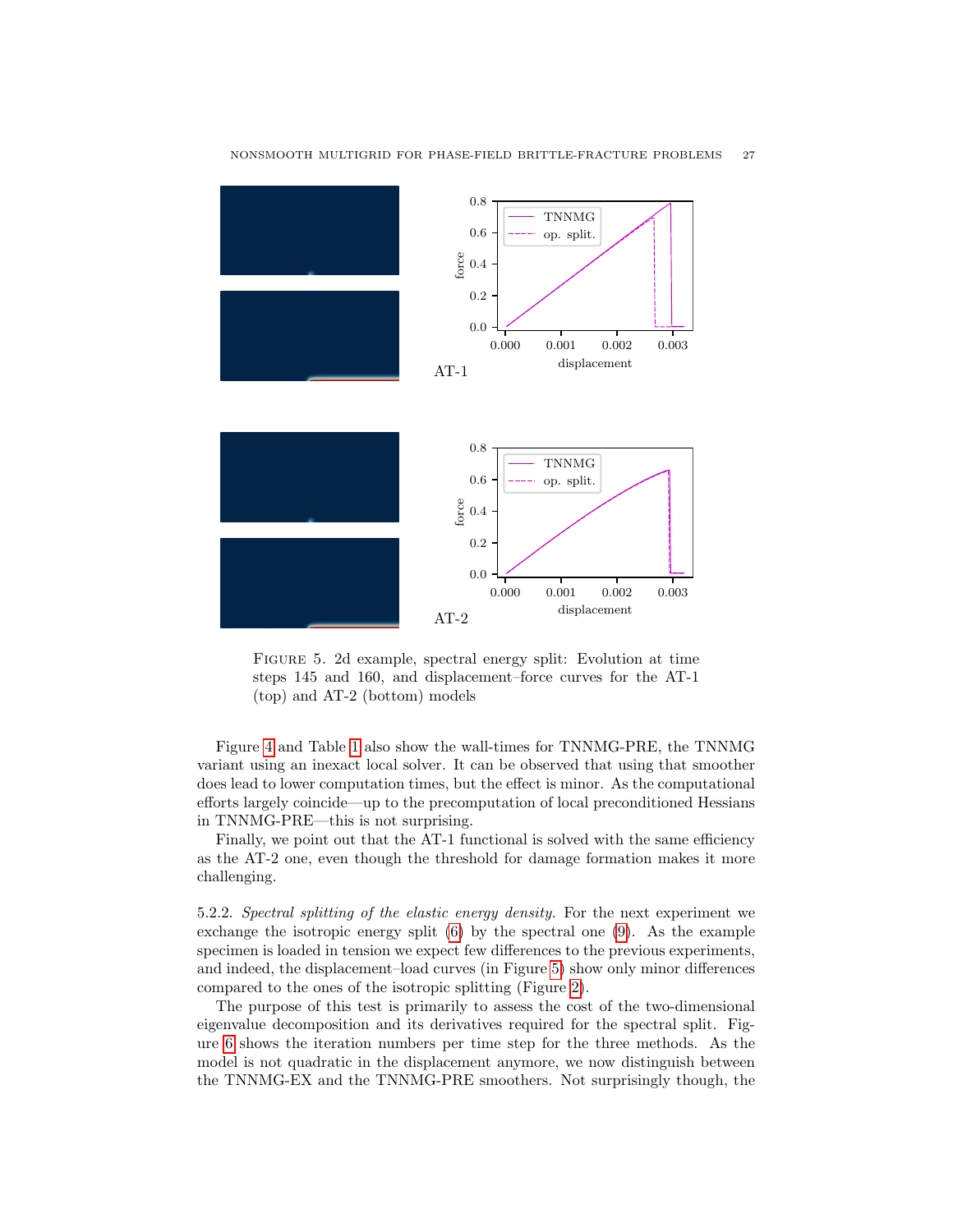

<span id="page-27-0"></span>Figure 6. 2d example, spectral energy split: Iterations per time step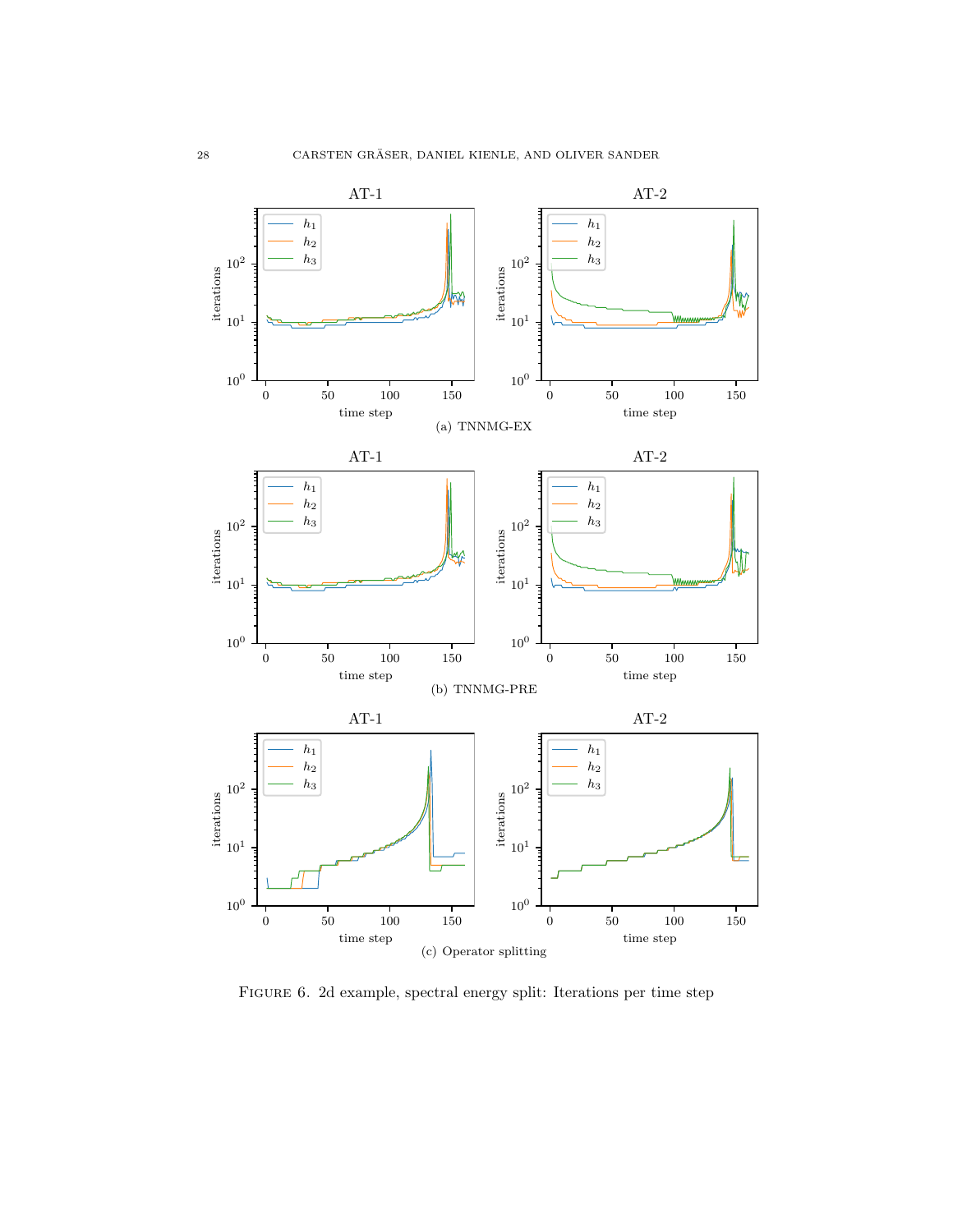

<span id="page-28-0"></span>Figure 7. 2d example, spectral energy split: Wall-time per degree of freedom per time step

iteration numbers are virtually identical. The iterations needed by the operator splitting method, shown in the lowest row of Figure [6,](#page-27-0) have not changed appreciably either.

We turn to wall-time: Figure [7](#page-28-0) shows the time needed to solve the increment problems, again normalized by the number of degrees of freedom. One can see that the overall behavior remains unchanged. The time needed by TNNMG goes up a little bit, but the method remains vastly faster than operator splitting. Interestingly, the operator splitting solver for the AT-2 problem is a bit faster during the rupturing of the specimen than it was for the isotropically split energy.

Table [2](#page-29-0) shows the total run-time of the simulations, still normalized by the number of degrees of freedom. We can still observe the complexity difference between the TNNMG and operator splitting solvers. Here, the inexact smoother used by TNNMG-PRE really does help to save run-time, because it avoids the costly eigenvalue decomposition. The speedup is appreciable, even though in two space dimensions an eigenvalue decomposition is not all that expensive.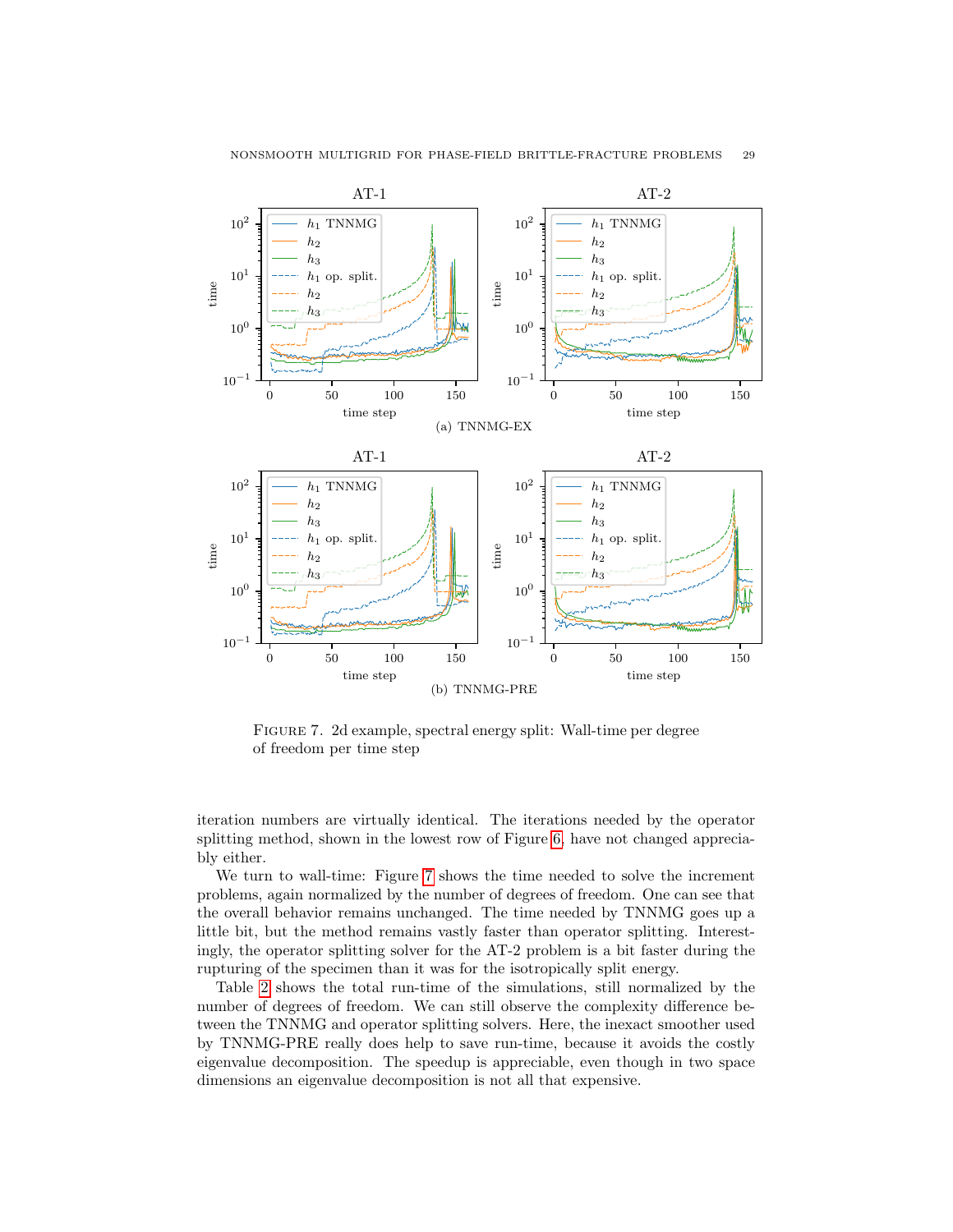|                    | $AT-1$   |           |        | $AT-2$   |           |        |
|--------------------|----------|-----------|--------|----------|-----------|--------|
|                    | TNNMG-EX | TNNMG-PRE | OS     | TNNMG-EX | TNNMG-PRE | OS     |
| h1                 | 86.85    | 70.92     | 155.32 | 76.82    | 66.75     | 186.58 |
| $\scriptstyle h_2$ | 73.61    | 63.83     | 353.63 | 61.63    | 54.91     | 387.06 |
| $\mathcal{h}_3$    | 74.55    | 54.98     | 672.26 | 80.25    | 63.27     | 760.48 |

<span id="page-29-0"></span>Table 2. 2d example, spectral energy split: Total wall time per degree of freedom



<span id="page-29-1"></span>FIGURE 8. Boundary value problem of bending test in three dimensions

5.3. Bending test of a notched bar in three dimensions. The second example uses a three-dimensional object. In three dimensions, stiffness matrices get denser, and hence direct solvers for global linear systems get more expensive and need considerably more memory. In contrast, the TNNMG memory consumption remains linear in the number of unknowns. Also, eigenvalue decompositions are more expensive for  $3 \times 3$  matrices, and we therefore expect larger run-time differences between the isotropic and the spectrally split model, and between the two TNNMG smoothers.

We consider a bending test for a rectangular bar with a triangular notch. In this setting, the decomposition of the elastic energy density plays a crucial role. Under the given loading, parts of the specimen undergo severe compression, and material models that degrade under such compression will therefore show unphysical results. We test the solvers with the isotropic splitting [\(6\)](#page-6-0) nevertheless, to obtain an idea of the cost of the spectral splitting.

The example setting is again taken from [\[24\]](#page-39-0). The geometry and the boundary conditions are visualized in Figure [8.](#page-29-1) The dimensions of the specimen are  $L_x =$ 8 mm,  $L_y = 2$  mm and  $L_z = 1$  mm. Width and height of the triangular notch are  $l_1 = 0.4$  mm and  $l_2 = 0.2$  mm, respectively. We use two different unstructured hexahedral grids to discretize the domain, one with 20 480 and one with 122 880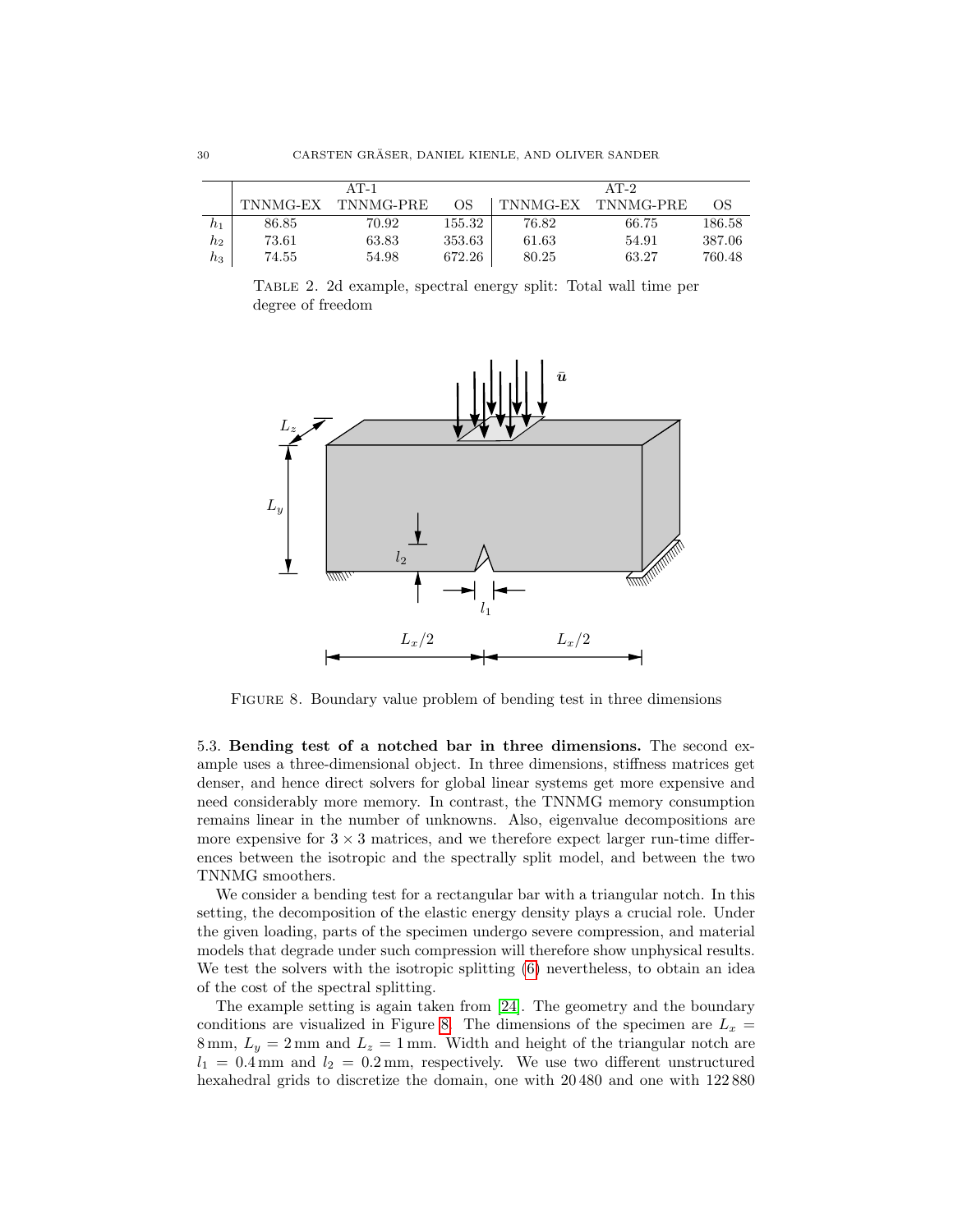elements. In the figures these are denoted by  $h_1$  and  $h_2$ , respectively. The grids were constructed by 3 and 4 steps of uniform refinement of two different coarse grids with 40 and 30 hexahedral elements, respectively, and this refinement history is used by the linear geometric multigrid step of the TNNMG algorithm. We do not test further refinement of these grids, because the corresponding operator-splitting simulations would not fit into the 32 GB of main memory available on our testing machine.

As in [\[24\]](#page-39-0), the Lamé parameters are set to  $\lambda = 121 \text{ kN/mm}^2$  and  $\mu = 80 \text{ kN/mm}^2$ . For the further parameters we set  $g_c = 2.7 \cdot 10^{-3} \text{ kN/mm}$ ,  $l = 0.2 \text{ mm}$ , and  $k =$ 10−<sup>5</sup> . The object is loaded with a time-dependent displacement load in downward direction in a strip of width 1.2 mm in the center of the top surface. In that strip, the surface is fixed in  $z$ -direction, but free to move in  $x$ -direction. The displacement load is set to  $\bar{u}_i = -5 \cdot 10^{-3}$  mm · *i* for the load steps  $i = 1, ..., 13$ . No adaptive load-stepping as in [\[24\]](#page-39-0) is necessary, because time discretization and solvers are stable enough for this range of load step sizes. The object is fully clamped at a strip of width 0.4 mm at the left end of the lower surface. At the right end of the same surface, a strip of width  $0.4$  mm is fixed in the y and z directions.

For each time step, we solve the increment problem with the same solver settings as for the two-dimensional example: Each iteration starts at the solution of the previous load step, and we terminate when the energy norm of the correction, scaled by the energy norm of the previous iterate, drops below  $10^{-7}$ . The linear correction step [\(18\)](#page-15-0) is a geometric multigrid  $V(3,3)$ -cycle step with a block-Gauß– Seidel smoother, and damage degrees of freedom are truncated when their current value is less than  $10^{-10}$  away from the lower obstacle.

5.3.1. Isotropic splitting. We first consider the model with the isotropic splitting [\(6\)](#page-6-0) of the elastic energy density, i.e., the model where all elastic displacements contribute to the degradation of the material. We expect unphysical results: Virtually all damage will happen in the vicinity of the load, whereas the region around the notch will remain intact. We are nevertheless interested in the solver behavior for this model, primarily to assess the cost of the spectral splitting in the next section. No costly eigenvalue decompositions are necessary for the isotropic splitting considered here, and the local displacement problems [\(21\)](#page-18-1) are quadratic. Consequently, the two smoother variants TNNMG-EX and TNNMG-PRE solve almost the same problems, and we expect them to behave more or less the same, too, with a small run-time advantage for TNNMG-PRE.

Figure [9](#page-31-0) shows the reaction force as a function of the applied displacement, both for the AT-1 and AT-2 models. Unlike the other displacement–force plots in this text, Figure [9](#page-31-0) shows three curves per model. Two of them are for the TNNMG and operator-splitting methods as previously. Curiously, they exhibit completely different force evolutions. While the operator-splitting curve shows a prominent peak, the TNNMG curve exhibits a monotonic decrease of the reaction force. This shows that the biconvex increment functional [\(13\)](#page-12-0) can really have more than one local minimizer, and that convergent solution algorithms will pick one of them in a way that is difficult to control in practice.

In this particular case the first step of the TNNMG method is the local smoother, which modifies displacement and damage variables vertex by vertex. When first handling the vertices with prescribed displacement, the large local residual there leads to immediate damage formation. In contrast, the operator-splitting method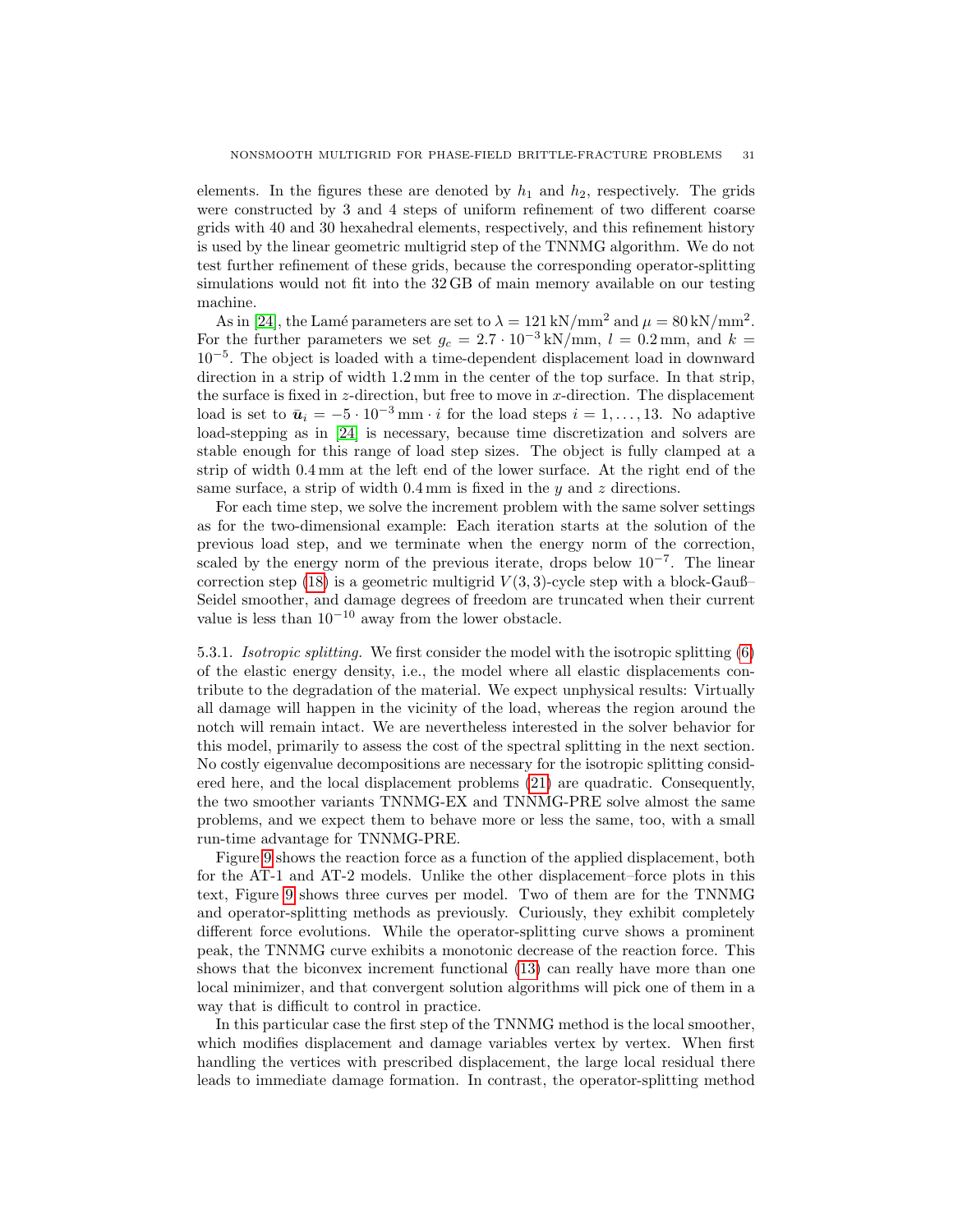

<span id="page-31-0"></span>Figure 9. 3d example, isotropic energy split: Configurations at load steps 1 and 11, and displacement–force curves. The damage distributions on the left were computed using TNNMG without modification of the initial iterates, and correspond to the displacement–force curves without peak.

starts by solving a global displacement problem. This distributes the stresses caused by the prescribed displacement more evenly across the object, and the subsequent damage step does not lead to relevant damage formation until several load steps later.

To corroborate this hypothesis, we perform a second simulation with the TNNMG solver, where, rather than directly starting from the solution of the previous load step, we first apply one linear multigrid iteration to the displacement problem before starting the TNNMG solver. The result is marked as "TNNMG alt." in Figure [9.](#page-31-0) It can be seen that the initial displacement multigrid step is enough to sufficiently distribute the stressed caused by the boundary condition, and the force now shows the same behavior as when using the operator-splitting iteration.

Nevertheless, for the sake of consistency, all subsequent simulations start again from the solution of the previous load step. To assess solver performance, we again first compare iteration numbers. Figure [10](#page-33-0) shows the iteration numbers per time step needed by the two TNNMG variants, and by the operator-splitting iteration. Note again that the vertical axis is scaled logarithmically. One can see that all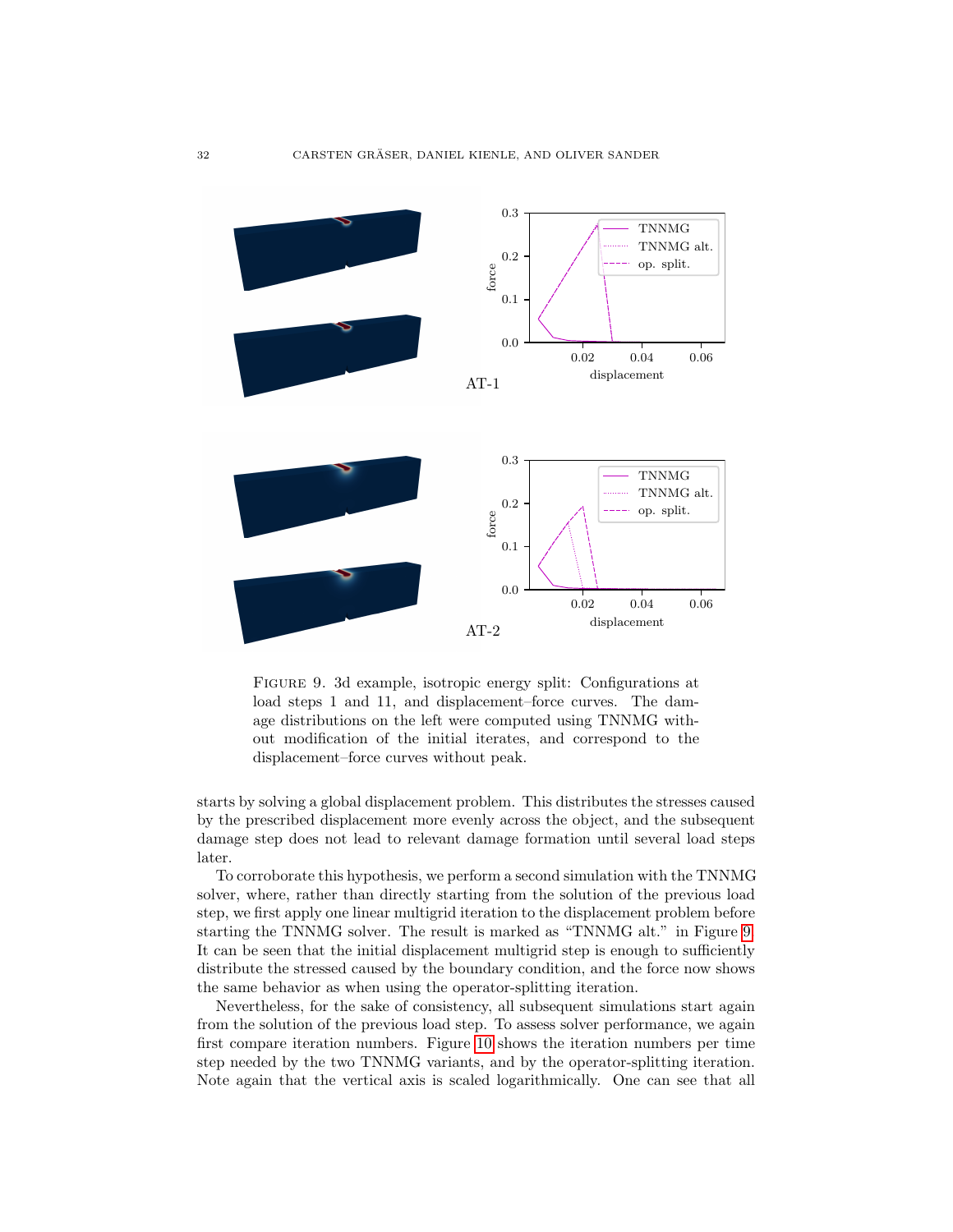|       | AT-1     |           |        | AT-2     |           |         |
|-------|----------|-----------|--------|----------|-----------|---------|
|       | TNNMG-EX | TNNMG-PRE | OS.    | TNNMG-EX | TNNMG-PRE | OS      |
| $h_1$ | 14.89    | 12.95     | 96.08  | 12.45    | 14.73     | 107.14  |
| $h_2$ | 24.46    | 22.98     | 975.18 | 19.62    | 15.27     | 1149.63 |

Table 3. 3d example, isotropic energy split: Total wall time per degree of freedom

methods need roughly the same number of iterations, and the required number of iterations is similar for all load steps.

When comparing wall-times, however, the situation changes. The time difference between a single multigrid iteration and solving two global linear systems of equations is even more dramatic now that the underlying PDE is defined on a three-dimensional domain. As a consequence, even on the coarse example grid the operator splitting takes ten times as much time for solving the increment problem as the TNNMG algorithm. What is more, for the finer grid this ratio increases to a factor of 100. This increase is due to the superlinear complexity of the sparse linear solver employed by the operator splitting algorithm. In contrast, the wall-time per degree of freedom remains roughly constant for the multigrid method, which is a typical behavior.

5.3.2. Spectral splitting of the elastic energy density. In the second set of experiments we replace the unsplit degraded energy density [\(6\)](#page-6-0) by the one with the spectral split according to [\(9\)](#page-7-1). Figure [12](#page-35-4) shows two snapshots from the problem evolution, and the reaction force as a function of the applied displacement. One can clearly see the differences to the simulation with the unsplit energy. As one would expect, the damage now happens primarily near the notch, and the peak in the displacement–force curve is more prominent.

Figure [13](#page-36-0) shows the iteration numbers for TNNMG with both smoothers and the operator-splitting method again. Iteration numbers for all three algorithms and both AT models are roughly the same. In particular, TNNMG-PRE, the multigrid method with the inexact smoother avoiding the costly  $3 \times 3$  eigenvalue decomposition, does not need more iterations than TNNMG-EX.

When looking at wall-times, the TNNMG-PRE algorithm can finally show its full potential. Figure [7](#page-28-0) shows the normalized times in the same way as in the previous sections. Again, the time per degree of freedom is roughly constant for the multigrid algorithms, whereas it grows with increasing grid resolution for operator splitting. This translates to a speedup of about 50 for TNNMG-EX compared to operator splitting. This speedup can be seen both for AT-2 and the more challenging AT-1 model. The TNNMG-PRE algorithm is even faster, however. It requires the same number of iterations, but each iteration is much cheaper. From Table [4](#page-34-0) with the accumulated total normalized times one can see that TNNMG-PRE can solve both the AT-1 and the AT-2 problems in less than  $1\%$  of the time required by operator splitting.

Finally, we investigate the memory consumption of the two solver implementations. Figure [15](#page-37-0) shows the maximum amount of memory used by the two algorithms for the two test grids, tested with the gnome-system-monitor program. One can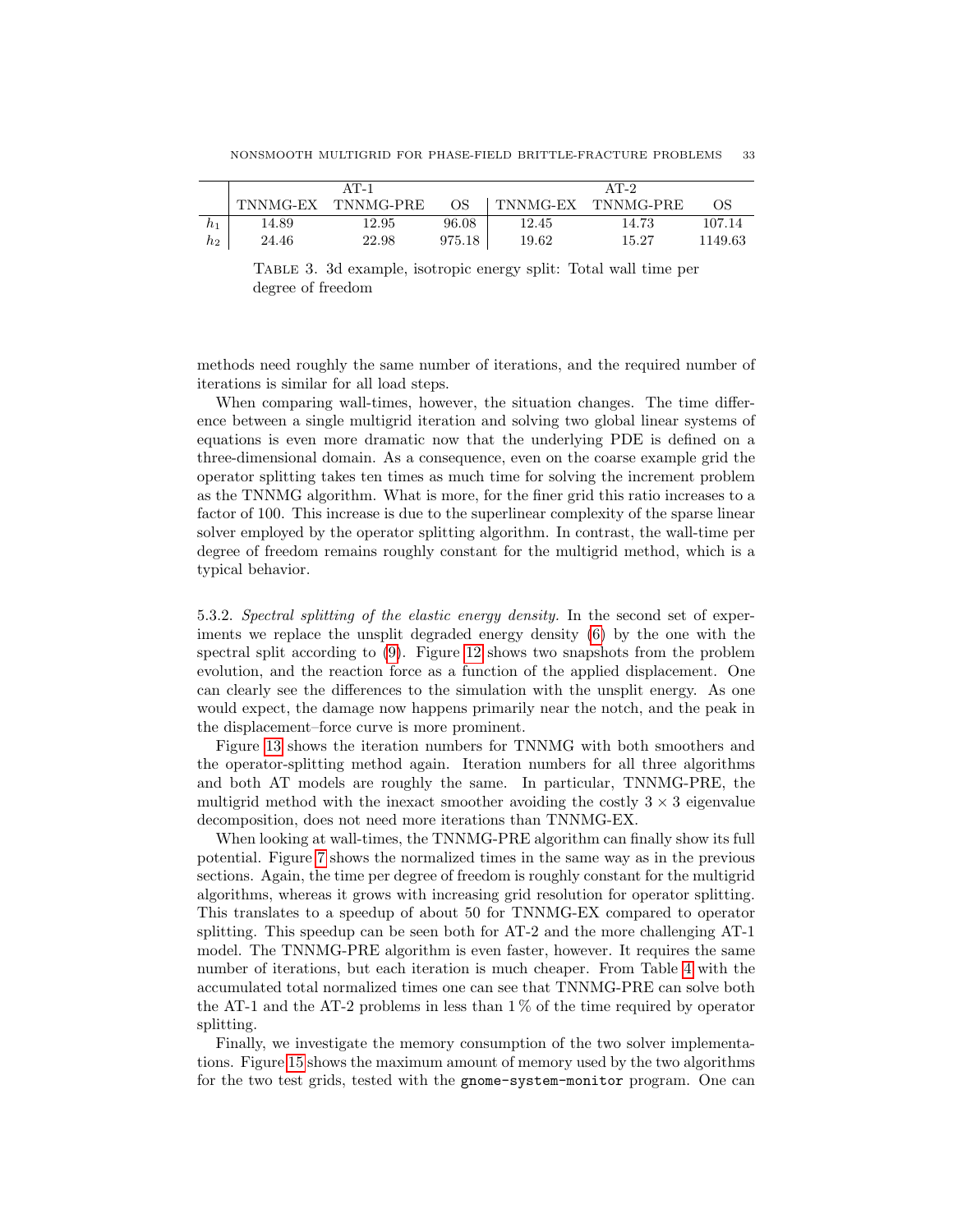

<span id="page-33-0"></span>Figure 10. 3d example, isotropic energy split: Iterations per time step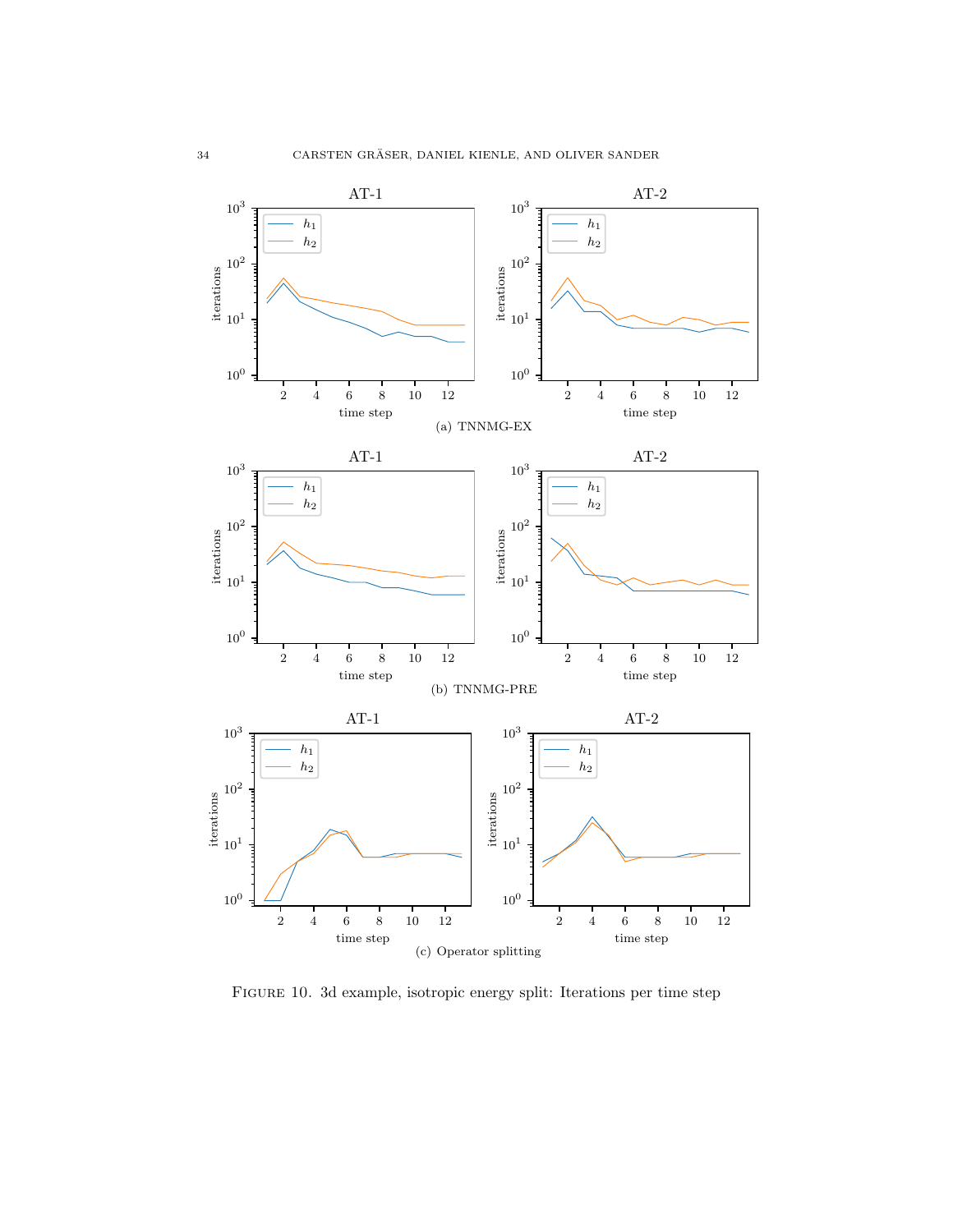

Figure 11. 3d example, isotropic energy split: Wall-time per degree of freedom over time step

|    | $AT-1$   |           |          | $AT-2$   |           |          |
|----|----------|-----------|----------|----------|-----------|----------|
|    | TNNMG-EX | TNNMG-PRE | OS       | TNNMG-EX | TNNMG-PRE | OS       |
| h1 | 168.47   | 94.18     | 1158.98  | 231.08   | 112.79    | 1058.21  |
| h2 | 216.32   | 120.18    | 10762.81 | 366.24   | 195.85    | 12309.42 |

<span id="page-34-0"></span>Table 4. 3d example, spectral energy split: Total wall time per degree of freedom

see that even for the moderate problem sizes considered here, operator splitting requires twice as much memory as the multigrid algorithm.

Comparing with similar measurements as in, e.g., [\[30\]](#page-39-10), the difference is smaller than expected. This is because the smooth part  $\mathcal{J}_0$  of the functional considered in [\[30\]](#page-39-10) is quadratic, which is in contrast to the more general functional considered here. In order to obtain first- and second-order derivatives efficiently during the local solves, our implementation precomputes and stores the values and derivatives of the shape functions at all quadrature points (what [Miehe et al.](#page-39-1) call the global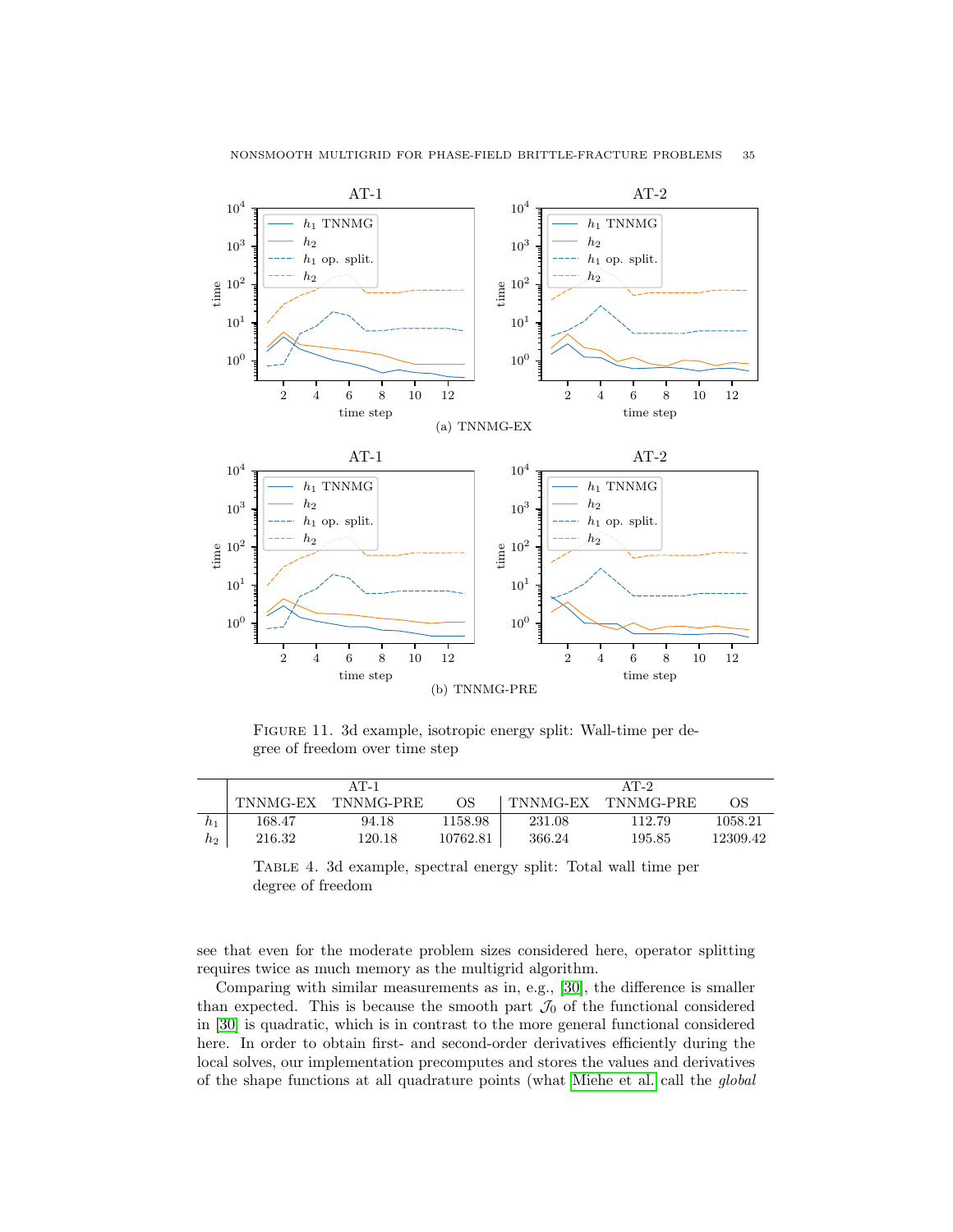

<span id="page-35-4"></span>Figure 12. 3d example, spectral energy split: Evolution at time steps 1 and 11, and displacement–force curves

interpolation matrix  $[23, Chap. 4.2]$  $[23, Chap. 4.2]$ . This requires a considerable amount of memory. We point out, however, that the memory consumption remains linear in the problem size. More efficient implementations are subject of ongoing work.

#### **REFERENCES**

- <span id="page-35-0"></span>[1] M. Ambati, T. Gerasimov, and L. D. Lorenzis. A review on phase-field models of brittle fracture and a new fast hybrid formulation. Comput Mech, 55:383– 405, 2015. doi: 10.1007/s00466-014-1109-y.
- <span id="page-35-1"></span>[2] H. Amor, J.-J. Marigo, and C. Maurini. Regularized formulation of the variational brittle fracture with unilateral contact: Numerical experiments. J Mech Phys Solids, 57(8):1209–1229, 2009. doi: 10.1016/j.jmps.2009.04.011.
- <span id="page-35-2"></span>[3] M. Baes. Convexity and differentiability properties of spectral functions and spectral mappings on Euclidean Jordan algebras. Linear Algebra and its Applications, 422(2):664–700, 2007. doi: 10.1016/j.laa.2006.11.025.
- <span id="page-35-3"></span>[4] P. Bastian, M. Blatt, A. Dedner, N.-A. Dreier, C. Engwer, R. Fritze, C. Gräser, C. Grüninger, D. Kempf, R. Klöfkorn, M. Ohlberger, and O. Sander. The DUNE framework: Basic concepts and recent developments. Computers  $\mathcal{C}$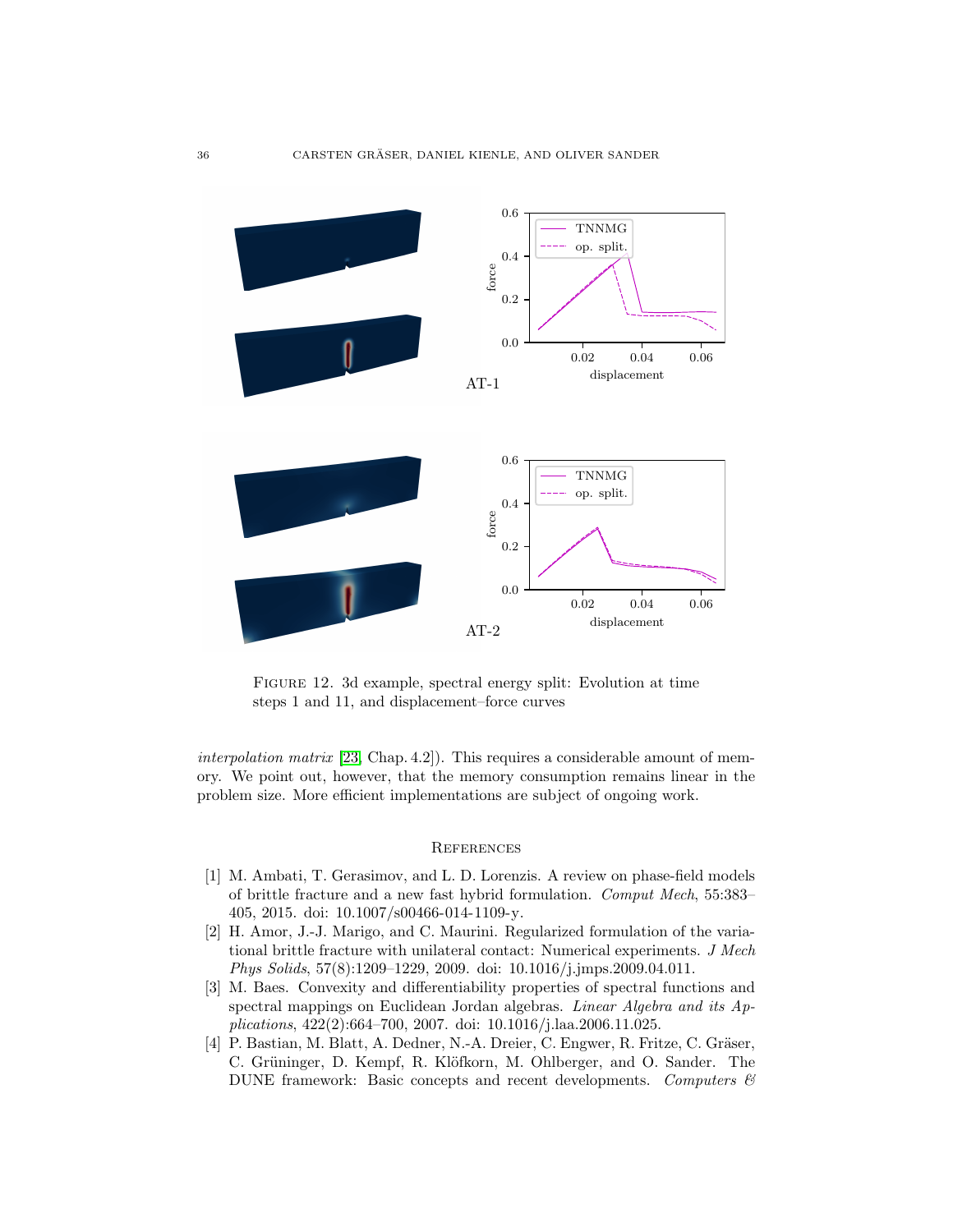

<span id="page-36-0"></span>Figure 13. 3d example, spectral energy split: Iterations per time step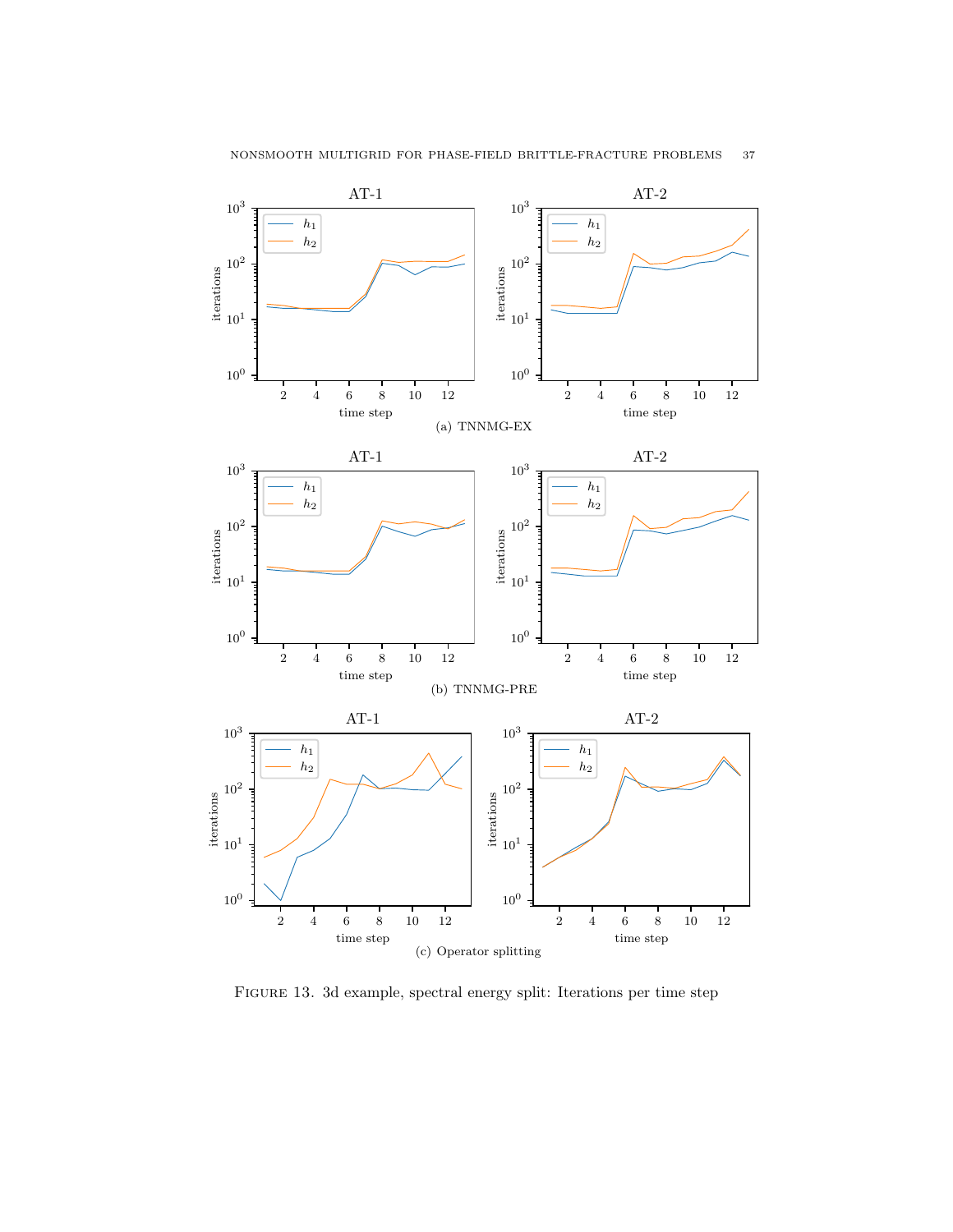

Figure 14. 3d example, spectral energy split: Wall-time per degree of freedom over time step



<span id="page-37-0"></span>Figure 15. 3d example, spectral energy split: Memory consumption for solving one increment problem of the AT-2 functional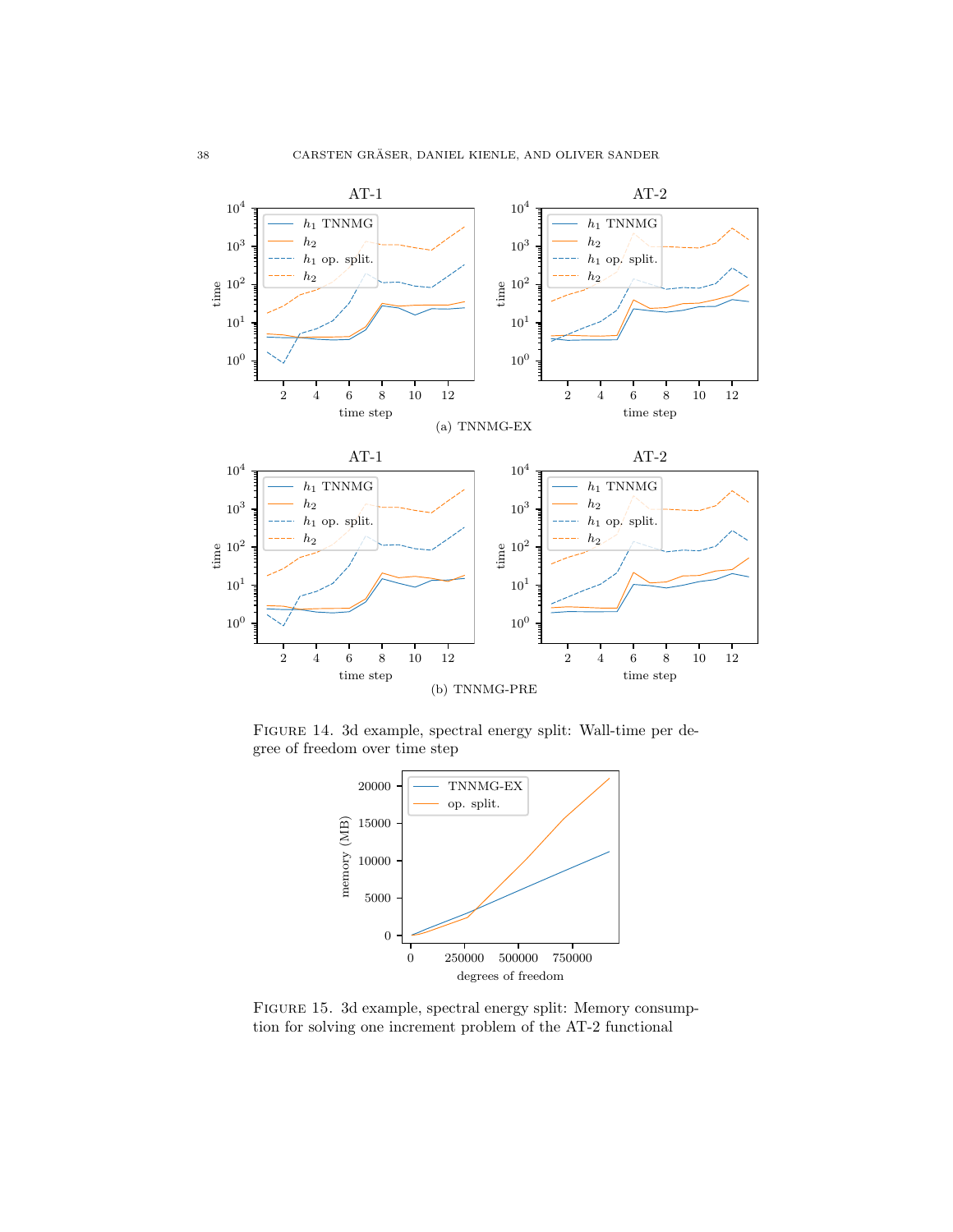Mathematics with Applications, 81:75–112, 2021. doi: 10.1016/j.camwa.2020. 06.007.

- <span id="page-38-1"></span>[5] B. Bourdin. Numerical implementation of the variational formulation for quasistatic brittle fracture. Interfaces and free boundaries, 9(3):411–430, 2007.
- <span id="page-38-12"></span>[6] B. Bourdin, G. Francfort, and J. J. Marigo. Numerical experiments in revisited brittle fracture. J Mech Phys Solids, 48:797–826, 2000.
- <span id="page-38-2"></span>[7] S. Burke, C. Ortner, and E. Süli. An adaptive finite element approximation of a variational model of brittle fracture. SIAM Journal on Numerical Analysis, 48(3):980–1012, 2010.
- <span id="page-38-13"></span>[8] B. Dacorogna. Direct methods in the calculus of variations. Springer, first edition, 1989.
- <span id="page-38-0"></span>[9] P. Farrell and C. Maurini. Linear and nonlinear solvers for variational phasefield models of brittle fracture. Int. J. Numer. Meth. Engng, 109(5):648–667, 2017.
- <span id="page-38-3"></span>[10] T. Gerasimov and L. De Lorenzis. A line search assisted monolithic approach for phase-field computing of brittle fracture. Comput. Methods Appl. Mech. Engrg., 312:276–303, 2016.
- <span id="page-38-5"></span>[11] T. Gerasimov and L. De Lorenzis. On penalization in variational phase-field models of brittle fracture. Comput. Methods Appl. Mech. Engrg., 354:990–1026, 2019. doi: 10.1016/j.cma.2019.05.038.
- <span id="page-38-14"></span>[12] R. Glowinski. Numerical Methods for Nonlinear Variational Problems. Springer Series in Computational Physics. Springer, third edition, 1984.
- <span id="page-38-6"></span>[13] C. Gräser and R. Kornhuber. Multigrid methods for obstacle problems. J. Comp. Math., 27(1):1–44, 2009.
- <span id="page-38-15"></span>[14] C. Gräser and O. Sander. Truncated nonsmooth Newton multigrid methods for simplex-constrained minimization problems. Preprint 384, IGPM Aachen, 2014.
- <span id="page-38-7"></span>[15] C. Gräser and O. Sander. Truncated nonsmooth Newton multigrid methods for block-separable minimization problems. IMA J. Numer. Anal., 39:454–481, 2019. doi: 10.1093/imanum/dry073.
- <span id="page-38-8"></span>[16] C. Gräser, U. Sack, and O. Sander. Truncated nonsmooth Newton multigrid methods for convex minimization problems. In M. Bercovier, M. Gander, R. Kornhuber, and O. Widlund, editors, Domain Decomposition Methods in Science and Engineering XVIII, volume 70 of Lecture Notes in Computational Science and Engineering. Springer, 2009.
- <span id="page-38-4"></span>[17] T. Heister, M. F. Wheeler, and T. Wick. A primal–dual active set method and predictor–corrector mesh adaptivity for computing fracture propagation using a phase-field approach. Comput. Methods Appl. Mech. Engrg., 290:466–495, 2015. doi: 10.1016/j.cma.2015.03.009.
- <span id="page-38-9"></span>[18] A. Kopaničáková and R. Krause. A recursive multilevel trust region method with application to fully monolithic phase-field models of brittle fracture. Comput. Methods Appl. Mech. Engrg., 360:112720, 2020. doi: https://doi.org/10. 1016/j.cma.2019.112720.
- <span id="page-38-10"></span>[19] R. Kornhuber. Adaptive monotone multigrid methods for nonlinear variational problems. Vieweg + Teubner Verlag, 1997. ISBN 3519027224.
- <span id="page-38-11"></span>[20] C. Kuhn, A. Schlüter, and R. Müller. On degradation functions in phase field fracture models. Computational Materials Science, 108:374–384, 2015.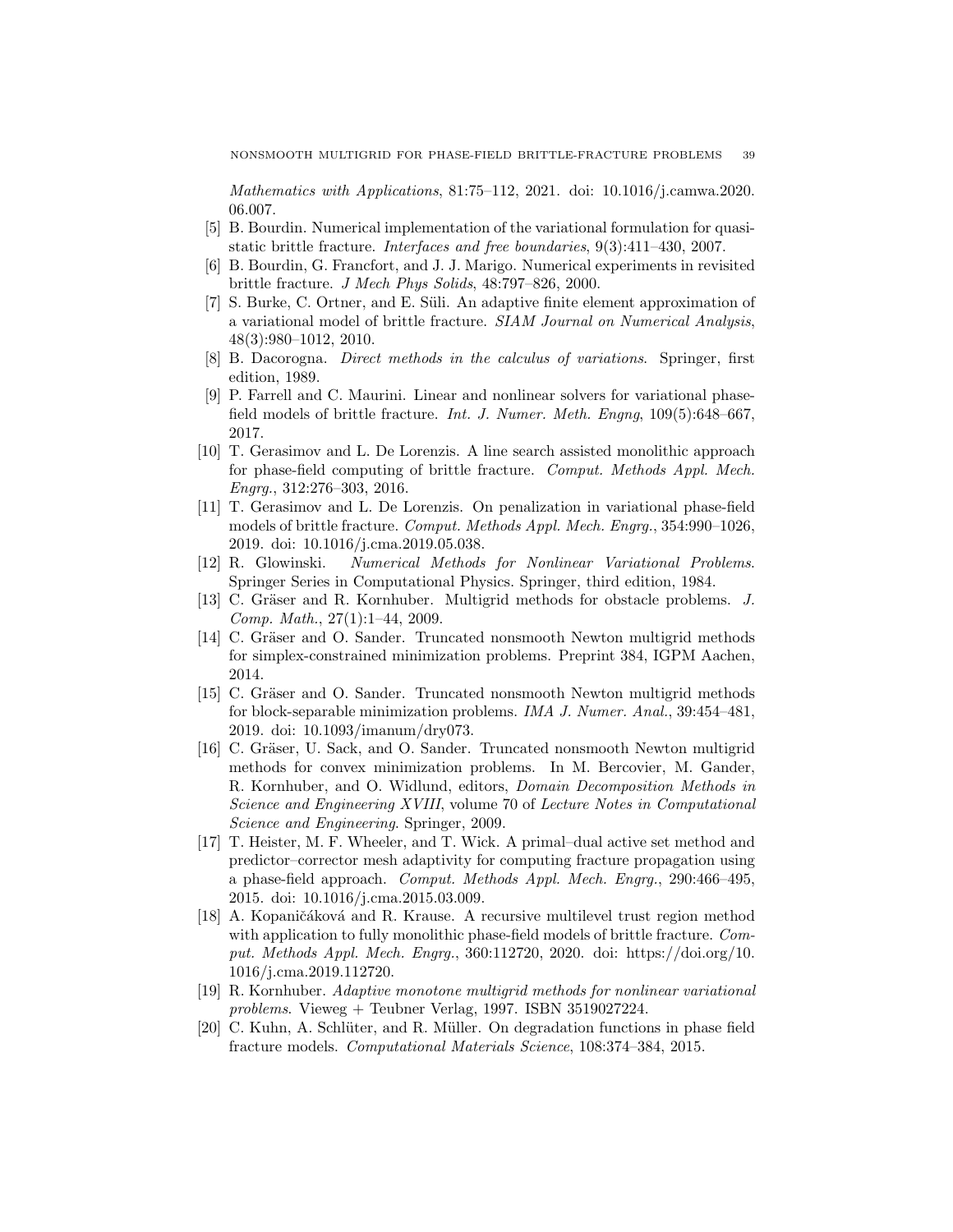- <span id="page-39-13"></span>[21] G. Lancioni and G. Royer-Carfagni. The variational approach to fracture mechanics. A practical application to the french Panthéon in Paris.  $J$  Elast, 95:1–30, 2009. doi: 10.1007/s10659-009-9189-1.
- <span id="page-39-4"></span>[22] S. May, J. Vignollet, and R. de Borst. A new arc-length control method based on the rates of the internal and the dissipated energy. Engineering Computations, 33(1):100–115, 2016.
- <span id="page-39-1"></span>[23] C. Miehe, M. Hofacker, and F. Welschinger. A phase field model for rateindependent crack propagation: Robust algorithmic implementation based on operator splits. Comput. Methods Appl. Mech. Engrg., 199:2765–2778, 2010.
- <span id="page-39-0"></span>[24] C. Miehe, F. Welschinger, and M. Hofacker. Thermodynamically consistent phase-field models of fracture: Variational principles and multi-field FE implementations. Int. J. Numer. Meth. Engng, 83:1273–1311, 2010.
- <span id="page-39-9"></span>[25] A. Mielke and T. Roubíček. *Rate-Independent Systems*. Springer, 2015.
- <span id="page-39-15"></span>[26] K. Pham, H. Amor, J.-J. Marigo, and C. Maurini. Gradient damage models and their use to approximate brittle fracture. International Journal of Damage Mechanics, 20(4):618–652, 2011. doi: 10.1177/1056789510386852.
- <span id="page-39-11"></span>[27] H. Qi and X. Yang. Semismoothness of spectral functions. SIAM Journal on Matrix Analysis and Applications, 25(3):766–783, 2003.
- <span id="page-39-12"></span>[28] L. Qi and J. Sun. A nonsmooth version of Newtons's method. Math. Prog., 58:353–367, 1993.
- <span id="page-39-17"></span>[29] O. Sander. DUNE — The Distributed and Unified Numerics Environment, volume 140 of LNCSE. Springer, 2020. doi: 10.1007/978-3-030-59702-3.
- <span id="page-39-10"></span>[30] O. Sander and P. Jaap. Solving primal plasticity increment problems in the time of a single predictor–corrector iteration. Comput. Mech., 2019. doi: 10.1007/s00466-019-01788-y.
- <span id="page-39-5"></span>[31] N. Singh, C. Verhoosel, R. de Borst, and E. van Brummelen. A fracturecontrolled path-following technique for phase-field modeling of brittle fracture. Finite Elements in Analysis and Design, 113:14–29, 2016. doi: 10.1016/j.finel. 2015.12.005.
- <span id="page-39-8"></span>[32] C. Steinke and M. Kaliske. A phase-field crack model based on directional stress decomposition. Computational Mechanics, pages 1–28, 2018.
- <span id="page-39-16"></span>[33] R. L. Taylor. FEAP – A Finite Element Analysis Program. Version 8.3 User Manual, University of California at Berkeley, 2011.
- <span id="page-39-14"></span>[34] M. Ulbrich. Nonsmooth Newton-like Methods for Variational Inequalities and Constrained Optimization Problems in Function Spaces. Habilitationsschrift, Technische Universität München, 2002.
- <span id="page-39-6"></span>[35] M. Wheeler, T. Wick, and W. Wollner. An augmented-Lagrangian method for the phase-field approach for pressurized fractures. Comput. Methods Appl. Mech. Engrg., 271:69–85, 2014.
- <span id="page-39-2"></span>[36] T. Wick. An error-oriented Newton/inexact augmented Lagrangian approach for fully monolithic phase-field fracture propagation. *SIAM Journal on Scien*tific Computing, 39(4):B589–B617, 2017.
- <span id="page-39-3"></span>[37] T. Wick. Modified Newton methods for solving fully monolithic phase-field quasi-static brittle fracture propagation. Comput. Methods Appl. Mech. Engrg., 325:577–611, 2017. doi: 10.1016/j.cma.2017.07.026.
- <span id="page-39-7"></span>[38] J. Wu. Numerical implementation of non-standard phase-field damage models. Comput. Methods Appl. Mech. Engrg., 340:767–797, 2018.